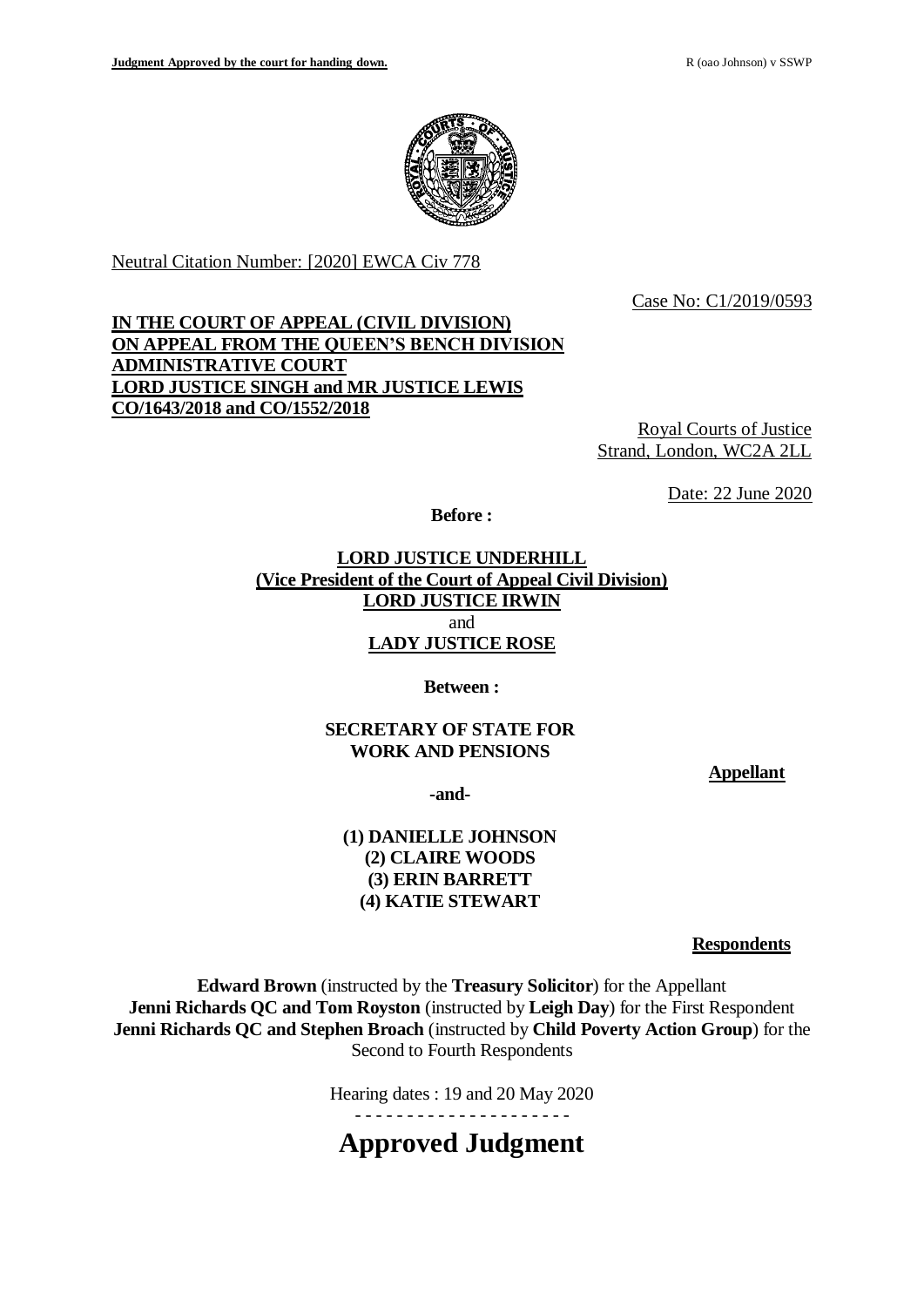*Covid-19 Protocol: This judgment was handed down remotely by circulation to the parties' representatives by email, release to BAILII and publication on the Courts and Tribunals Judiciary website. The date and time for hand-down is deemed to be 10.30 a.m. on Monday 22 June 2020*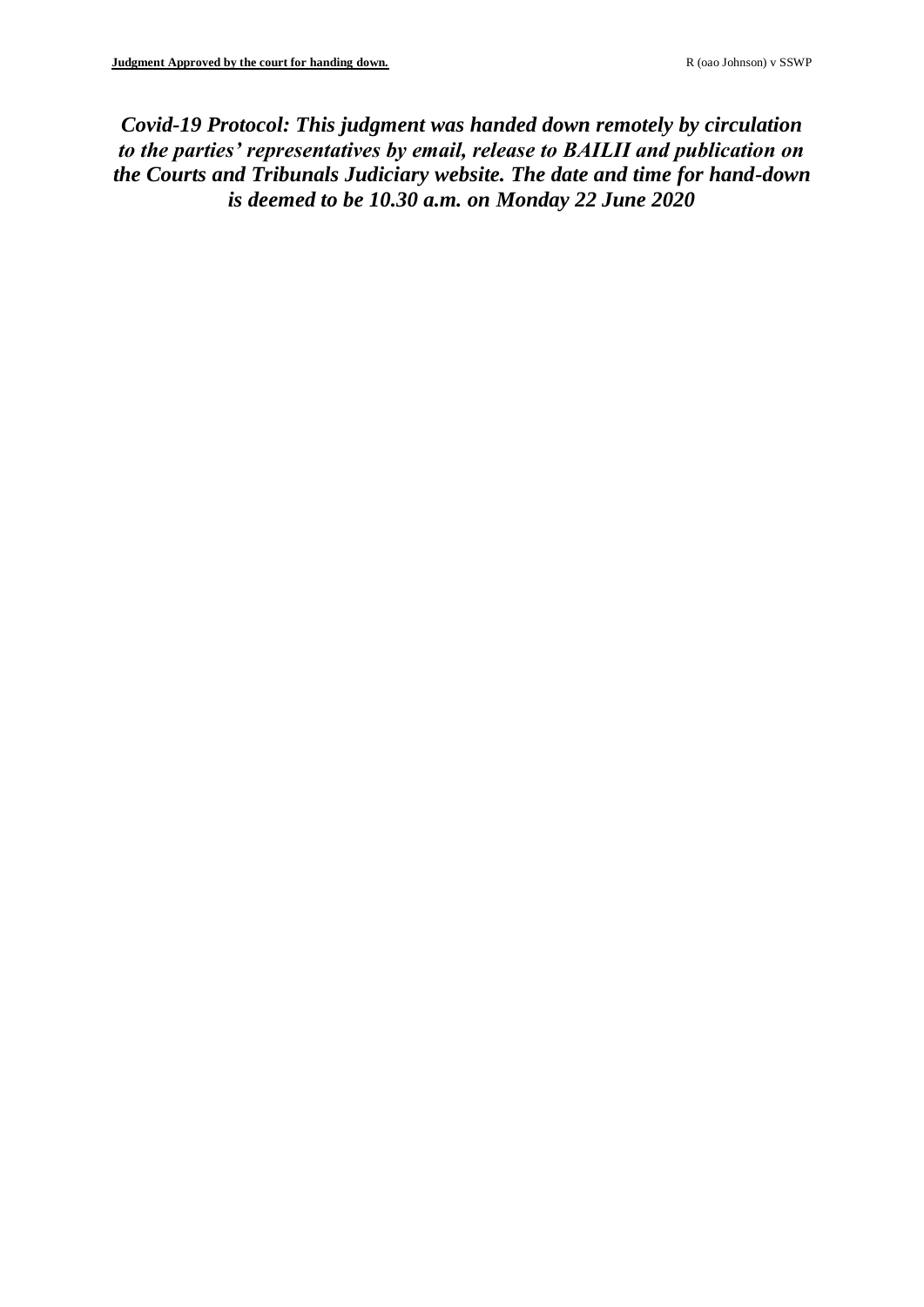#### **Lady Justice Rose:**

#### **1. BACKGROUND**

- 1. This appeal raises an important issue arising from the implementation of the new system of universal credit providing social security benefits. Universal credit is described in the evidence before this Court as marking a fundamental move away from previous policies for supporting the poorest and most vulnerable members of our society. It has been a central platform of the Government's social policy reform agenda since 2010 and will be the most significant welfare reform in the past 70 years. It is intended to make social entitlement provision fairer, more affordable and better able to tackle poverty, worklessness and welfare dependency.
- 2. The Secretary of State for Work and Pensions ('SSWP') appeals against the order of the Divisional Court (Singh LJ and Lewis J) following the judgment of that court handed down on 11 January 2019. Permission to appeal was granted by Hickinbottom LJ on 5 November 2019. The case concerns the application of the provisions of the Universal Credit Regulations 2013 (SI 2013/376) ('the Regulations') which set out how a claimant's earned income is calculated for each monthly assessment period within that claimant's period of entitlement to universal credit. The amount of earned income in an assessment period is an important element when working out how much benefit the claimant will be awarded for that assessment period. The dispute arises because, broadly, the system for identifying the income earned by a claimant in a particular assessment period does not accommodate the fact that people who are usually paid their salary on a particular day each month, such as on the last day of the month, will in fact be paid on a different day if their usual payment date falls on a weekend or bank holiday. In certain circumstances this leads to two monthly salary payments falling within one of the monthly assessment periods applicable for that claimant. The claimant's universal credit award in respect of that assessment period is then greatly reduced in response to the apparently high level of income received. In the next assessment period they will typically receive no monthly salary payment. In response to that apparent sudden drop in income, they will subsequently get a much higher universal credit award. I shall refer to that problem in this judgment as caused by "the non-banking day salary shift".
- 3. Although one might think that this would even itself out over time, there are two reasons why the Respondents argue that that is not a sufficient answer and why they have brought these proceedings to challenge this aspect of how the scheme operates. The first is that the great fluctuations in income each month, aggravated by the fact that universal credit is paid in arrears, make it very difficult for claimants to budget for their stable monthly outgoings. This causes them to incur additional costs such as overdraft fees, high interest on short term loans or unpaid bills, and in some instances court fees to prevent landlords evicting them if they fall behind with their rent. Even more concerning is that claimants affected by this problem irrevocably lose money over the course of a year because they lose the opportunity to receive the work allowance for the assessment period when they appear to have nil income. The work allowance is the amount of salary that a universal credit claimant can earn before their award of benefit is reduced.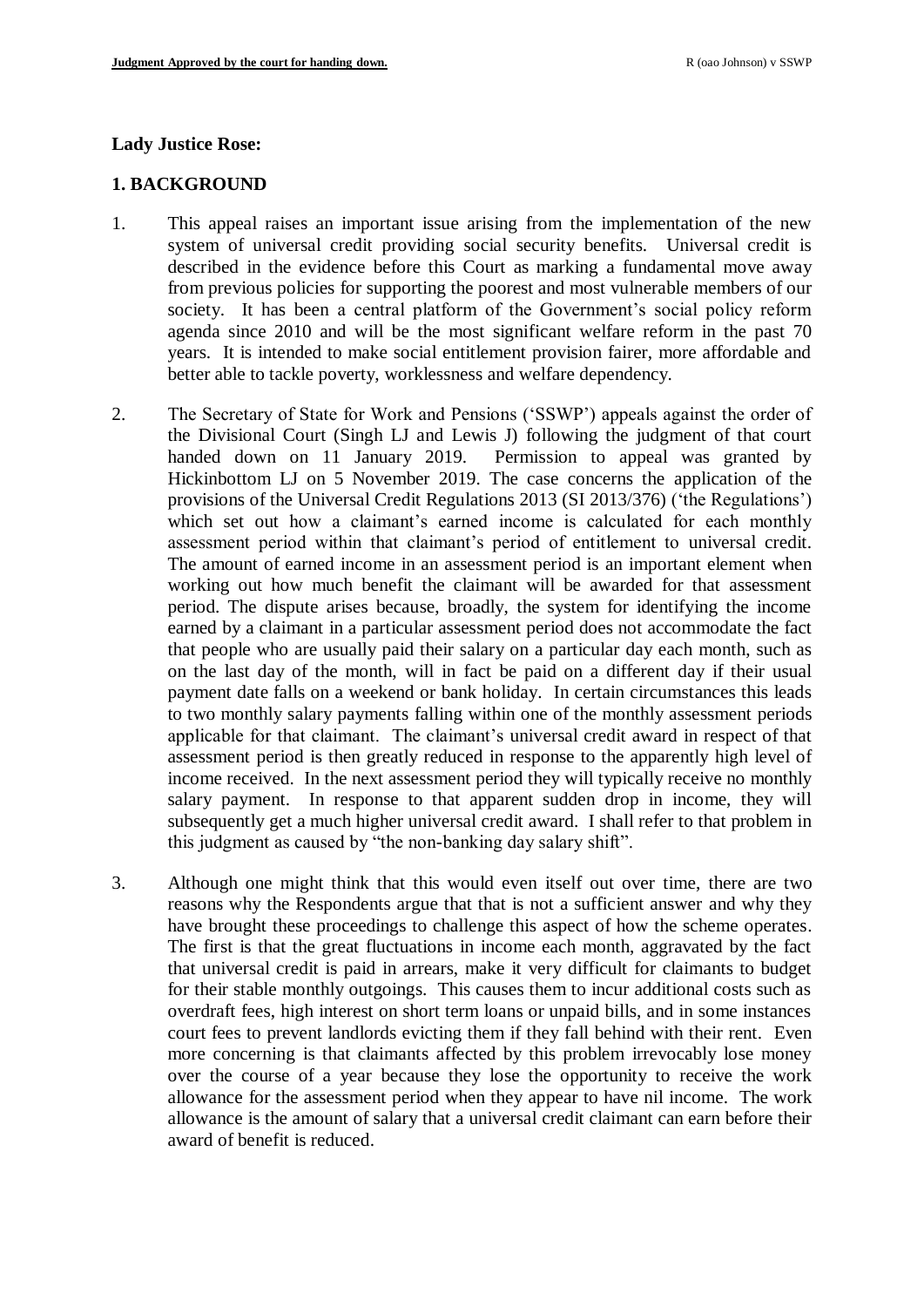- 4. The Divisional Court held that the problem had arisen because the SSWP had wrongly construed regulation 54 of the Regulations which sets out the general principles for calculating earned income. They held that the wording of the provision did not, as the SSWP had argued, require that all earned income received in a particular assessment period be included in the calculation of the claimant's universal credit award in respect of that period. The wording of the regulation indicated that an adjustment has to be made where, as here, some of the income received in fact relates to a different assessment period. The SSWP appeals to this Court arguing that the Divisional Court was wrong to construe regulation 54 in that way. Such a construction, she says, throws the whole operation of the universal credit system approved by Parliament into confusion because the calculation of the appropriate award for each assessment period for the millions of claimants each month is an automated process requiring clear, easily identified inputs. This is achieved by basing the award on the actual amount of income received in the assessment period without considering whether it relates in some subjective way to that period or to another period. The Regulations cannot achieve what Parliament intended to achieve when setting up the scheme if the SSWP has to perform the kind of evaluative exercise of working out which income received relates to which assessment period that the Divisional Court's construction seems to mandate.
- 5. The Respondents seek to uphold the Divisional Court's construction of the regulation largely for the reasons given by that Court. They have also served a Respondents' Notice raising two challenges on which they rely if the SSWP is right about how to construe the Regulations. They argue that the result of the SSWP's construction for these claimants and the many thousands of other claimants in the same position is so arbitrary and contrary to the aims of the universal credit reforms that the Regulations should be struck down on grounds of irrationality in so far as they mandate that result. Secondly, the Respondents assert that the Regulations discriminate against them contrary to Article 14 of the European Convention on Human Rights ('ECHR'), in conjunction with Article 1 of Protocol 1.

### **(a) The legislation**

6. The Welfare Reform Act 2012 ('WRA') is an open-textured statute which lays down the building blocks of the universal credit regime but leaves the definition of each element to be enacted in regulations made by the SSWP. Universal credit is payable to those who meet the basic conditions set out in section 4 WRA and the financial conditions set out in section 5 WRA. Section 7 WRA provides:

### "**7 Basis of awards**

(1) Universal credit is payable in respect of each complete assessment period within a period of entitlement.

(2) In this Part an "assessment period" is a period of a prescribed duration.

(3) Regulations may make provision-

(a) about when an assessment period is to start;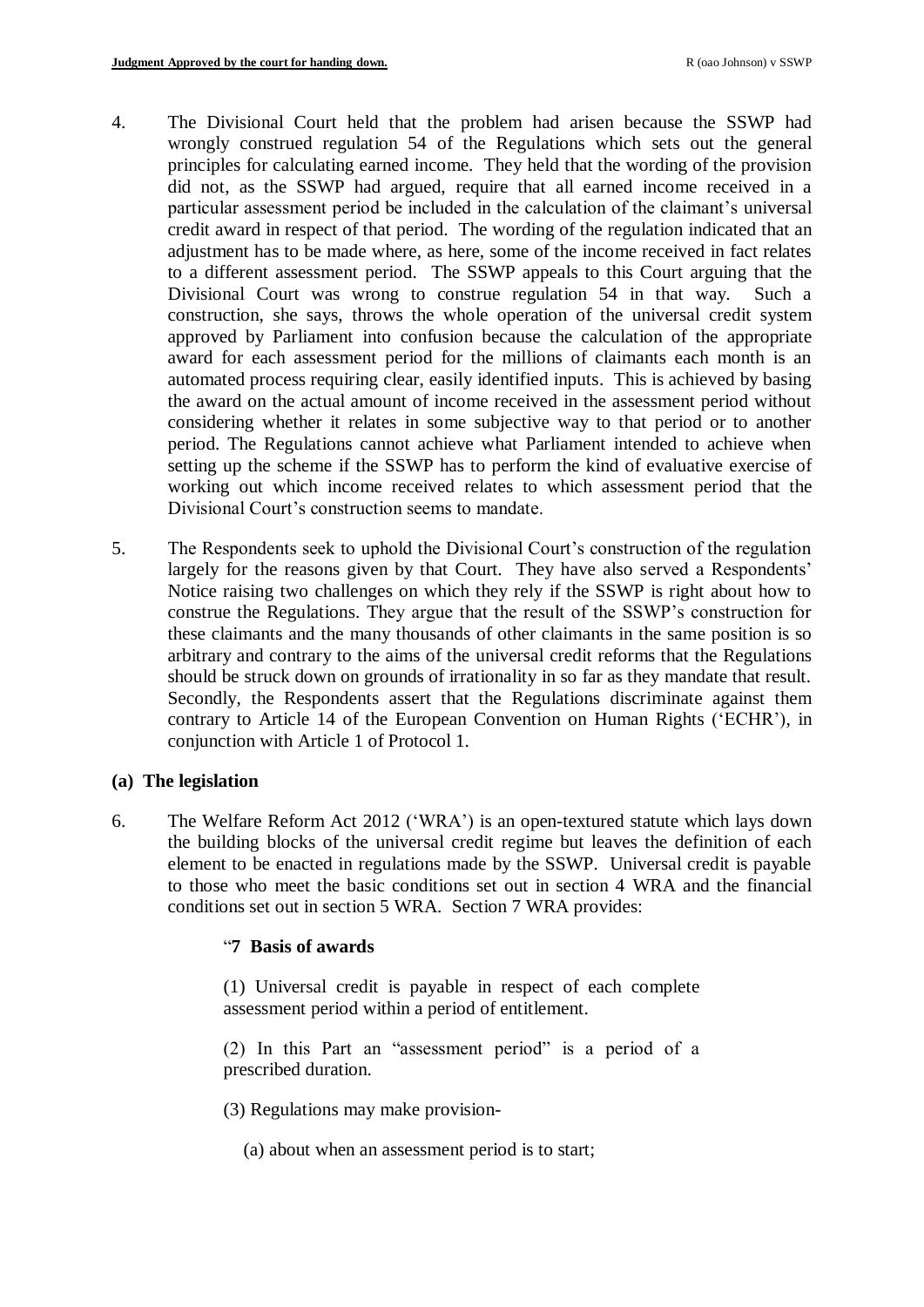(b) for universal credit to be payable in respect of a period shorter than an assessment period;

(c) for the amount payable in respect of a period shorter than an assessment period.

(4) In subsection (1) "period of entitlement" means a period during which entitlement to universal credit subsists."

7. Section 8 WRA provides that the amount of an award of universal credit is to be the total of the four elements that go to make up an award less the amounts to be deducted. The four elements that make up the maximum amount are the standard allowance, an amount included for a claimant who has responsibility for children and young persons, housing costs and an amount for other particular needs or circumstances including disability or caring for a severely disabled person. As to the amounts to be deducted from that maximum amount, section 8(3) provides:

### "**8 Calculation of awards**

…

(3) The amounts to be deducted are —

(a) an amount in respect of earned income calculated in the prescribed manner (which may include multiplying some or all earned income by a prescribed percentage), and

(b) an amount in respect of unearned income calculated in the prescribed manner (which may include multiplying some or all unearned income by a prescribed percentage)."

- 8. The power to make regulations is granted by a series of powers set out in Schedule 1 to the WRA. Paragraph 4(1) of that Schedule states that regulations may provide for the calculation or estimation of a person's earned and unearned income and also of a person's earned and unearned income in respect of an assessment period. The regulation-making power was drafted widely to cover potential policy choices that were not in fact adopted. For example, paragraph 4(2) allows for the calculation to be made by reference to an average over a period.
- 9. Part 3 of the Regulations contains provisions for the purposes of sections 7 and 8 WRA. Assessment periods are fixed to start on the date of presentation of the claim since that is when entitlement starts. Universal credit awards are paid within seven days following the end of the assessment period. In relation to assessment periods, regulation 21 provides so far as relevant as follows:

### "**21 Assessment periods**

(1) An assessment period is a period of one month beginning with the first date of entitlement and each subsequent period of one month during which entitlement subsists.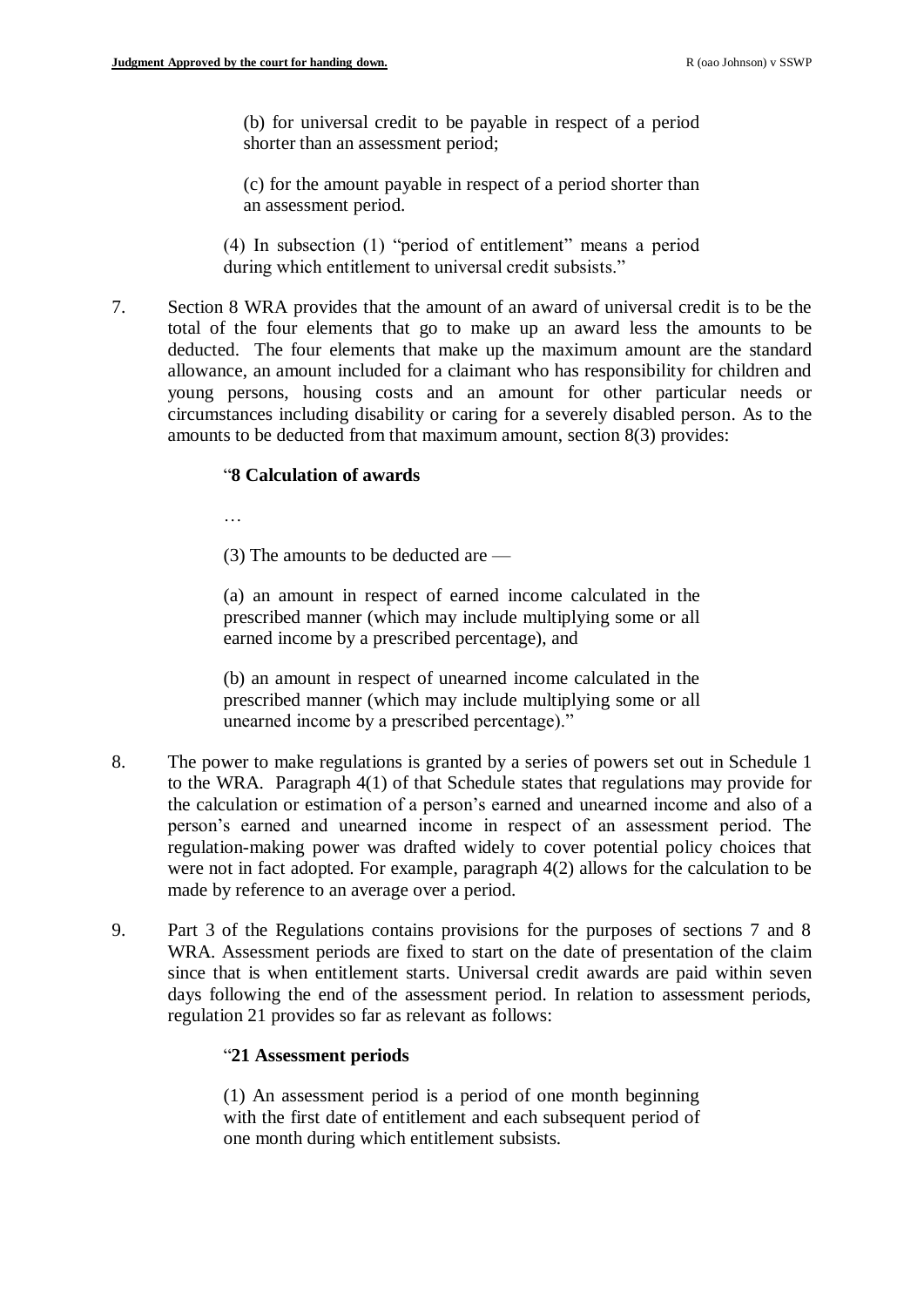(2) Each assessment period begins on the same day of each month except as follows—

(a) if the first date of entitlement falls on the 31st day of a month, each assessment period begins on the last day of the month; and

(b) if the first date of entitlement falls on the 29th or 30th day of the month, each assessment period begins on the 29th or 30th day of the month (as above) except in February when it begins on the 27th day or, in a leap year, the 28th day.

(2A) But paragraphs (1) and (2) are subject to regulation 21A (assessment period cycle to remain the same following change in the first date of entitlement)."

10. Regulation 22 deals with the amounts to be deducted from the maximum amount in accordance with section 8(3) WRA and sets the amount of the work allowance:

### "**22 Deduction of income and work allowance**

(1) The amounts to be deducted from the maximum amount in accordance with section 8(3) of the Act to determine the amount of an award of universal credit are—

(a) all of the claimant's unearned income (or, in the case of joint claimants all of their combined unearned income) in respect of the assessment period; and

(b) the following amount of the claimant's earned income (or, in the case of joint claimants, their combined earned income) in respect of the assessment period—

(i) in a case when no work allowance is specified in the table below (that is where a single claimant does not have, or neither of joint claimants has, responsibility for a child or qualifying young person or limited capability for work), 63% of that earned income; or

(ii) in any other case, 63% of the amount by which that earned income exceeds the work allowance specified in the table.

(2) The amount of the work allowance is—

(a) if the award contains no amount for the housing costs element, the applicable amount of the higher work allowance specified in the table below; and

(b) if the award does contain an amount for housing costs element, the applicable amount of the lower work allowance specified in that table."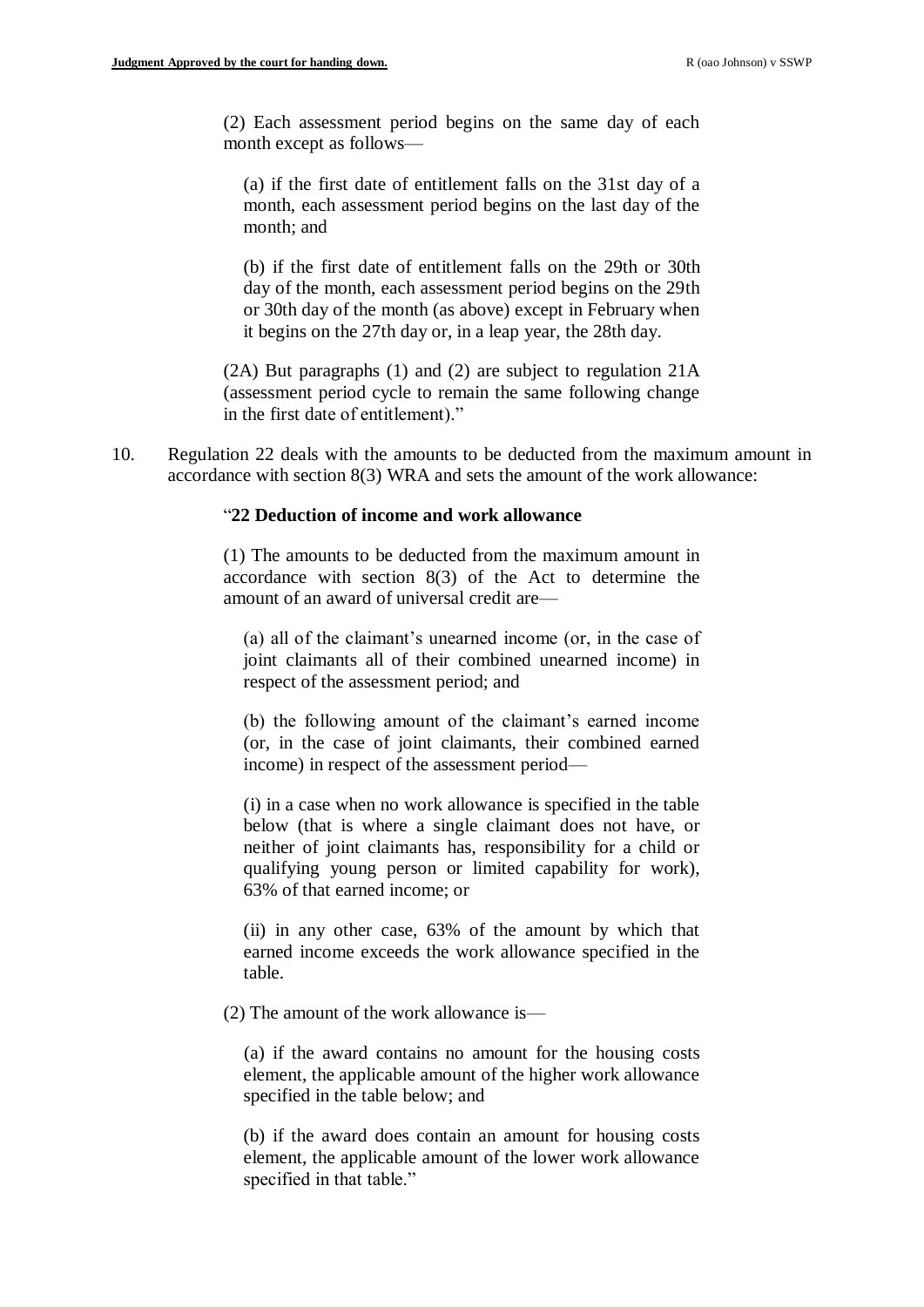- 11. The table included in regulation 22 provides that the higher work allowance applicable for a single claimant who is responsible for one or more children or qualifying young persons and/or has limited capability for work and who does not receive an amount for housing costs is currently £512 (updated as at 6 April 2020). The lower work allowance for a single claimant who is responsible for one or more children or qualifying young persons and/or has limited capability for work and who does receive a housing costs element in their award is currently £292.
- 12. The detailed calculation of earned income for the purposes of section 8 WRA is set out in Chapter 2 of Part 6 of the Regulations. First there is the definition of "earned income":

### "**52 Meaning of "earned income"**

"Earned income" means —

(a) the remuneration or profits derived from—

(i) employment under a contract of service or in an office, including elective office,

- (ii) a trade, profession or vocation, or
- (iii) any other paid work; or

(b) any income treated as earned income in accordance with this Chapter."

13. Regulation 54(1) which is at the heart of this appeal provides as follows:

### "**54 Calculation of earned income - general principles**

(1) The calculation of a person's earned income in respect of an assessment period is, unless otherwise provided in this Chapter, to be based on the actual amounts received in that period.

- $\cdots$
- 14. Regulation 55 applies for the purposes of calculating earned income from employment under a contract of service or in an office including elected office – that income is referred to as "employed earnings". Employed earnings comprise any amounts that are general earnings as defined in section 7(3) of the Income Tax (Earnings and Pensions) Act 2003 ('ITEPA') but excluding or disregarding certain amounts which are treated as earnings under that Act or which are exempt from income tax or which are expenses that can be deducted under ITEPA. Further, certain benefits are to be treated as employed earnings for the purposes of calculating earned income such as statutory sick pay and shared parental pay. Some deductions are allowed from those general earnings or benefit receipts such as relievable pension contributions or charitable donations to an approved scheme under the payroll giving arrangements: see regulation 55(3) and (5).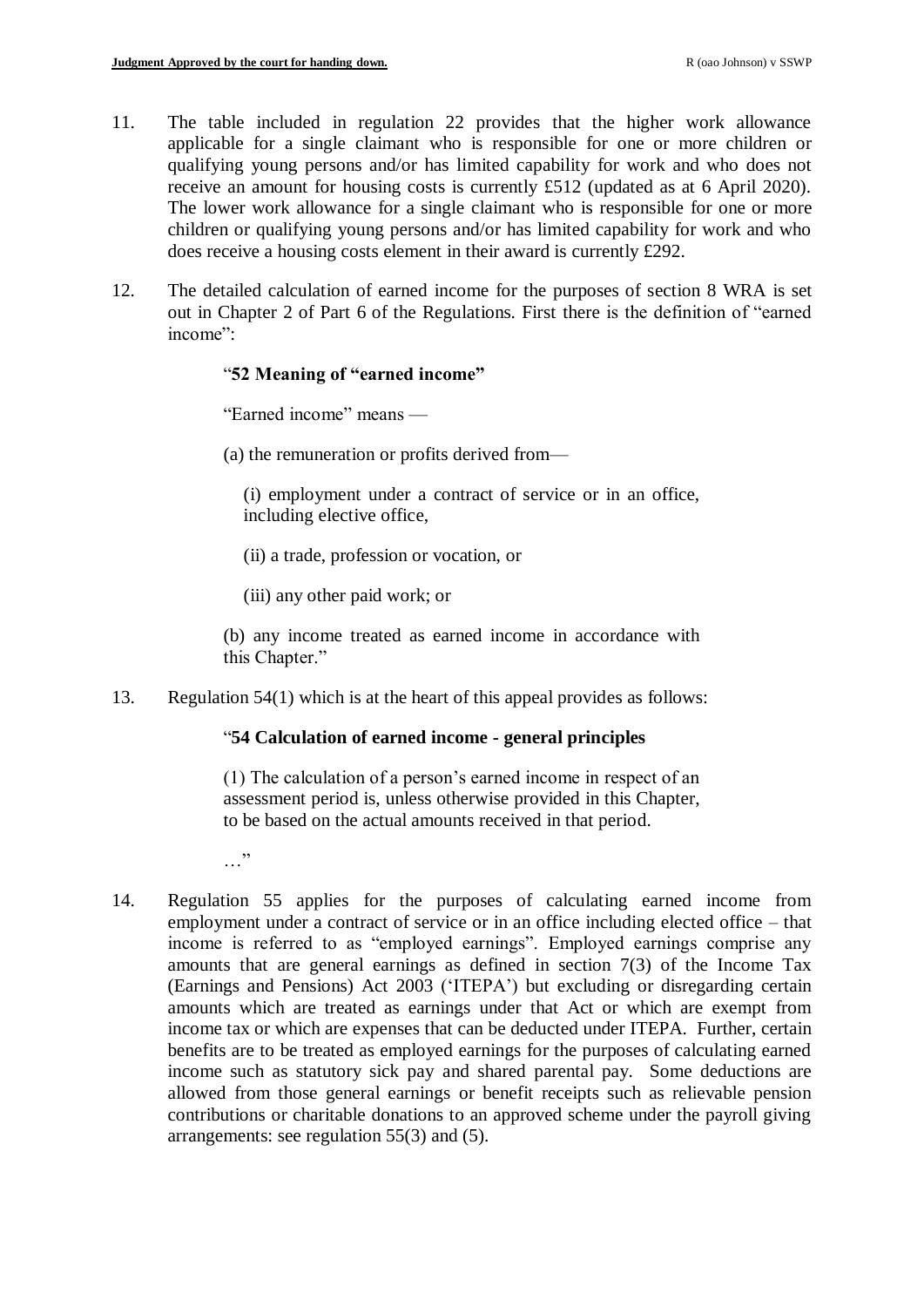15. Regulation 61 deals with how the SSWP obtains information for the purposes of calculating a claimant's earned income:

## "**61 Information for calculating earned income - real-time information etc**

(1) Unless paragraph (2) applies, a person must provide such information for the purposes of calculating their earned income at such times as the Secretary of State may require.

(2) Where a person is, or has been, engaged in an employment in respect of which their employer is a Real Time Information employer—

(a) the amount of the person's employed earnings from that employment for each assessment period is to be based on the information which is reported to HMRC under the PAYE Regulations and is received by the Secretary of State from HMRC in that assessment period; and

(b) for an assessment period in which no information is received from HMRC, the amount of employed earnings in relation to that employment is to be taken to be nil.

(3) The Secretary of State may determine that paragraph (2) does not apply—

(a) in respect of a particular employment, where the Secretary of State considers that the information from the employer is unlikely to be sufficiently accurate or timely; or

(b) in respect of a particular assessment period where—

(i) no information is received from HMRC and the Secretary of State considers that this is likely to be because of a failure to report information (which includes the failure of a computer system operated by HMRC, the employer or any other person); or

(ii) the Secretary of State considers that the information received from HMRC is incorrect or fails to reflect the definition of employed earnings in regulation 55, in some material respect.

(4) Where the Secretary of State determines that paragraph (2) does not apply, the Secretary of State must make a decision as to the amount of the person's employed earnings for the assessment period in accordance with regulation 55 (employed earnings) using such information or evidence as the Secretary of State thinks fit.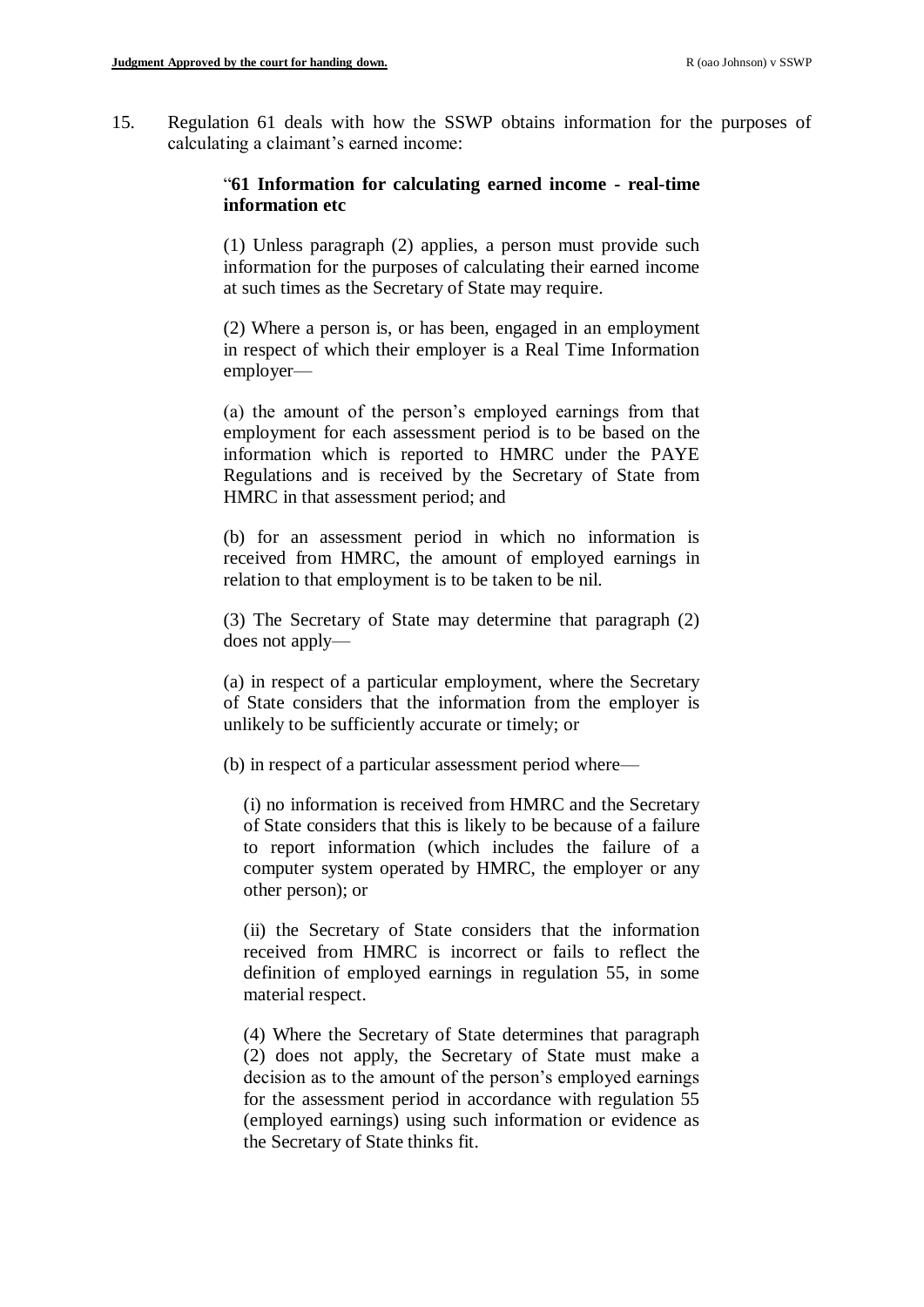(5) When the Secretary of State makes a decision in accordance with paragraph (4) the Secretary of State may —

(a) treat a payment of employed earnings received by the person in one assessment period as received in a later assessment period (for example where the Secretary of State has received the information in that later period or would, if paragraph (2) applied, have expected to receive information about that payment from HMRC in that later period); or

(b) where a payment of employed earnings has been taken into account in that decision, disregard information about the same payment which is received from HMRC.

(6) Paragraph (5) also applies where the Secretary of State makes a decision under regulation 41(3) of the Universal Credit, Personal Independence Payment, Jobseeker's Allowance and Employment and Support Allowance (Decisions and Appeals) Regulations 2013 in a case where the person disputes the information provided by HMRC.

(7) In this regulation "Real Time Information Employer" has the meaning in regulation 2A(1) of the PAYE Regulations."

16. Regulation 2A of the Income Tax (Pay As You Earn) Regulations 2003 (SI 2003/2682) referred to in regulation 61(7) was inserted by amendment in 2012 and provides that a Real Time Information Employer is an employer who has been given a general or specific direction by HMRC to deliver to HMRC real time information about payments of salary.

### **(b) The evidence before the Divisional Court**

17. Ms Woods lodged her judicial review claim in April 2018 and Ms Barrett and Ms Stewart were joined to that claim in July and August 2018. Ms Johnson brought separate proceedings also in April 2018 and the two sets of proceedings were linked by order of Lang J in July 2018. Ms Woods described the decision she was challenging as the ongoing decision of SSWP not to amend her assessment period for universal credit purposes every time that two monthly wage payments fall to be included in one assessment period. The decision to be judicially reviewed in Ms Johnson's claim was said to be the decision to calculate her entitlement to universal credit in an assessment period based on the day she applied for universal credit. In both the claim forms the basis for the challenge was discrimination contrary to article 14 ECHR and irrationality. Ms Johnson in addition alleged a breach of the public sector equality duty and Ms Woods alleged a breach of the *Padfield* principle (named after *Padfield v Minister for Agriculture, Fisheries and Food* [1968] AC 997), asserting that the Regulations undermine the purpose of the primary legislation. Neither of them raised an issue about the interpretation of regulation 54. Each of the Respondents provided evidence before the Divisional Court explaining their personal circumstances, how they came to claim universal credit, the amounts awarded to them and the effect on their lives of the way the SSWP has implemented regulation 54.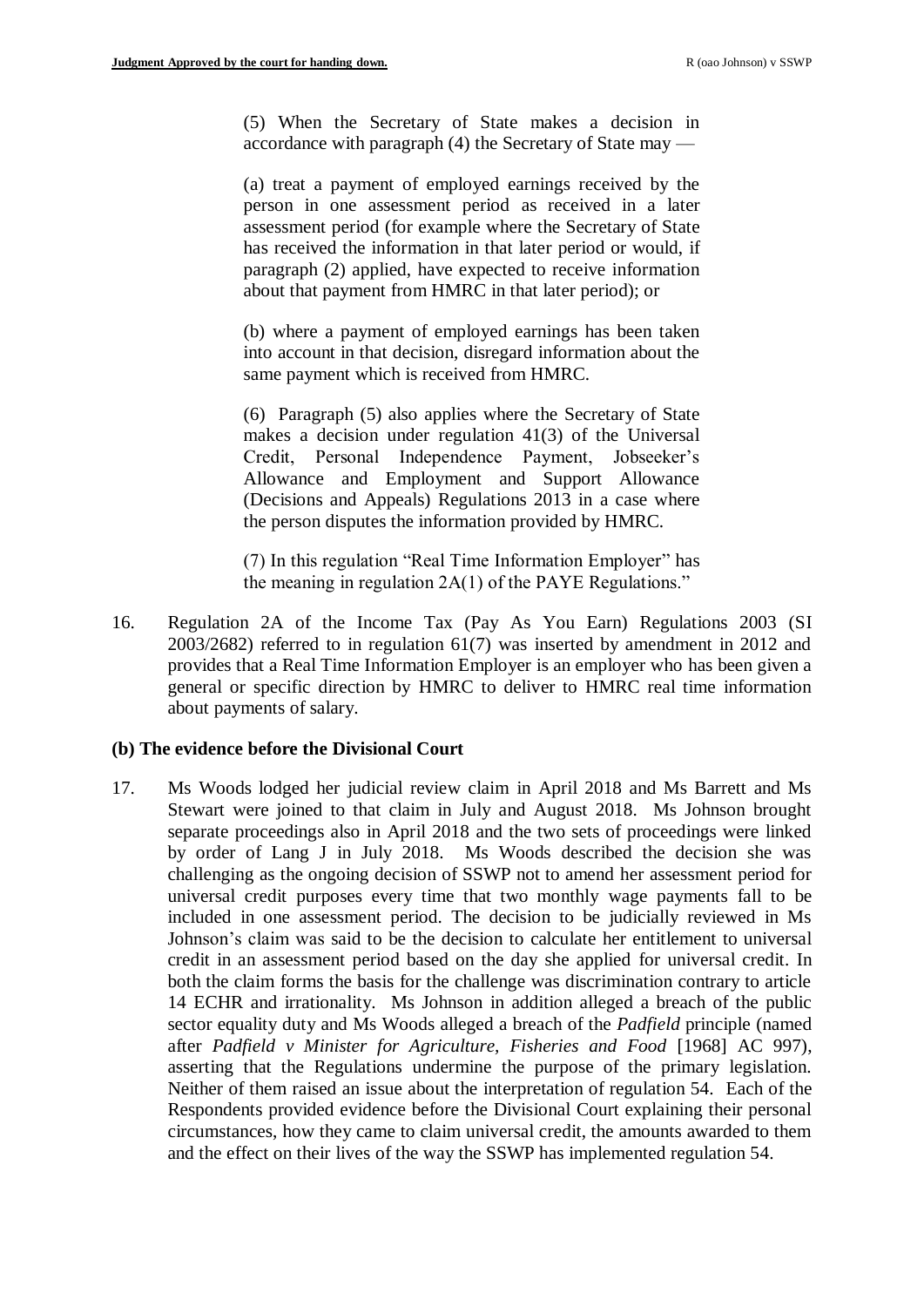- 18. Danielle Johnson left school at 16 and studied at college full-time for two years obtaining a vocational qualification as a hairdresser. She worked part-time during her studies. Her daughter was born in September 2012 and Ms Johnson was for a time a full-time mother claiming income support allowance, child tax credits, child benefit, housing benefit and council tax reduction. When her daughter started school, Ms Johnson was offered a job as a dinner lady at a local school. Ms Johnson says she really enjoys her job and that the set days and hours work well with her childcare responsibilities. She describes how proud she was that she had found a job by herself: "When I was told I had the job, I cried down the phone because I was so happy to have a job that worked around my daughter's childcare needs. It was a massive relief." Although she only worked during term time, her pay was spread evenly throughout the year so each month she was paid £472. She is paid her salary on the last working day of each month unless that day is a non-banking day in which case she is paid early. Part of the attraction of the job was, she says, that it provided a regular, steady income which gave her security.
- 19. Once she had been formally offered the job Ms Johnson contacted the local Jobcentre and was advised to apply for universal credit. The date she applied for universal credit was 31 August 2017 and she started work on 1 September. Her assessment period runs from the last day of the month to the penultimate day of the following month. The maximum amount of universal credit to which she is entitled in any one assessment period is about £950.
- 20. At the time when she was joined to the judicial review proceedings, Erin Barrett was living with her son born in November 2014. She left school with good qualifications and went straight into working full-time rather than further study. After a period of maternity leave, she went back to work part-time and started claiming child tax credit and working tax credit. In December 2016 she was engaged as a healthcare assistant at York Hospital working 24 hours per week. She claimed housing benefit in August 2017 which meant that she moved on to universal credit. She made a claim for universal credit at her local Jobcentre. The date of her application meant that her assessment period runs from the 28th day of one month to the 27th of the next. She was paid by York Hospital on the 28th day of the month unless that was a nonbanking day in which case she was paid on the working day before the 28th.
- 21. Claire Woods lives with her two sons born September 2009 and May 2012. After finishing school, she attended a further education college where she obtained a BTec National diploma in public services. She worked both before and after her first maternity leave. After moving house following the birth of her second son, she became a full-time mother. When the eldest boy started at the local primary school Ms Woods took a full-time foundation degree in Early Childhood Studies followed by a BA Hons in Health and Social Care, graduating in June 2017. After graduating she secured a job in the childcare legal department of Somerset County Council. She started work on 18 September 2017 and worked there three days a week. Her pay date was the last working day of the month and she earned £776 per month. She applied for universal credit in June 2017 on completion of her studies. Her initial appointment at the Jobcentre was on 30 June 2017 so her assessment period runs from the 30th of the month to the 29th of the following month.
- 22. Katie Stewart is also a single parent with a daughter born in November 2016. Ms Stewart has an NVQ Level 3 in childcare. When her daughter was a baby Ms Stewart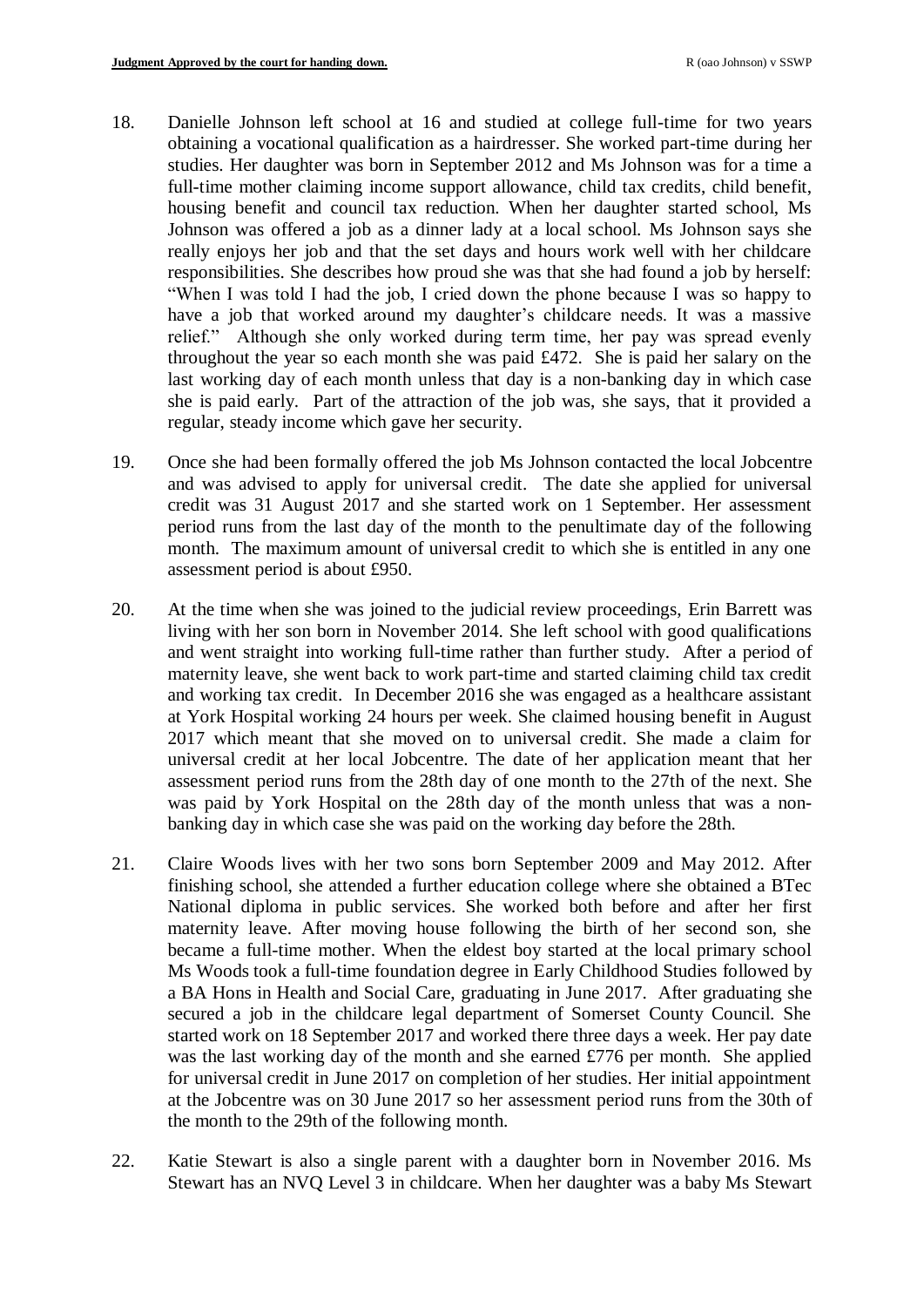moved into social housing and claimed universal credit. Her assessment period runs from the 28th day of one month to the 27th day of the next and her salary is paid on the 28th day of each month.

- 23. All the Respondents are responsible for one or more children and receive a housing costs element as part of their universal credit award. They therefore have an entitlement to the lower work allowance amount specified in the table to regulation 22. All of them work for RTI employers so that regulation 61(2) applies.
- 24. In addition to the evidence filed by the four Respondents, the Divisional Court had evidence from other witnesses on behalf of the Respondents. There was a witness statement from Carla Clarke the solicitor with the Child Poverty Action Group ('CPAG') instructed by Ms Woods, Ms Barrett and Ms Stewart. There was also evidence from Helen Hargreaves who is the Associate Director of Policy at the Chartered Institute for Payroll Professionals. The Institute provides payroll and pensions support to individuals and businesses. Her evidence dealt with how payrolls work. There was also a witness statement from Edward Pickering who is the CEO of Citizens Advice Craven and Harrogate Districts and formerly worked as a Senior Manager at Citizens Advice Merton and Lambeth. His evidence deals with the difficulties created by fluctuating income for people on benefits.
- 25. On behalf of the SSWP there were statements from Neil Couling CBE, Debbie McMahon and Niamh Parker. Mr Couling holds the position of Universal Credit Programme Senior Responsible Owner. In 2010 he was the principal policy adviser on universal credit and describes the key policy proposals, core objectives, rationale and principles underpinning universal credit. The overriding policy rationale was, he says, "to make the journey into work smoother by removing some of the frictions in the legacy system." He explains in detail how the DWP arrived at the decision that an assessment period should be one month long rather than weekly like many legacy benefits or yearly like tax credits. Ms McMahon is Head of Service Design, Business Architecture and Product Impacting and has oversight of the build and structure of the universal credit service. She addresses various suggestions put forward by the Respondents as to how the system could be amended or designed to avoid the problem that has arisen from the non-banking day salary shift. She also describes the process of Parliamentary scrutiny and consultation on universal credit, particularly on the question of whether the assessment period should be monthly. She describes the Ministerial decision-making on assessment periods and exhibits to her witness statement some contemporaneous policy submissions to which I will return later.

## **(c) The judgment of the Divisional Court**

26. As I have said, the judicial review challenges did not raise the issue of the proper interpretation of regulation 54 but contended that the Regulations as applied by the SSWP were irrational and discriminatory. At the hearing, the Court raised what it described at para. 40 of the judgment as "the first and logically prior question" of the proper interpretation of the relevant statutory provisions. The Court referred to the speech of Lord Nicholls of Birkenhead in *R v Secretary of State for the Environment, Transport and the Regions, Ex p Spath Holme Ltd* [2001] 2 AC 349, 396F-398F where he set out the exercise which the court undertakes when identifying the meaning borne by words in a statute. The task is to identify the meaning of the words used in regulation 54 in the particular context in which they are used having regard to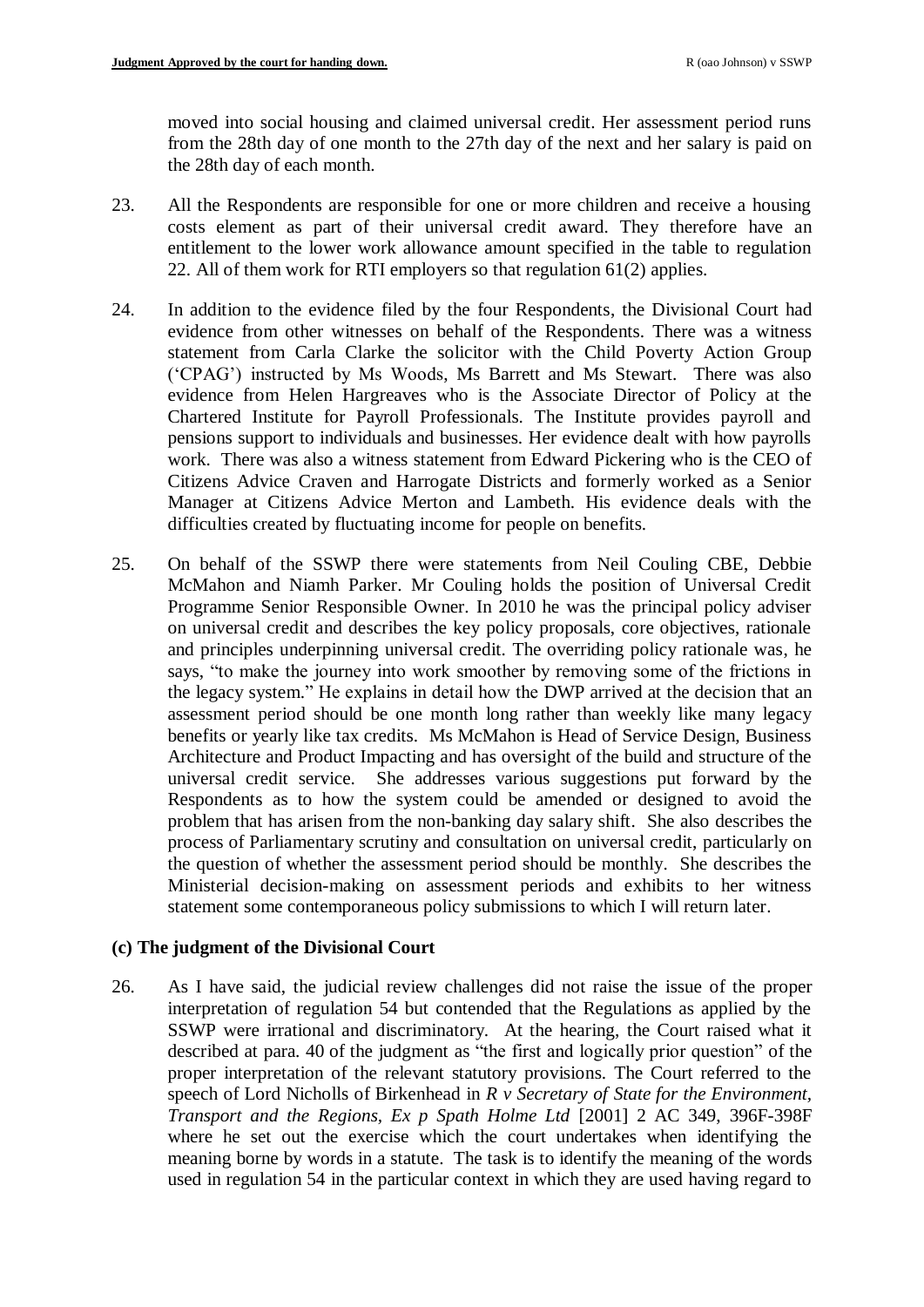other permissible aids to interpretation such as any relevant presumption, the legislative history of the provision and other background material, in so far as that assists in identifying the defect that the provision is intended to cure or the purpose that the provision is intended to achieve. The Court then considered the wider context of the Regulations in the structure created by the WRA. That Act was intended to confer an entitlement to welfare benefit to be comprised of amounts reflecting the needs of individuals in terms of the elements of caring for children, housing costs and other prescribed needs. Part at least of the underlying aim was to facilitate or encourage people to work and to that end regulations prescribed the amount of earned income to be deducted from the amount of universal credit otherwise payable and conversely the amount of earned income that could be retained by the claimant without having any effect on the amount of benefit paid: [45]. Turning to the specific context, the Divisional Court referred to regulation 22 stipulating when the work allowance applies.

27. The Divisional Court analysed the wording of regulation 54(1) focusing on two phrases used:

> "(1) The calculation of a person's earned income **in respect of**  an assessment period is, unless otherwise provided in this Chapter, **to be based on** the actual amounts received in that period."

28. The Court went on:

"50 Regulation 54 of the 2013 Regulations does not provide that the amount of earned income "is to be the actual amounts" received "in" the assessment period. Rather, the amount of earned income is to be "based on" the actual amounts received. Furthermore, the purpose of the calculation is, as appears from the opening words of the calculation, to calculate the amount of a person's income "in respect of an assessment period".

51. Similarly, where information is supplied by the employer in accordance with Regulation 61, the amount of "the persons' employed earnings from that employment for each assessment period is to be based on the information provided". Again, the amount is not to be, for example, "the amount specified in the information provided". Rather, it is "to be based" on the information provided. That, again, reinforces the view that the amount of earned income to be deducted is not necessarily the amount actually received in an assessment period but is to be based on those amounts. There is intended to be some other factor, not the mere mechanical addition of monies received in a particular period, which the calculation has to address.

52. That other factor is the period in respect of which the earned income is earned. It is the earned income in respect of the period of time included within the assessment period that is to be calculated. That is to be based on the actual amounts received in the assessment period. There may, however, need to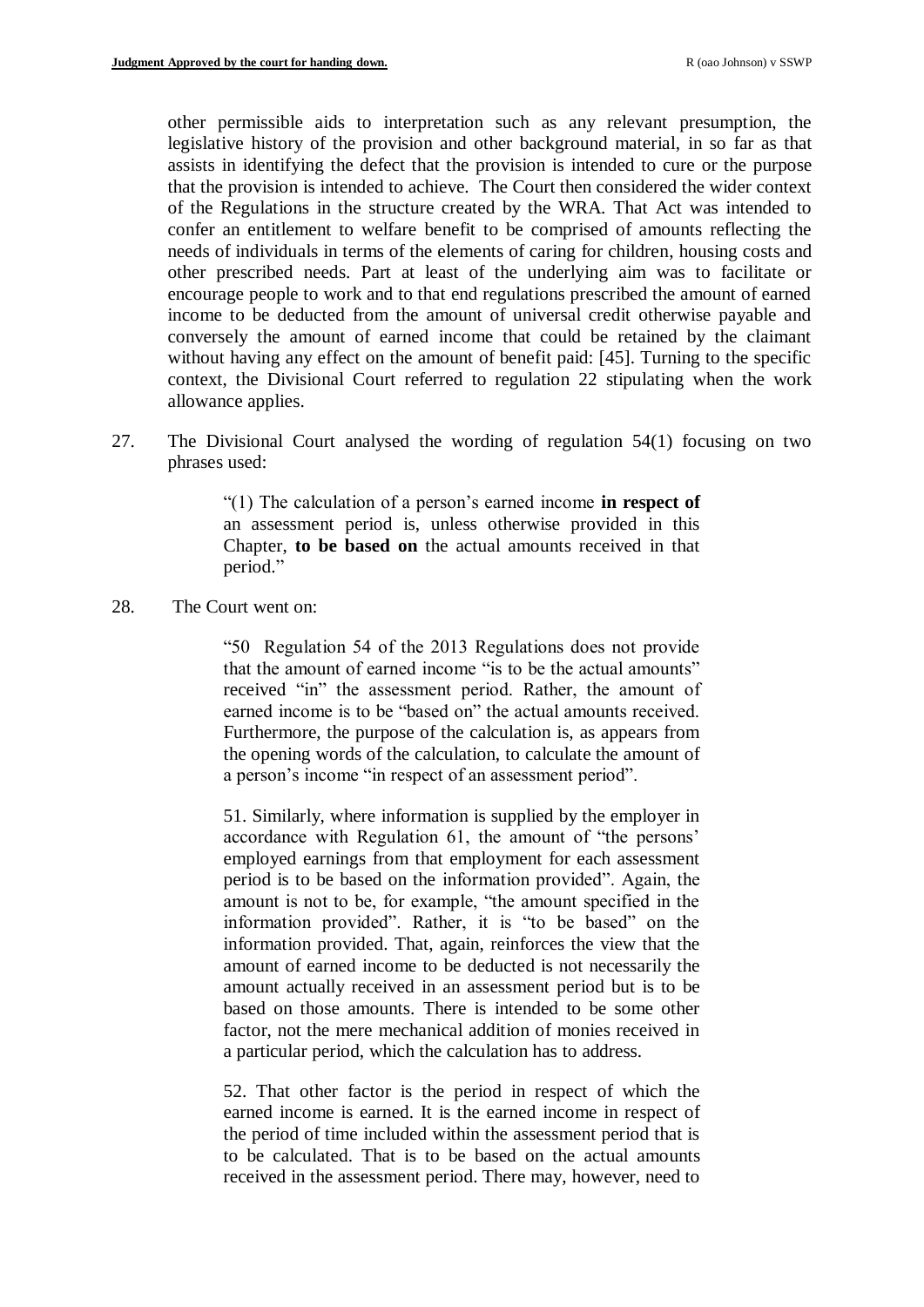be an adjustment where it is clear that the amounts received in an assessment period do not, in fact, reflect the amounts of earned income received in respect of the period of time included within that assessment period."

29. The Court held that this construction was consistent with the wording of the Regulations read as a whole and with regulation 22 in particular. Regulation 22 referred to the deduction of the amount of the claimant's earned income "in respect of" the assessment period. The interpretation better reflected the aim of regulation 22 which was that the claimant should retain a particular amount of earned income in respect of each assessment period to reflect the living costs that that claimant will incur in that assessment period:

> "54 … It would be odd in the extreme if the calculation method in regulation 54 meant that a claimant would in respect of one month's salary be prevented from retaining the amount of the work allowance for that month because the salary happened to have been paid in the same assessment period as another month's salary, with the consequence that the two months' salary were combined and only one amount of work allowance could be deducted."

30. The interpretation favoured by the Court also accorded with the reality of the underlying factual situation. The Court concluded:

> "56. For all those reasons, on a proper interpretation of regulation 54, read in context, the earned income of a claimant is the earned income he or she receives in respect of the assessment period, that is in respect of periods of time comprising the assessment period. The calculation will be based upon the actual amounts received. That will be the starting point and in many, perhaps in the vast majority of cases, may well be the finishing point of the enquiry that the legislation requires. However, there may need to be an adjustment where it is clear that the actual amounts received in an assessment period do not, in fact, reflect the earned income payable in respect of that period."

- 31. The Court then considered and rejected the arguments put forward by Mr Brown who appeared on behalf of the SSWP before them as he did before us. They held that the SSWP had wrongly interpreted regulation 54 and wrongly assumed that where salaries for two different months were received during the same assessment period the combined salaries from the two months were to be treated as earned income in respect of that assessment period.
- 32. The Divisional Court did not therefore need to address the arguments on rationality, discrimination or the *Padfield* principle. The Court did address the alleged breach of the public sector equality duty imposed by section 149 of the Equality Act 2010. The Court examined the evidence put forward and held that the SSWP had complied with her duty under that section: para 67. There is no appeal against that conclusion to this Court.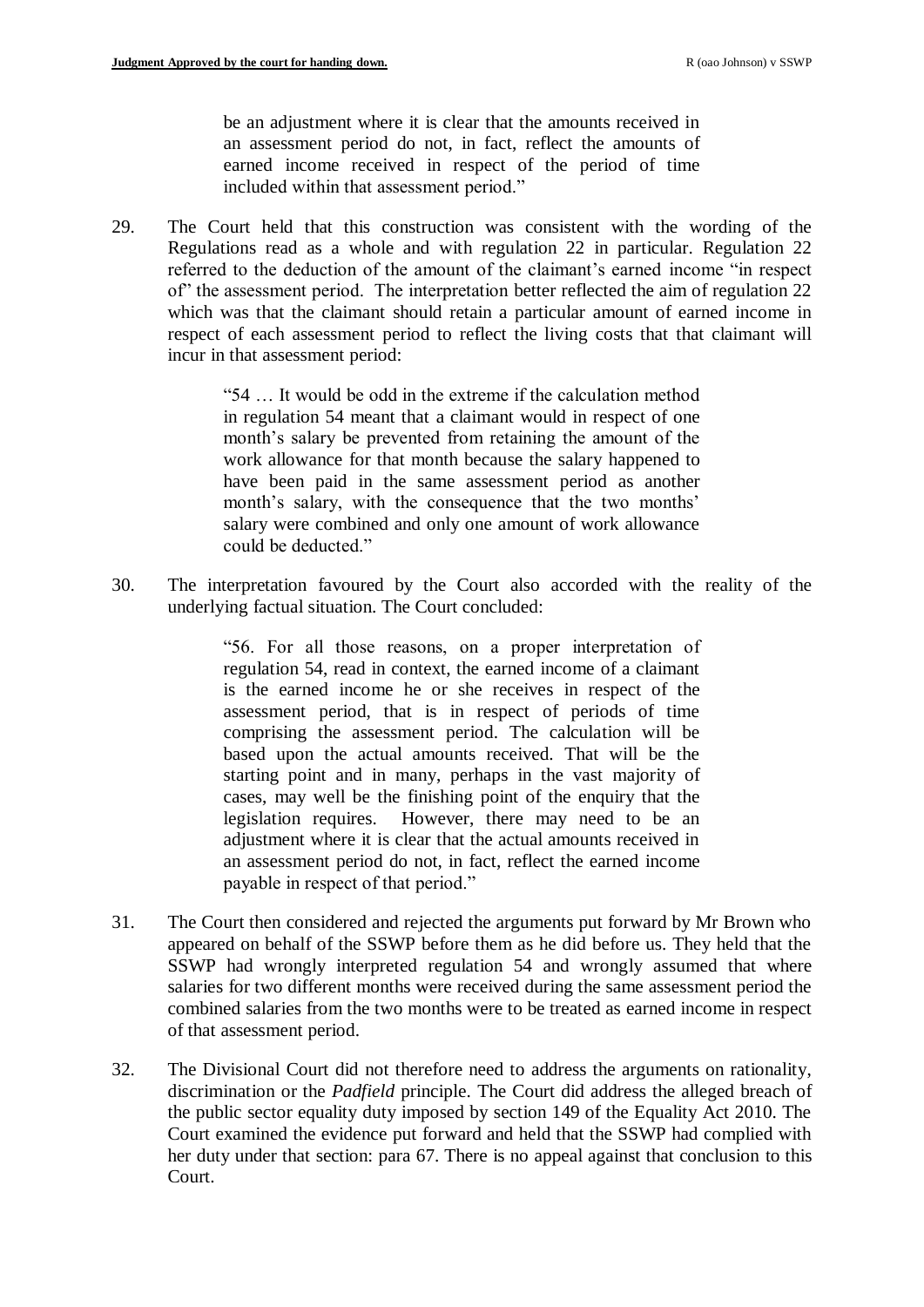33. There was a subsequent hearing dealing with consequential matters following which the Divisional Court made its order which was worded as follows:

> "The Claimants' applications for judicial review are allowed to the extent that it is DECLARED for the purposes of regulation 54 of the Universal Credit Regulations 2013 that for the reasons set out in the Court's judgment, the amount of earned income of a claimant in respect of an assessment period is to be based on, but will not necessarily be the same as, the amount of earned income actually received in that assessment period."

# **2. THE PROPER CONSTRUCTION OF REGULATION 54**

- 34. Mr Brown did not take issue with the Divisional Court's formulation of the test derived from *ex p Spath Holme*. He argued that the Court was wrong to draw from the phrases "in respect of" and "to be based on" used in regulation 54 any flexibility in the attribution of monies received to various assessment periods or any requirement for making adjustments in the calculation of earned income. The Court, he submitted, fell into error in failing to take into account the wide range of circumstances in which the provision had to be applied and the importance to the system as a whole of having a simple way of identifying inputs required for the automated calculation of the monthly award for many millions of claimants.
- 35. I have concluded with some reluctance that the Divisional Court did fall into error in construing regulation 54. I consider that the provision cannot bear the meaning they gave to it without substantially undermining the scheme as Parliament intended it to operate.
- 36. The following factors are important within the wider context of the regulation. The definition of "earned income" in regulation 52 is deliberately drawn very widely to catch not only remuneration from conventional employment under a contract of service but pay received for a trade or "any other paid work". The cohort of people likely to be claiming universal credit will contain many people whose work is of a casual, sporadic nature and who receive their payment for that work in lump sums or instalments rather than in regular amounts. The general principles set out in regulation 54 have to apply to all those kinds of work and all those patterns of income. The regulation is not specific to those in employment still less to those working for an RTI employer. During the course of argument many different commonly-occurring instances were discussed where people receive money for work which they have performed in a different assessment period from the period in which the money is received. A person may receive a commission or bonus payment rewarding them for achieving a sales target as a result of work performed over the previous six months; a tradesman may take on a job and receive an upfront payment before starting the job, then work for a number of months and receive a lump-sum payment at the end of the job, or in weekly instalments following the end of the job. In each case the actual receipt could be said not to be earned income in respect of the assessment period in which it is received but in respect of a number of assessment periods including that one or in respect of one or more entirely different assessment periods.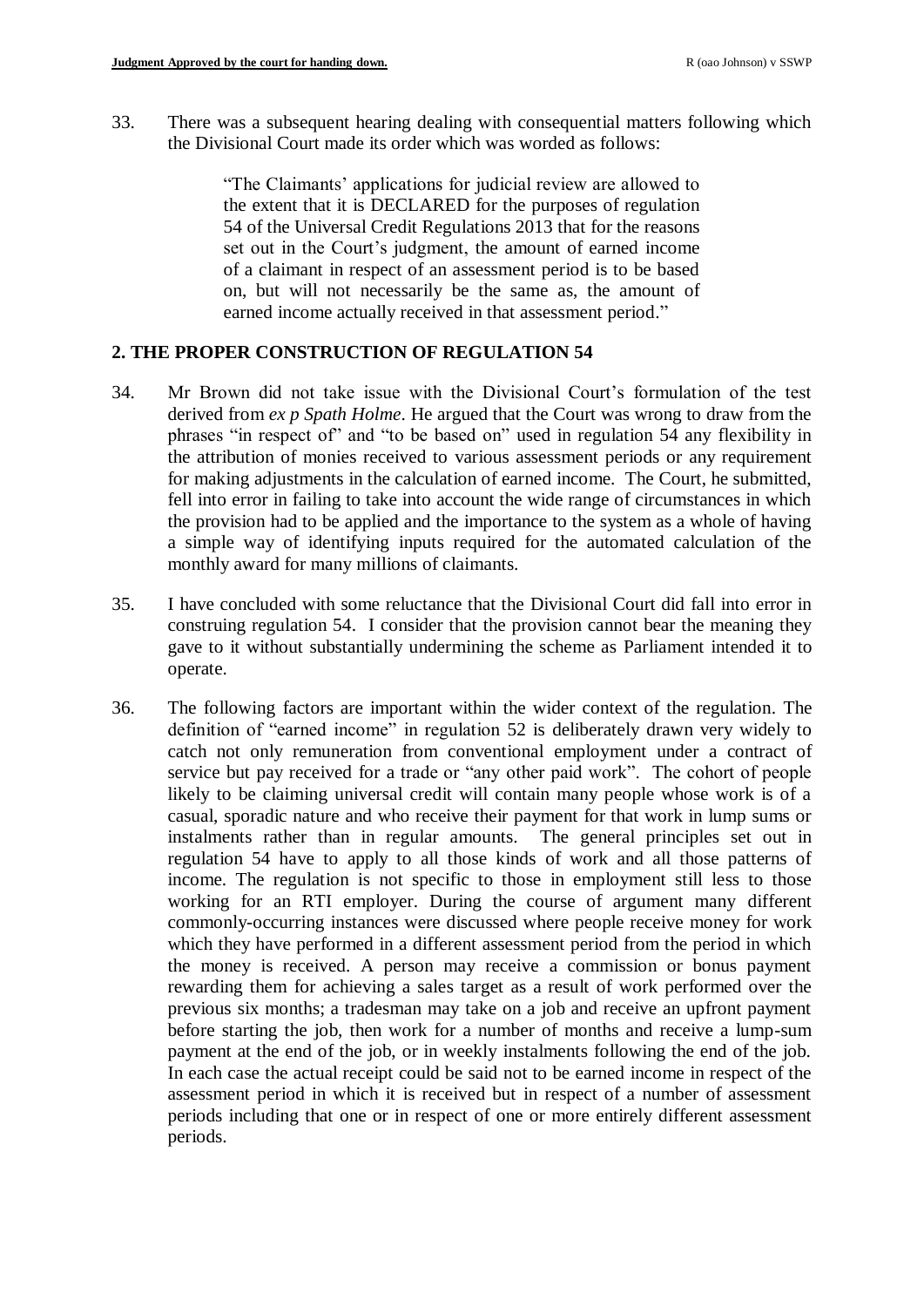- 37. I accept Mr Brown's submission that the construction of regulation 54 adopted by the Divisional Court raises a large number of questions about whether an adjustment would be appropriate in all those cases as well as in the instant cases. The circumstances in which the Divisional Court envisaged that an adjustment would need to be made were described in para. 52 of the judgment. The Court referred first to the "period in respect of which the earned income is earned" and went on to say that there may need to be an adjustment "where the amounts received in an assessment period do not, in fact, reflect the amounts of earned income received in respect of the period of time included within that assessment period". The formulation in the final sentence of paragraph 56 was that an adjustment may be needed where "the actual amounts received in an assessment period do not, in fact, reflect the earned income payable in respect of that period". Whether these two formulations were intended to limit the circumstances where an adjustment is needed to the circumstances in which these Respondents find themselves but not to other commonly occurring circumstances is not clear. It is difficult to see how one could infer such a subtle line from the wording of the provision.
- 38. The Divisional Court rejected the argument that a broad interpretation of regulation 54 opened up the possibility of many claimants arguing that their earned income should not necessarily be the same as their actual receipts during one or more of their assessment periods. The Court said that in those other cases it may well be that the appropriate starting point is to base the earned income on the actual amounts received and that depending on the circumstances there will not be any reason for considering that that results in an incorrect calculation: para 57. The present circumstances involved employees working on a monthly basis and paid a monthly salary and in those circumstances regulation 54 required that such an adjustment could be made. The difficulty that I see with rejecting SSWP's argument for that reason is that the Court's construction of regulation 54 produces wording that provides no guidance as to when the starting point should also be the finishing point, or when the application of regulation 54 does result in an incorrect calculation of the earned income in respect of that assessment period. The potential breadth of the provision as construed by the Divisional Court is apparent from the wording of the declaration granted in the order under appeal. That states that the earned income is to be based on, but not necessarily the same as, the actual receipt in that assessment period. Although the declaration refers back to the reasoning of the Court's judgment, it does not otherwise attempt to describe when the earned income will not be the same as the amount actually received.
- 39. In my judgment the wording of regulation 54 is designed to avoid the need for that kind of examination of the relationship between the work done and the amount received in any one assessment period. That is essential because, as Mr Brown submitted, the system of universal credit is intended to be automated so that the calculation of the monthly amount can be performed by a computer rather than a DWP officer able to make an evaluative determination.
- 40. The Divisional Court dealt with that argument at paras 59 and 60 of their judgment. The Court said that if the Regulations properly interpreted mean that the calculation must be done in a particular way, that is what the law requires. The language of the Regulations cannot be distorted to give effect to a design proceeding on a basis which is wrong in law, whatever the administrative inconvenience or cost involved. That is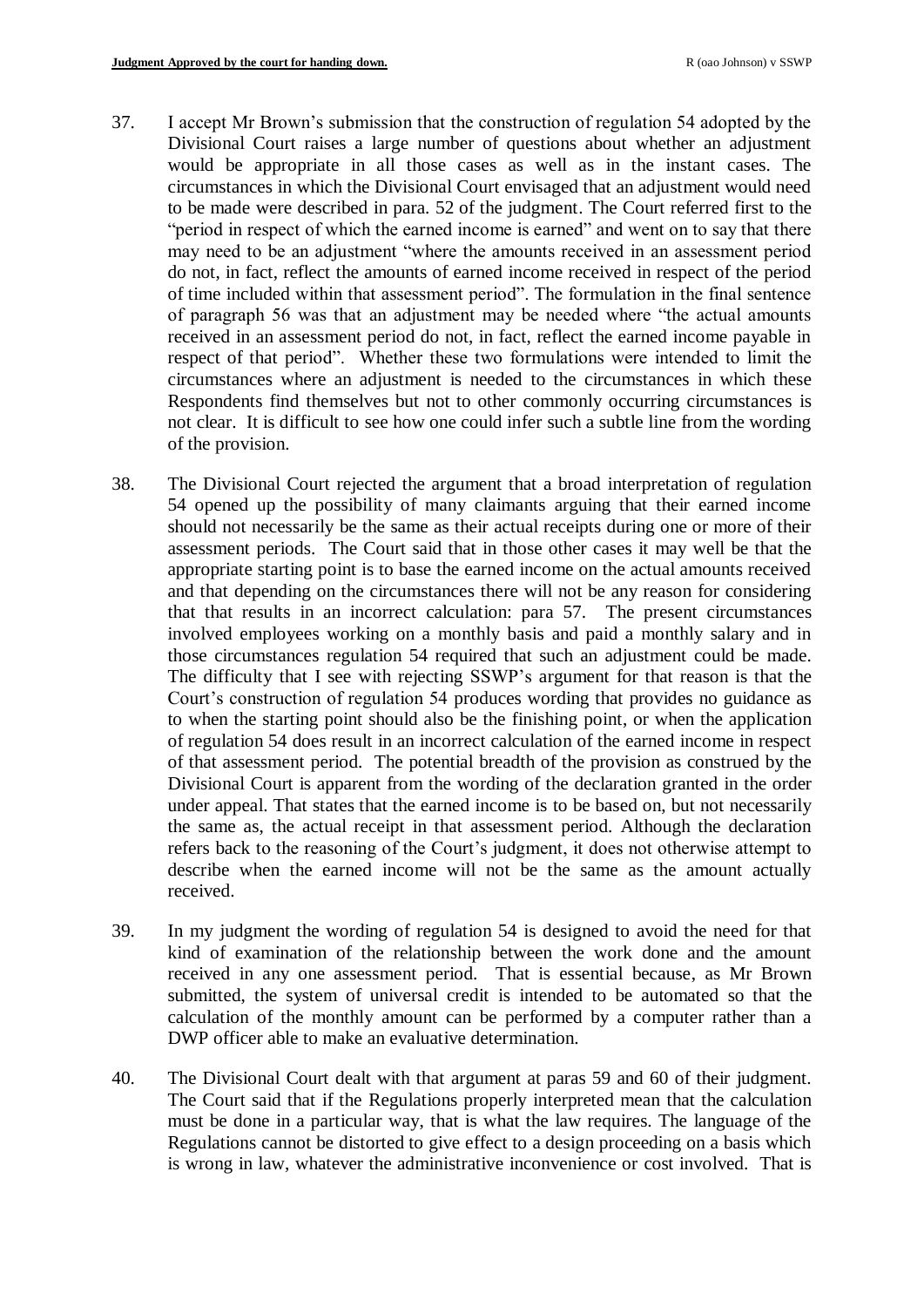of course correct but does not entirely meet Mr Brown's point. If the Regulations were drafted with the aim of ensuring that the calculation of awards each month could be an automated process, it is legitimate to take that purpose into account when applying the canons of construction described in *Ex p Spath Holme*. The Divisional Court also rejected that argument on the grounds that the Regulations clearly do contemplate manual intervention in some circumstances. Regulation 61 contemplates that there are circumstances where the SSWP will need to decide what information to use when accurate and timely information is not forthcoming from the RTI employer. Again, this does not meet the SSWP's objection that the interpretation set out in the declaration made by the Divisional Court opens up the possibility of very many more and varied occasions where manual intervention would be necessary to determine whether the amount received in the assessment period really is earned income payable in respect of that assessment period. I do not agree that the existence of a limited exception in regulation 61 deprives the SSWP's concerns of any validity.

- 41. There is no need in my judgment to give regulation 54 the meaning adopted by the Divisional Court in order to give some substance to the phrases "in respect of" and "to be based on". The phrase "earned income in respect of an assessment period" used in regulation 54 and similar phrases are used elsewhere in the WRA and the Regulations where they do not denote that some kind of allocation or attribution is required. For example, section 7 WRA refers to universal credit being "payable in respect of each complete assessment period". In section 10(1), the WRA provides that universal credit is to include "an amount **for** each child" for whom a claimant is responsible but subsection 10(1A) refers to the amount being available "**in respect of** a maximum of two persons". The two formulations are clearly intended there to mean the same thing; the legislation does not always use the phrase "in respect of" to mean something different from simply saying "for" or "in".
- 42. The reference to the calculation "being based on" the amount received makes sense given that regulation 55 specifies a number of ways in which the employed earnings to be taken into account as "earned income" may differ from the sum actually received by the claimant. If, for example, the amount actually received in the assessment period included expenses falling within regulation  $55(3)(a)$  or (b), those would need to be disregarded in the calculation of the claimant's earned income. It would be wrong therefore were the provision to state simply that a person's earned income "is" the actual amount received in that period; it is correct to say that the calculation of the claimant's earned income is to be based on the actual amounts received in that period. The adjustments to be made are, however, limited to those contemplated in the Regulations such as regulation  $55$ . The existence of adjustments mandated by other regulations is, in my view, the "other factor" which the Court identified at para 51 as needing to be addressed by the calculation in addition to the mere mechanical addition of monies received in a particular period.
- 43. The Divisional Court held that their construction of the wording of regulation 54 was reinforced by the use of the same phrase "to be based on" in regulation  $61(2)(a)$ . That provision states that the amount of earned income is to be based on the information provided by the RTI employer. A wider construction of the phrase "to be based on" in regulation 61 would not give rise to the problems envisaged by the SSWP, since that regulation is limited to the specific case of an employee working for an RTI employer. But I do not see that it is possible to give the phrase a different meaning in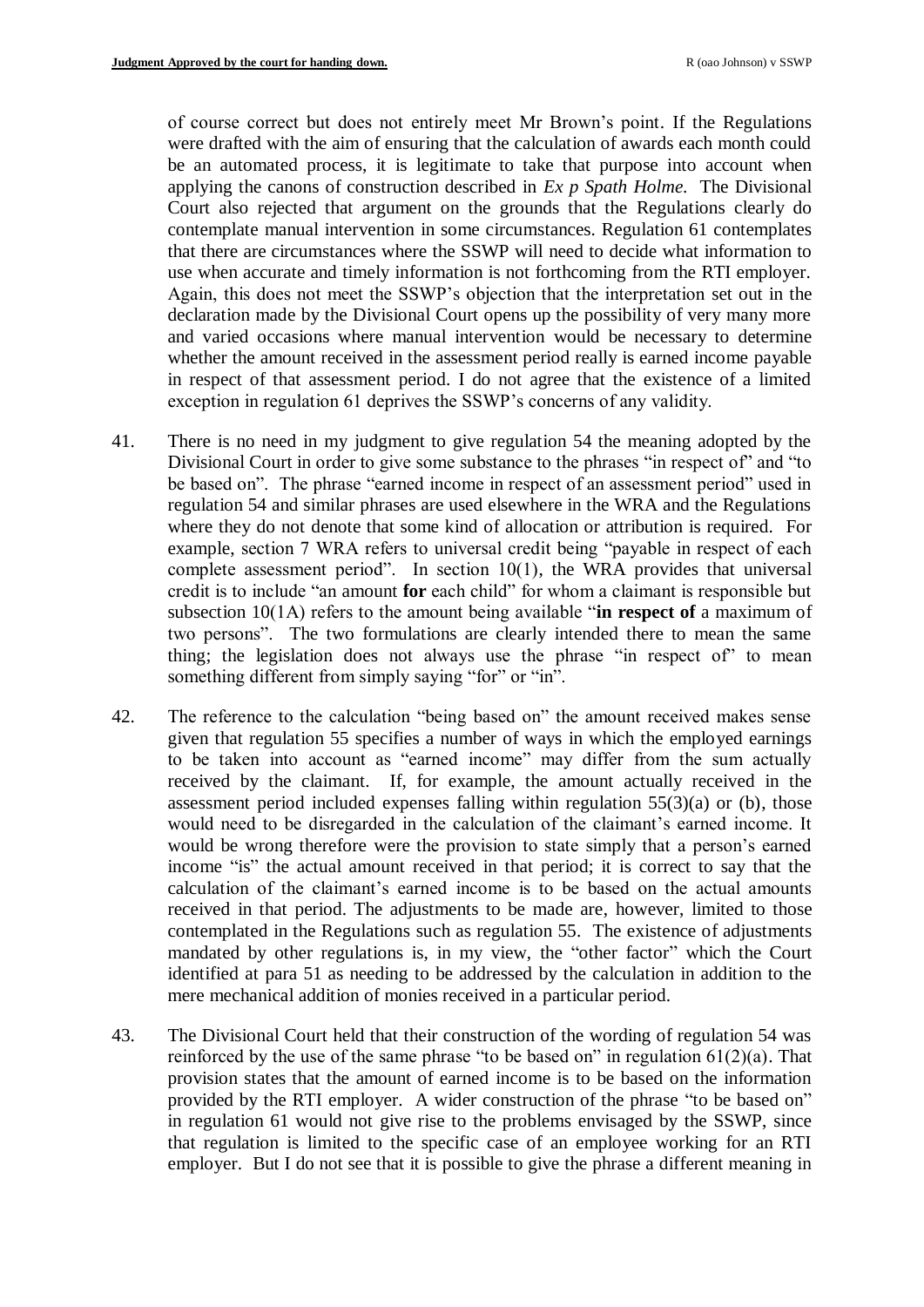regulation 61 from the meaning it bears in regulation 54. There is nothing in the provisions that suggests that that was intended.

- 44. Finally, I should say that I do not accept the Respondents' argument that they could rely on regulation 61(3) in these circumstances if the SSWP's construction of regulation 54 were correct. That provision is intended to apply where the information provided by the RTI employer is incorrect in the ways described in that paragraph. There is nothing inaccurate or untimely in the information that the Respondents' employers are providing to HMRC and DWP.
- 45. I would therefore hold that the ground of appeal brought by the SSWP is well founded. I therefore turn to the arguments raised in the Respondents' Notice.

## **2. IRRATIONALITY**

### **(a) What is alleged to be irrational here?**

- 46. Although I have come to a different conclusion from the Divisional Court on the proper construction of regulation 54, I entirely agree with their description of the way that the Regulations apply to these Respondents as being "odd in the extreme". The Respondents were correct, in my view, to focus the challenge in their original claim forms on the irrationality of the outcome, whereby the happenstance of the date on which they applied for universal credit results in them losing, several months each year, the entitlement to the work allowance which the Regulations clearly intend to confer on them. The first question to address is: what is it more precisely that is said to be irrational here if, as I have found, the wording of regulation 54 bears the meaning given to it by the SSWP?
- 47. What emerges from the discussion on how to construe regulation 54 is that in the great majority of the wide range of circumstances in which claimants receive actual amounts which are different in different assessment periods, it is sensible and right that the calculation should be based on the receipt of that actual amount. The amount actually received in the assessment period not only forms the starting point but will also be the finishing point, subject to the making of any relevant adjustments expressly provided for in the Regulations. What is alleged to be irrational is the initial and ongoing failure of the SSWP to include in the Regulations a further express adjustment to avoid the consequence of the combination of the non-banking day salary shift and the application of regulation 54 for claimants in the position of the Respondents. Mr Brown at the hearing fairly accepted that the consequence of regulation 54 for these Respondents was arbitrary and that there was no policy reason why these particular Respondents should face the difficulties that they describe. The SSWP's case is that a solution has not been devised or implemented because other factors outweigh the desirability of finding an answer to the problem. It is the rationality of that conclusion that is the subject matter of this challenge.
- 48. We received few submissions from the parties either in writing or at the hearing as to the test of irrationality that this Court should apply. We were shown passages in Chapter 12 of Bennion *On Statutory Interpretation* (7<sup>th</sup> edn) describing how the court seeks to avoid a construction of a statutory provision that produces an absurd result, since this is unlikely to have been intended by Parliament. Those passages and the well-known cases cited there (*Project Blue Ltd v HMRC* [2018] UKSC 30, [2018] 1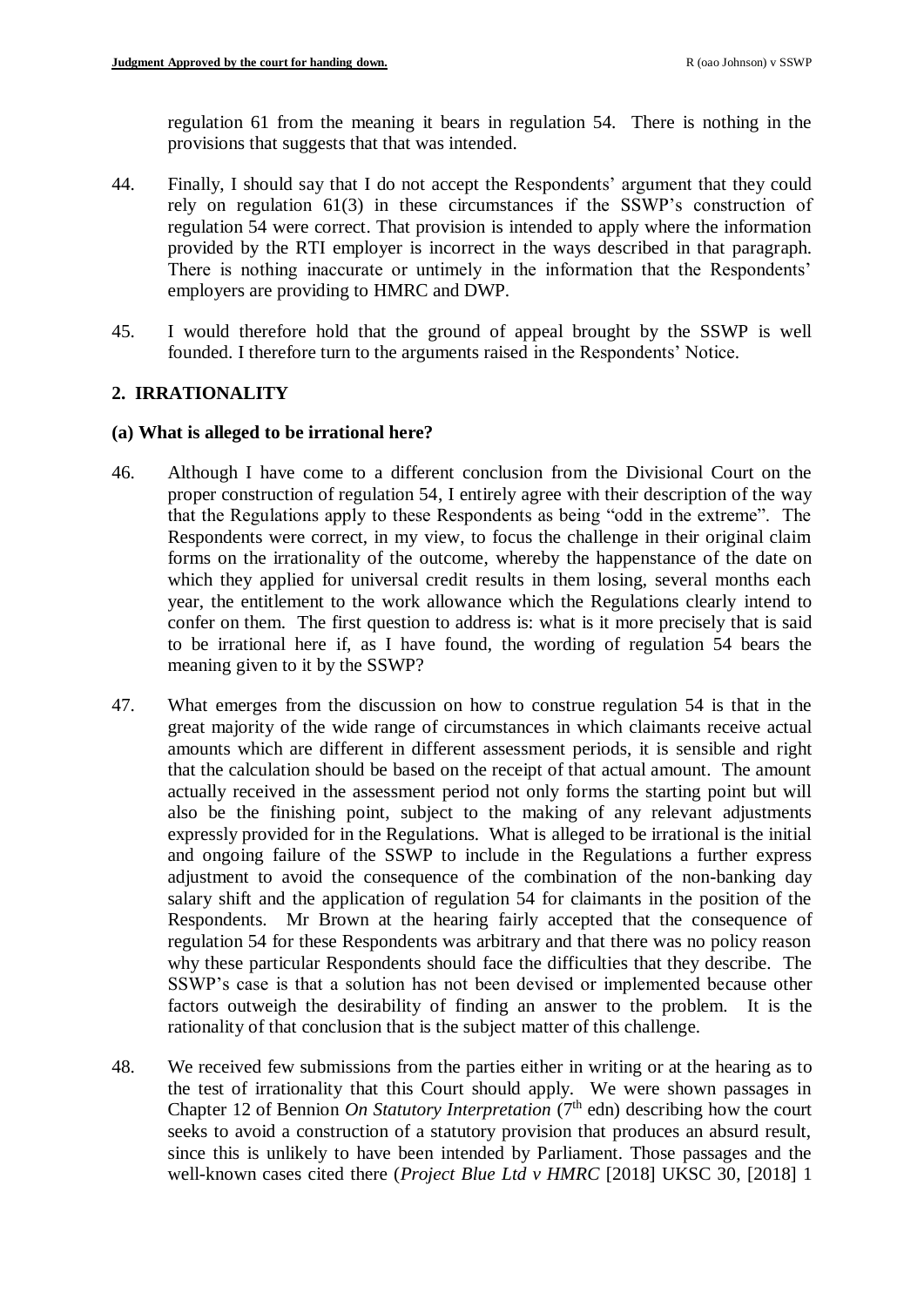WLR 3169 and *R (oao Edison First Power Ltd) v Central Valuation Officer* [2003] UKHL 20 [2003] 4 All ER 209) are not really on point because the irrationality claim only arises once the construction part of the appeal is resolved in the SSWP's favour despite having the result of which the Respondents complain. The irrationality asserted here is the *Wednesbury* unreasonableness that has been a ground for a public law challenge since the early days of the modern jurisprudence on judicial review. The test was more recently described by the Divisional Court (Leggatt LJ and Carr J) in *R (Law Society) v Lord Chancellor* [2018] EWHC 2094 (Admin), [2019] 1 WLR 1649. That case concerned a challenge to the Lord Chancellor's decision to reduce the amount of money made available as legal aid for defending people accused of crimes. The Divisional Court said:

"98 The second ground on which the Lord Chancellor's Decision is challenged encompasses a number of arguments falling under the general head of "irrationality" or, as it is more accurately described, unreasonableness. This legal basis for judicial review has two aspects. The first is concerned with whether the decision under review is capable of being justified or whether in the classic *Wednesbury* formulation it is "so unreasonable that no reasonable authority could ever have come to it": see *Associated Picture Houses Ltd v Wednesbury Corp* [1948] 1 KB 223, 233-4. Another, simpler formulation of the test which avoids tautology is whether the decision is outside the range of reasonable decisions open to the decisionmaker: see e.g. *Boddington v British Transport Police* [1998] UKHL 13; [1999] 2 AC 143, 175 (Lord Steyn). The second aspect of irrationality/unreasonableness is concerned with the process by which the decision was reached. A decision may be challenged on the basis that there is a demonstrable flaw in the reasoning which led to it – for example, that significant reliance was placed on an irrelevant consideration, or that there was no evidence to support an important step in the reasoning, or that the reasoning involved a serious logical or methodological error.  $\ldots$ "

49. In the present case we are concerned mainly with the first aspect described there. The Divisional Court in *Law Society* held that the policy was unlawful for various reasons, but they rejected a challenge to the Lord Chancellor's decision relating to the counting of pages of prosecution evidence ('PPE'). The number of PPE in a criminal case was one of a number of factors used in determining fees, as proxies for the complexity of the case and the amount and difficulty of the work involved. The growth of the electronic evidence that counted as PPE had greatly increased and the Lord Chancellor's response had been to reduce the cap on the maximum amount that influenced the level of fees from 10,000 PPE to 6,000. The Law Society argued that it was irrational simply to reduce the overall number of pages rather than to exclude certain kinds of electronic evidence from the definition of pages that counted. The Divisional Court held that it was impossible to say that the reasons given for rejecting the option of restricting the definition of PPE to exclude certain types of electronic evidence were irrational: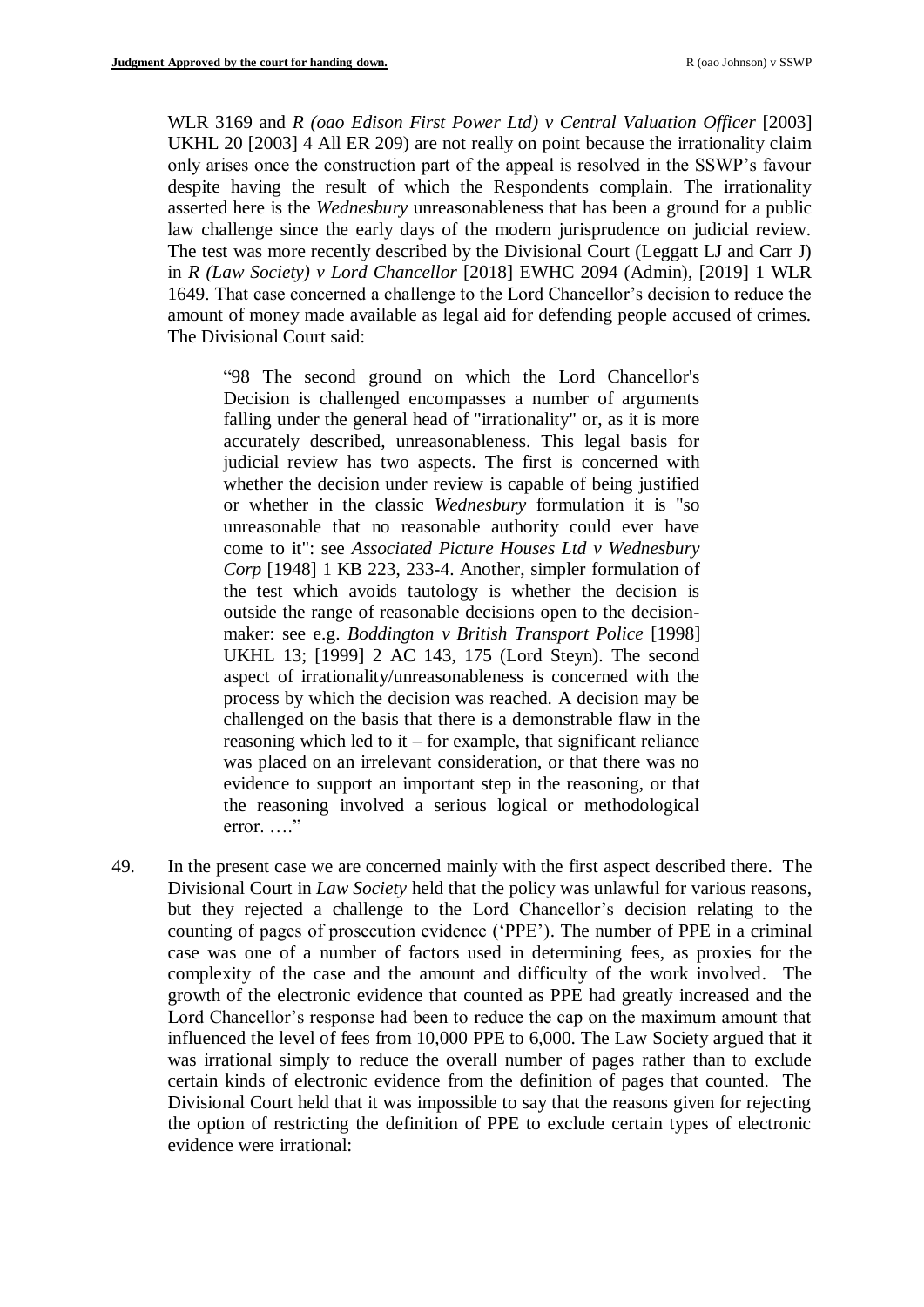"113. We accept that in principle it was open to the Lord Chancellor to adopt a policy response which did not directly correspond to the problem which it was designed to meet. A policy-maker may reasonably decide that the disadvantages of a finely tuned solution to a problem outweigh its advantages and that a broader measure is preferable, even if the broader measure is both over- and under-inclusive in that it catches some cases in which there is no or no significant problem and fails to catch some cases in which the problem occurs. Such an approach is in any event consistent with the nature of the Scheme, which uses criteria such as PPE as proxies for the complexity of cases. It is inherent in the use of such proxies that they will result in under-compensation in some cases. But this does not cause unfairness if it is off-set by overcompensation in other cases. What matters is that overall a reasonable balance is struck."

50. That, I believe, provides a helpful framework for how to approach irrationality in this case too. We need to consider what are the disadvantages of deciding not to "finetune" the Regulations thereby allowing the non-banking day salary shift problem to persist unresolved; what are the disadvantages of adopting a solution to the nonbanking day salary shift problem; would a solution be consistent or inconsistent with the nature of the universal credit regime; and has a reasonable balance been struck by the SSWP - or rather is it possible to say that no reasonable Secretary of State would have struck the balance in the way the SSWP has done in this case?

### **(b) The allegedly perverse consequences of the present regime**

- 51. As to the disadvantages of allowing the non-banking day salary shift problem to persist, the Respondents describe three main ways in which the earned income calculation method produces perverse results for them:
	- i) the wide and frequent oscillation in monthly universal credit payments;
	- ii) the loss for several months each year of the work allowance;
	- iii) the potential effect on other aspects of the scheme which are triggered by the absolute value of earned income received in assessment periods, in particular the exception from the benefit cap in regulation 82.
- *(i) The oscillation of universal credit payments*
- 52. We were provided with different tables showing the amounts of universal credit awarded to the Respondents across different assessment periods. They were not entirely consistent with each other and it was apparent that there were different factors at work in relation to some Respondents and some months, for example a difficulty with childcare costs which took a while to resolve and changes in employment. However, it is clear from all the figures that we were shown that the variation in the amounts of benefit awarded is extreme: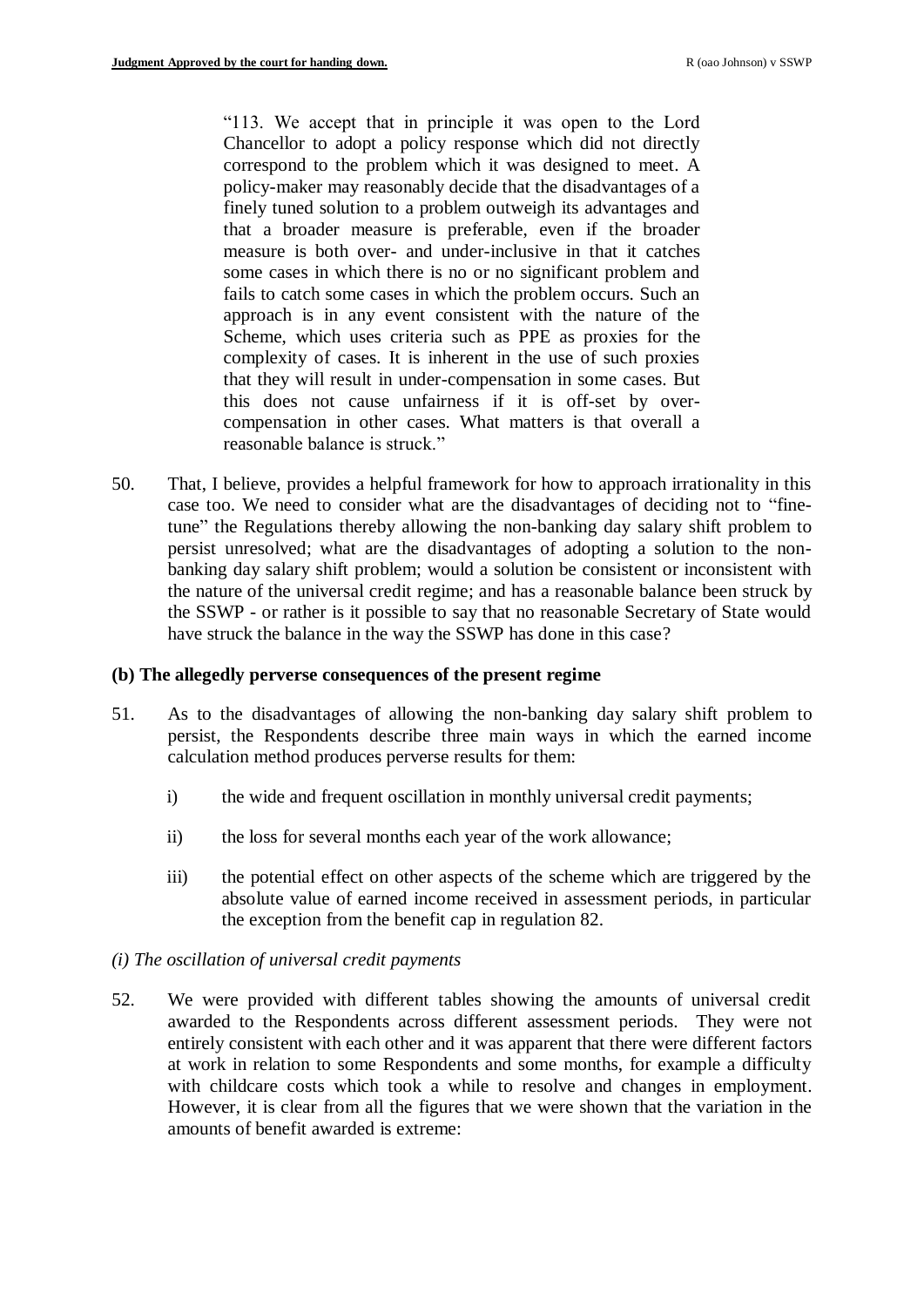- i) Ms Johnson's second witness statement includes a table covering nine assessment periods between 31 December 2017 and 29 September 2018. The table shows how many salary payments fell within the period, the wages that were received and the universal credit award for that period and when it was paid. For assessment periods where there are no wages received, her award was over £900. For assessment periods where two salaries were recorded the award was about £480, for periods where one salary was received the award was about £750.
- ii) Ms Woods' second witness statement included a table covering nine assessment periods from 30 November 2017 to 29 August 2018. She received well over £1,000 in each of the four months following a nil receipt assessment period, about £900 in other months and only £64 in one of the months following an assessment period in which two wages were counted.
- iii) Ms Barrett's first witness statement includes a similar table covering eight assessment periods from 28 August 2017 to 27 April 2018. In respect of four of those assessment periods she received over £1,000 in universal credit following an assessment period in which she appeared to have no income, but in other months she received only £139 or £254 following an assessment period when she had two wage instalments counted. She provides an updated table in her second witness statement covering assessment periods from 28 August 2017 to 27 September 2018. Again, the payments range between over £900 in respect of assessments periods with nil receipt of wages to amounts of £55, £162 and £148 in respect of assessment periods where she received two instalments of salary.
- iv) Ms Stewart's table covers 14 assessment periods between 28 June 2017 and 27 August 2018. Her universal credit awards range from £1,418 in respect of the assessment period 28 August to 27 September 2017 when she received no wages to £219 for the assessment period 28 June to 27 July 2018 when she received pay on both 28 June and 27 July because 28 July, her contracted pay date was a Saturday. The amounts in the other months appear entirely random.
- 53. One might expect the fluctuations in universal credit awards would be matched by equal and opposite fluctuations in wages so that the actual income to the household from the combination of wages and universal credit stayed roughly stable month on month. That however is not borne out by the tables provided in Ms Parker's evidence. She calculates the total income received by each claimant in respect of three sample assessment periods, one in which two wages are received, one in which one wage is received and one in which no wages are received:
	- i) For Ms Johnson her maximum universal credit amount was the same, £953.85 in each of the three periods. The amount of benefit awarded in respect of the period when she received two wages was £386.80 and the total income in respect of that period was £1,415.94. For the month where she received one salary, her universal credit award was £849.92 and total income was £1,206.89; in the assessment period when she received no salary, her universal credit award was £916.08 and the income received by the household was therefore £916.08.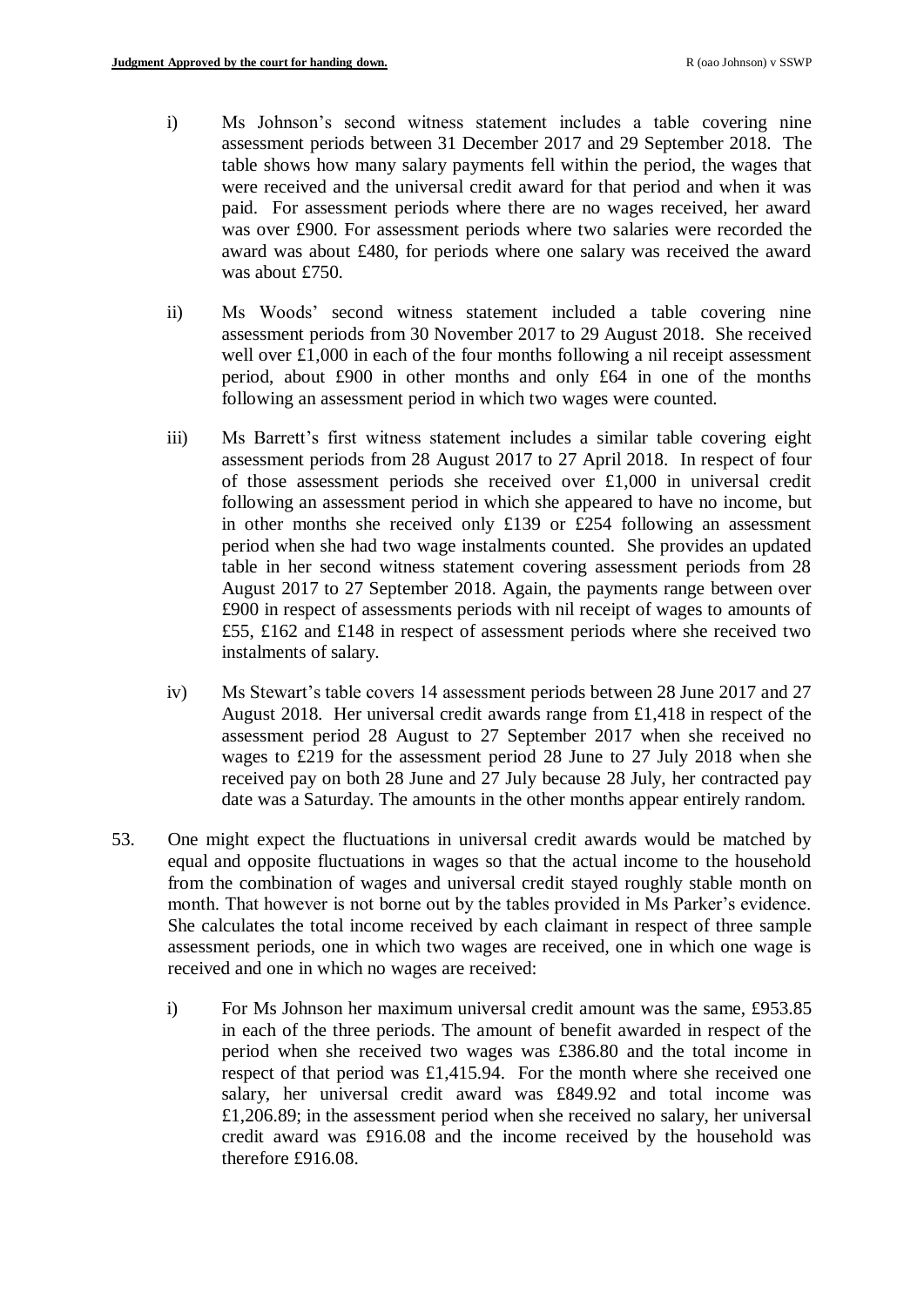- ii) For Ms Woods her maximum universal credit amount was the same in two of the assessment periods and less in one where no childcare cost element was included. The amount of benefit awarded to Ms Woods in respect of the period when she received two wages was £64.91 and the total income in respect of that period was £1,978.39. For the month where she received one salary, her universal credit award was £913.76 and total income was £1,692.36; in the assessment period when she received no salary, her universal credit award was £1,281.19 and the income received by the household was therefore also £1,281.19.
- iii) For Ms Barrett the amount of her maximum award was almost the same in all three periods. The amount of benefit awarded in respect of the period when she received two wages was £148.95 and the total income in respect of that period was £1,578.30. For the month where she received one salary, her universal credit award was £370.53 and total income was £1,448.05; in the assessment period when she received no salary, her universal credit award and total household income was £880.81.
- iv) For Ms Stewart her maximum universal credit fluctuated by about £120 over the three periods. The amount of benefit awarded in respect of the period when she received two wages was £308.57 and the total income in respect of that period was £2,044.43. For the month where she received one salary, her universal credit award was £928.43 and total income was £1,796.36; in the assessment period when she received no salary, her universal credit award and total income received was £1,313.55.
- 54. The effect of these swings in universal credit award and monthly income is described in detail in the witness statements of the Respondents. Ms Johnson states that she finds it impossible to budget for sudden drops in income in the months following an assessment period in which two salary instalments have been counted. She becomes overdrawn at the bank during the month in which the low universal credit award is received. She then incurs interest and bank charges. She expresses her doubts whether she will ever be able to get back on top of her finances and worries that cash flow problems will mean she is unable to pay her rent, jeopardising her tenancy. Ms Woods also says that she feels unable ever to get a foothold on stabilising her finances. She has never previously been so far into her overdraft or unable to pay her rent. She has been forced to attend food banks. Ms Stewart describes how in the months where she receives a reduced universal credit award because she is treated as having received two salary instalments in the preceding assessment period, she does not have enough income to cover her rent and childcare as well as other outgoings. She missed a rent payment and although the rent officer came to an agreement with her not to take legal action, she then had to pay an additional £50 a month on top of her rent to pay off arrears. She has borrowed money from her employer. She says that she seems to be getting further into debt for something which was completely out of her control, even as she was trying to do the right thing and provide for her daughter and herself by going out to work. Ms Barrett says that in the nine months since making her universal credit claim she has not had a single month where her award has been based on receiving just one monthly wage. Instead she has been treated either as receiving two wages and so receiving a substantially reduced universal credit award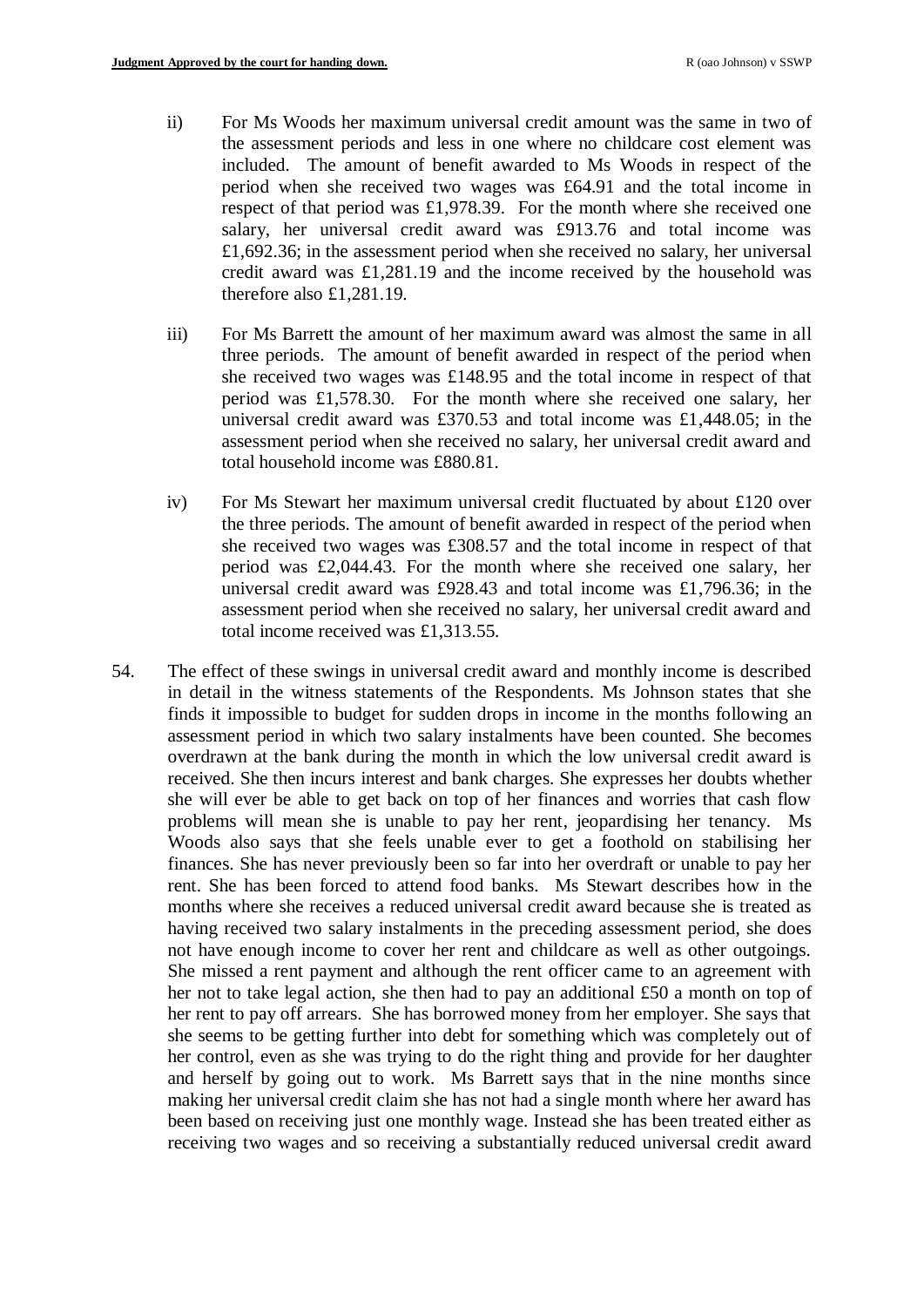or as receiving no wages in which case she receives the maximum award. Her evidence is as follows:

"12. This might be thought to be unproblematic as it could be said that over several months a combination of lower and higher UC awards balance themselves out. However, as somebody managing on my own with a young boy on a tight budget this is simply not the reality. As a result of receiving very little or even no UC in some months, I have fallen into arrears with my rent by about £1800; I was taken to court in April [2018] for non-payment of my council tax; and have been forced to rely on the food bank on 3 to 4 occasions and a charity called Christians Against Poverty who provided me with £70 of supermarket vouchers to ensure that my son and I have at least enough to eat. I have also had to borrow money from my family and friends: I owe my dad about £1500, my mother £200, my brother £100 and friends £50-£60. I have even had to take out a credit card to try and tied me over but have then just found myself unable to pay off my credit card and so getting further into debt. I currently have about £680 credit card debt.

13. Things became so desperate just before Christmas that I attempted suicide and did so again in March. As a result, a social worker has become involved with me and my son."

- 55. Mr Pickering's evidence based on his experience working for Citizens Advice is that fluctuations in income exacerbate financial problems and increase stress. The experience of these Respondents is typical of many universal credit claimants: consistency of income is really important for people on low income.
- 56. The SSWP argues that oscillations in universal credit payments are a central feature of the universal credit scheme. It is set up to respond immediately to changes in circumstances of claimants as they move in and out of work, or as their housing or other circumstances change. This is one of the ways that it incentivises work, a key policy underlying the new regime. It is not right therefore, Mr Brown submits, to describe oscillation of benefits as "perverse" because it is the reasonable and deliberate basis on which the system is designed. I do not accept that the SSWP's argument on this point has merit in the particular circumstances of this case. The oscillations here are not a response to any change in the Respondents' work patterns or family circumstances. The oscillation is a response only to whether a claimant's regular monthly pay date coincides with the end date of her assessment period so that she sometimes receives two monthly wages in one assessment period. There has been no change in the claimants' circumstances. This has no part to play in incentivising work or encouraging any of the other kinds of behavioural change considered desirable. It is no part of the policy underlying universal credit to encourage claimants or employers to adopt a non-monthly salary cycle; on the contrary the choice of monthly assessment periods was based in part on the increasing prevalence of that salary cycle amongst the working population and because many household bills are payable monthly. Indeed, the alignment of the duration of the assessment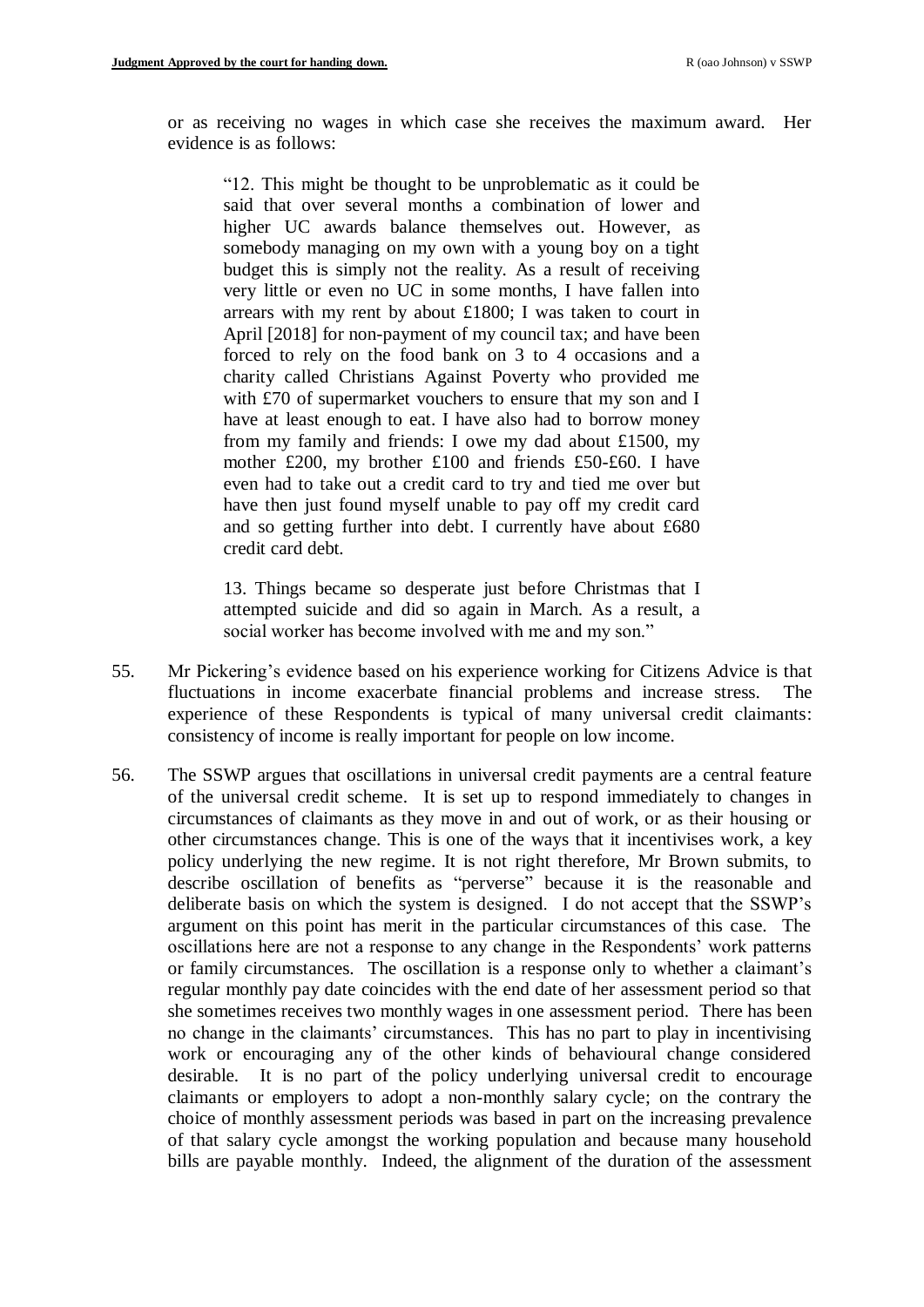period with household outgoings is intended to encourage responsible budgeting by low income claimants.

57. It is also no part of the policy underlying universal credit to encourage claimants to base their employment choices on the salary payment date offered by a prospective employer. Yet that is what is happening for these Respondents. Ms Woods says that she was offered a promotion by her previous employer. She was reluctant to take up the new position because if two months' pay at the new salary level were counted in one assessment period she would be over the maximum income limit and would receive no universal credit award for that assessment period. She has invested a great deal of time and money with a view to achieving a qualification as an occupational therapist. But to work as an occupational therapist, she needs experience in the NHS. The NHS pays staff on the last working day of the month. Therefore, instead of pursuing her intended career, she obtained a secretarial position at a local livestock auction and worked as a waitress in a local café. The auction house was sympathetic to her problem and was prepared to pay her on the first week of the month and her waitressing job was paid on a weekly basis. She says in her second witness statement:

> "11. While I am obviously frustrated at being in positions that do not stretch me and in no way build on my studies, I cannot describe what a relief it is to have a stable and predictable income coming in each month from the combination of my wages and Universal Credit. Moreover, working locally means that I save considerably on travel and childcare costs and so I am in fact financially better off than doing a better paid and more fulfilling job with real prospects of progression and so coming off benefits altogether further away".

- 58. Ms Stewart's evidence is that she stopped work in June 2018 and decided to look for work with an employer who has a pay date which is not near her assessment period date. She says "it seems unbelievable that before applying for jobs I am having to ask potential employers what their pay date is but that is the reality that I have been forced into."
- 59. I therefore agree with the Respondents' description of the oscillations in their universal credit award in response to the non-banking day salary shifts as perverse. Those oscillations are extreme. They lead to significant variations not only in the benefit award but in the combined income for the household from benefits and salary in a particular assessment period. They cause considerable hardship and they create perverse incentives affecting a claimant's employment choices, cutting across the policy of the overall scheme.

## *(ii) Loss of work allowance*

<span id="page-22-0"></span>60. The work allowance calculation provided for in regulation 22 is intended to allow claimants to keep from their earned income the applicable amount without suffering any reduction in the amount of their universal credit award. 63% of the rest of their earned income is then deducted from their award in respect of that period. In the assessment periods in which these Respondents receive two salaries they can only deduct one work allowance entitlement. In the assessment periods in which they receive no salary there is nothing from which the work allowance can be deducted.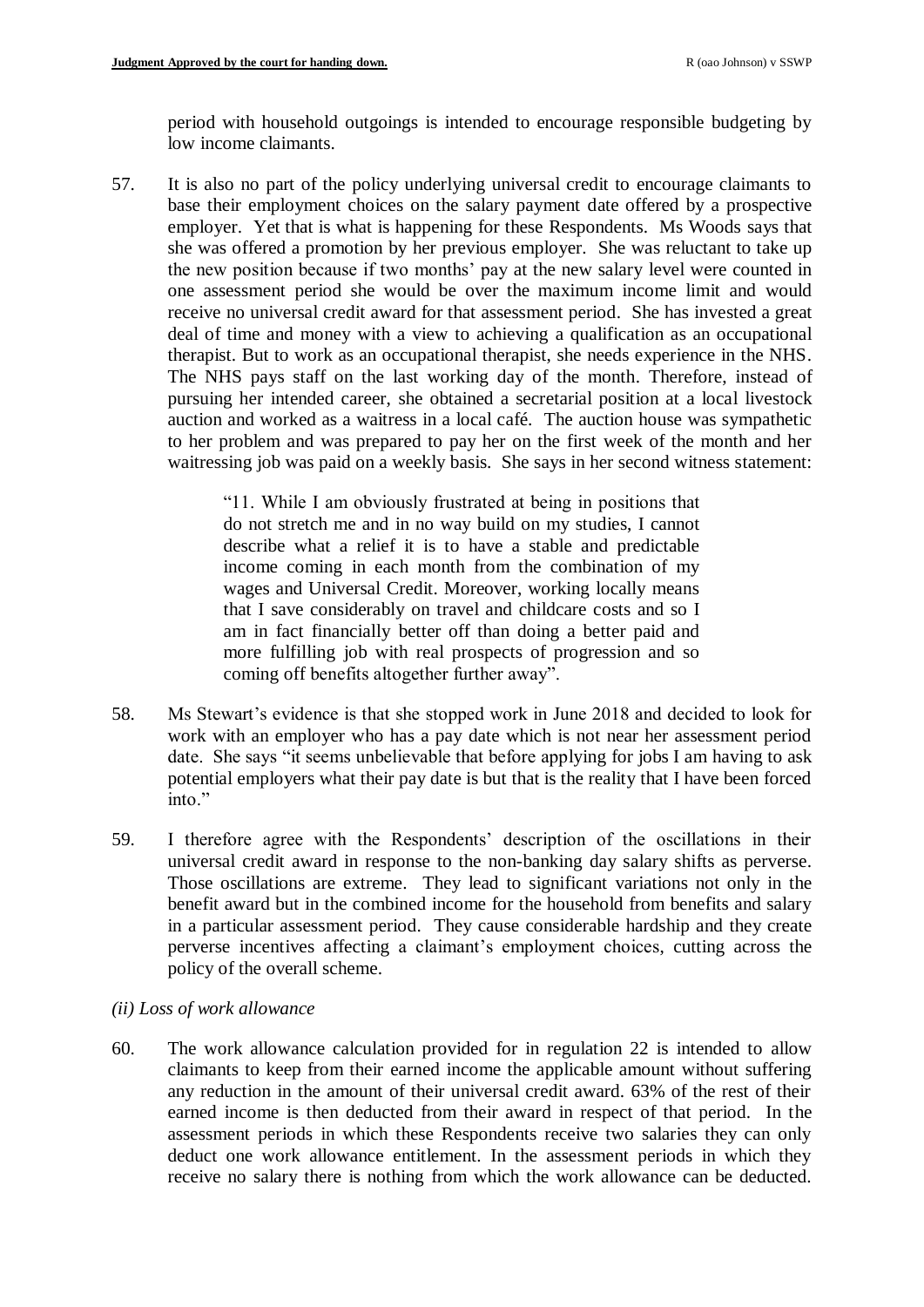They therefore lose irretrievably one work allowance each time the non-banking day salary shift problem arises. This is a frequent occurrence for claimants whose contracted pay date is the last day of the month. Taking, for example, the calendar year 2018, a claimant whose assessment period runs from the last day of the month to the penultimate day of the next month, whose contracted salary pay date is the last day of the month but who is paid their salary early if the last day of the month falls on a non-banking day would have a payment pattern as follows:

| <b>Assessment period</b>              | Salary pay dates in assessment<br>period |
|---------------------------------------|------------------------------------------|
| Sun $31.12.17 - \text{Tues } 30.1.18$ | None                                     |
| Wed $31.1.18 - \text{Tues } 27.2.18$  | Wed 31 Jan                               |
| Wed $28.2.18 - Good Friday 30.3.18$   | Wed 28 Feb and Thurs 29 March            |
| Sat $31.3.18 - Sun$ 29.4.18           | None                                     |
| Mon $30.4.18$ – Wed $30.5.18$         | Mon 30 April                             |
| Thurs 31.5.18 – Fri 29.6.18           | Thurs 31 May and Fri 29 June             |
| Sat $30.6.18 - \text{Mon } 30.7.18$   | None                                     |
| Tues $31.7.18 -$ Thurs $30.8.18$      | Tue 31 July                              |
| Fri $31.8.18 - Sat$ 29.9.18           | Fri 31 Aug and Fri 28 Sept               |
| Sun $30.9.18 -$ Tues $30.10.18$       | None                                     |
| Wed $31.10.18 -$ Thurs $29.11.18$     | Wed 31 Oct                               |
| Fri $30.11.18 - Sun$ $30.12.18$       | Fri 30 Nov                               |

61. In that year therefore a claimant with a contracted salary date of the last day of the month forwent the work allowance in four assessment periods when there was no salary from which it could be deducted. Ms Barrett, whose contractual pay date is fixed as the 28th day of the month rather than the last day of the month, suffers a similar loss. In the course of 2018 there were five months when the 28th day fell on a weekend or bank holiday. According to the table in her second witness statement between 28 August 2017 and 27 August 2018 there were almost no assessment periods in which she received only one wage. This loss of work allowance is money which is never recovered by the Respondents. They receive less universal credit overall because of the coincidence of the end of their assessment period with their contracted salary pay date. The judgment of the Divisional Court records the lost work allowance as £192 for each assessment period, that being the lower work allowance applicable to single claimants responsible for one or more child where their award contains an amount for housing costs element. That was the work allowance in 2018. For the current financial year from April 2020, the applicable work allowance is £292 so that the loss is now substantially greater. For a claimant who does not have a housing costs element in their award the figure was £397 in 2018 and is now £512. Ms Stewart's evidence is that one month's work allowance is a considerable amount in her situation as it represents over 10% of her usual combined income from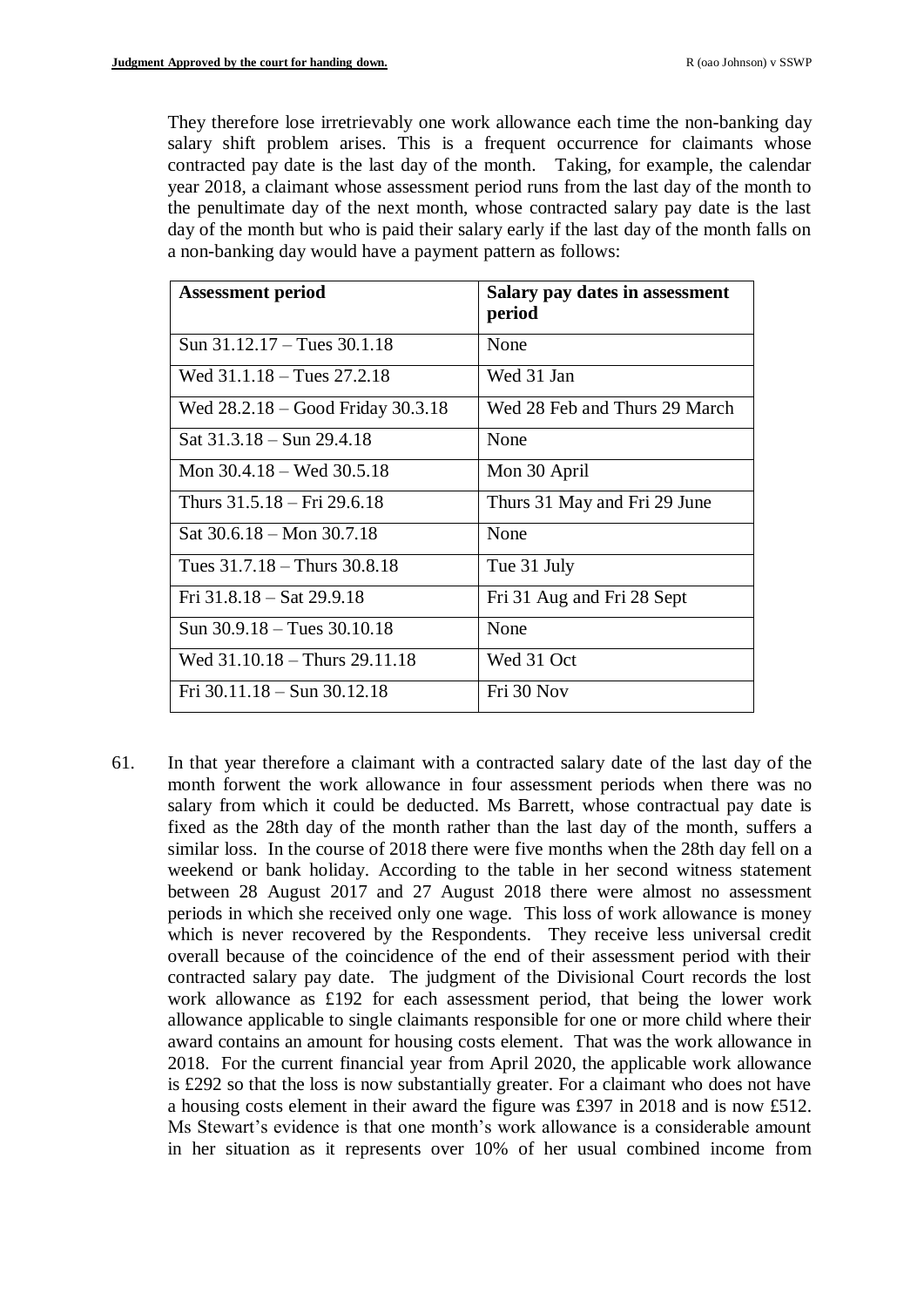universal credit and wages. Ms Johnson says that the loss of the work allowance in several months a year is very significant:

"Some people might consider that losing £500 over a year is not much but for me and my daughter that is a huge amount of money. I need that £500 to meet our minimum outgoings and to ensure that all of my daughter's basic needs are met."

62. The SSWP argues that it is illusory to say that the Respondents are "losing" a month's work allowance because they receive just as much work allowance as the system is designed to give them. I reject that argument. The value of the work allowance is presumably not chosen at random but based on some assessment of the additional amounts needed each month to support a claimant with the characteristics that Parliament has decided should attract the work allowance, namely being responsible for one or more children or having limited capability for work. The link between the amount of work allowance and the inclusion of a housing costs element in the claimant's award also shows that the work allowance is connected to a typically stable and regular monthly household expenditure. The monthly household costs incurred by these Respondents do not fluctuate according to whether the end of the month falls on a weekend. The SSWP has put forward no reason why the date on which these Respondents submitted their claim for universal credit should result in them losing a considerable amount of money each year for however long their entitlement lasts. In my judgment this is the most egregious aspect of the way the system works.

### *(iii) Potential effect on other elements of the scheme*

- 63. The benefit cap is a limit on the amount of income-based benefits which a claimant is entitled to receive for her household. It is established by section 96 WRA and Part 7 of the Regulations (regulations 78 onwards). Regulation 79 provides that the benefit cap applies where the welfare benefits to which a claimant is entitled during an assessment period exceed the amount set in regulation 80A. Where the benefit cap applies its effect (as the name suggests) is that the amount of the award is reduced by the excess unless certain circumstances pertain. Regulation 82 provides for an exception. Broadly, the benefit cap does not apply to an award of universal credit in relation to an assessment period where the claimant's earned income equals or exceeds the amount she would earn if she worked for 16 hours per week at the national minimum wage; currently £604 per month. Although it may appear counterintuitive to lift the cap and thereby increase the benefits paid where a person is earning more than a set amount, this is part of the scheme designed to incentivise work as well as set a limit on the award of benefits to non-working households: see *R (SG and others) v SSWP* [2015] UKSC 16, [2015] 1 WLR 1449, paras 66 – 69. This is another provision, therefore, the application of which depends on the value of a claimant's earned income.
- 64. The Respondents say that their benefit entitlements have so far been below the level of award at which the cap may come into operation. It is entirely feasible, however, that their circumstances may change such that they become entitled to a level of universal credit above the benefit cap. In those circumstances, the availability of the exception in regulation 82 may depend on them being able to show that their earned income in each assessment period exceeds the value of 16 hours work at the national minimum wage. They are concerned that in each month where the system currently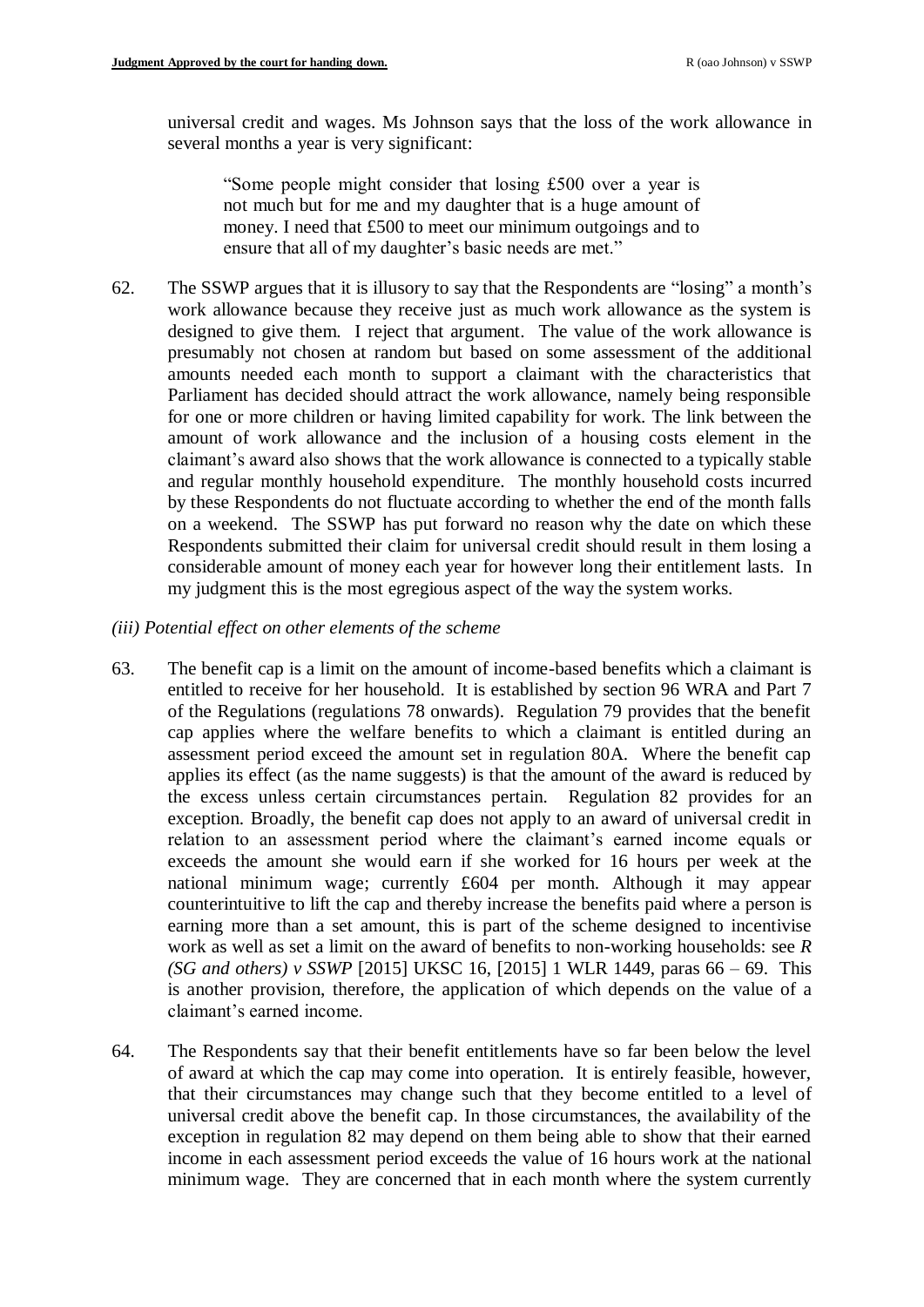records their income as nil, they may be subject to the cap even though their monthly salary is in excess of the specified amount.

- 65. The SSWP dismisses this point saying that it does not apply currently to the Respondents and any asserted unlawful consequences should be considered if appropriate in a case where it has been pleaded and arises on the facts.
- 66. I agree that there is no need in this case to examine in detail the workings of the benefit cap. However, it is relevant to show that the effects of the failure of the system to accommodate non-banking day salary shifts is not limited to the loss of the work allowance but arises in other parts of the regime which are triggered by the absolute amount of earned income in an assessment period. Ms Clarke's evidence is that CPAG is aware of other universal credit claimants who have a higher maximum award which takes them over the benefit cap limit. Because they have a regular monthly salary which is more than the specified amount they are generally exempt from the benefit. However because they are also affected by the non-banking day salary shift there are some assessment periods where they are treated as not having received any wages. When this issue has been raised with DWP, a workaround has been put in place so that they are not subject to the benefit cap in those months where they appear to receive no salary. She is not aware of the specifics of how this is done.
- 67. There are other benefits which are triggered or influenced by the receipt of universal credit so that the repercussions of this aspect of the regime can be far reaching. Ms Woods' evidence is that her council tax reduction support is linked to her universal credit award. The fall in that award in the month following a two-salary assessment period means that she no longer qualifies for council tax support and has to pay double the amount of council tax than in other months.

### **(b) The disadvantages of resolving the problem**

- 68. Mr Brown did not shrink from descriptions of the effect of the non-banking day salary shift on the Respondents as "arbitrary", "unfortunate" or "challenging". The SSWP does not point to any way in which the operation of regulation 54 in their cases can be said to further the policies underlying the introduction of universal credit for these Respondents. The reasons put forward for not taking steps to resolve the problem are three-fold:
	- i) The supposed irrationality is based on a misconception because it aligns the assessment period with the period of a calendar month.
	- ii) There is a need for bright lines to ensure that the universal credit system operates in a coherent way.
	- iii) It is important to ensure that the calculation of the monthly award of universal credit can take place in an automated way without the need for "manual intervention" by a DWP officer carrying out an individual calculation of the amount of the award.

## *(i) Assessment periods are not intended to be aligned with calendar months*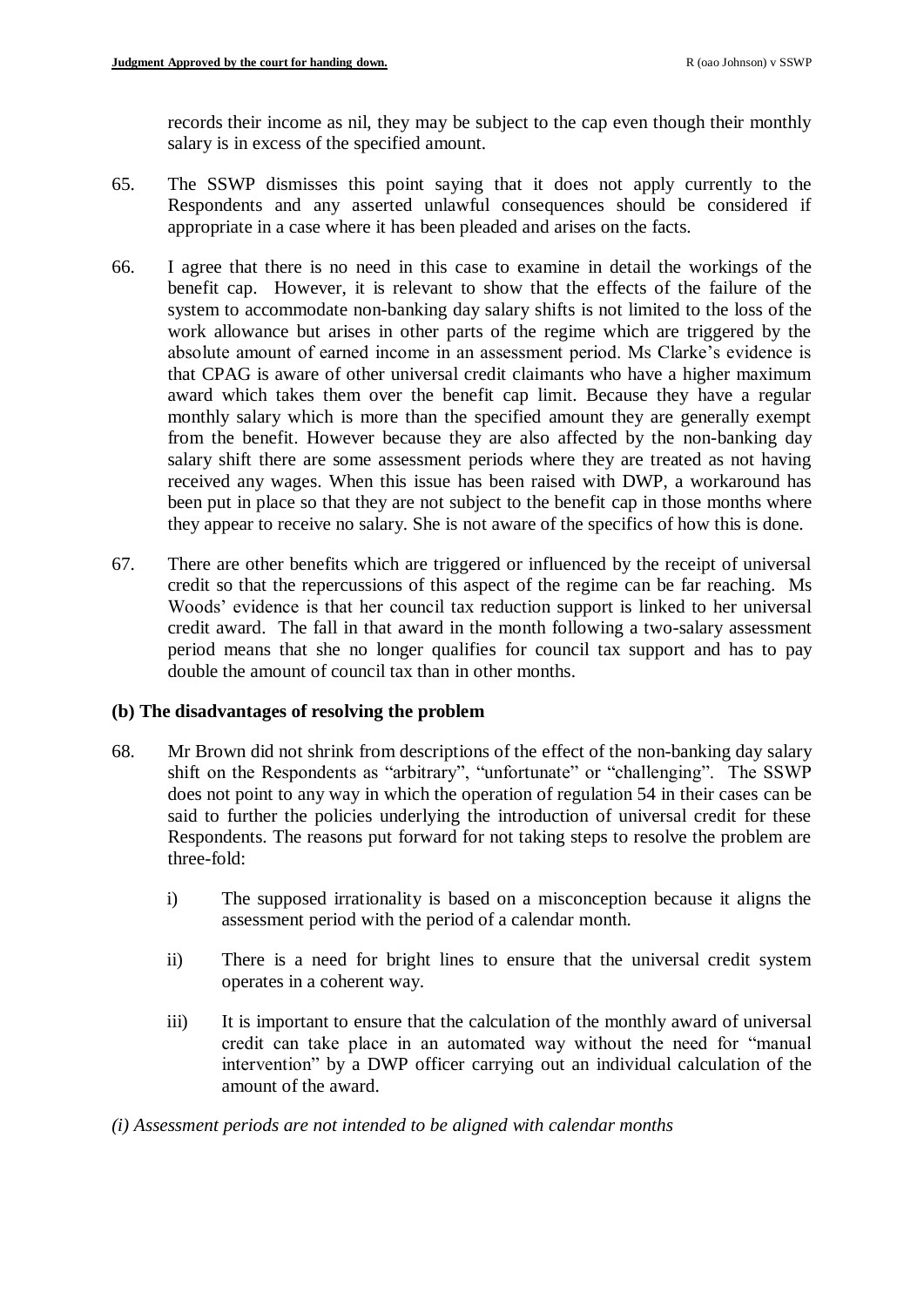69. The SSWP argues that it would be inconsistent with the scheme as a whole to make an exception to resolve this problem because the supposed irrationality of the outcome is based on a misconception of aligning the assessment period with a period of a month. The assessment period is, Mr Brown submits, a statutory construct which establishes the temporal cycle for the assessment and payment of universal credit. It is not meant to be the same as a calendar month and its purpose is to capture actual income received within that defined period. I accept that is right but only to an extent. The evidence lodged by the SSWP makes it clear that the reason why the assessment period was set at a month, rather than a week like many legacy benefits, was because that was already the most common way in which people were paid and looked set to grow in popularity. This was also apparent from the Explanatory Memorandum to the Regulations published on 25 February 2013. The Memorandum described a key difference between universal credit and legacy benefits as being that it will be assessed and paid monthly:

> "This approach is intended to reflect the world of work where around 75% of people receive their wages monthly. Paying in this manner will encourage and support claimants to budget on a monthly basis, which will help smooth the transition into monthly paid work."

- 70. The monthly cycle of assessment periods was therefore chosen specifically because very many claimants will be in the same position as the Respondents, being paid a regular salary and receiving that salary in monthly instalments. It is not right to say that there is no significant connection between the choice of a monthly assessment period cycle and the fact that many claimants are paid their salary monthly. It would not be inconsistent with the overall universal credit scheme to devise an exception to solve this problem.
- 71. The SSWP argues that the problem arises because the Respondents are examples of many kinds of people who receive their pay "irregularly". The actual cause of the issue, the SSWP says is "the objective fact that the Claimants are paid irregularly by their employers (notwithstanding that each salary payment is for a month's work), whereas UC Assessment Periods are designed to be regular and fixed." In fact, neither half of that sentence is correct. On that basis, everyone who is paid monthly would be regarded as paid "irregularly" by their employer since there is always the possibility that the contracted pay date falls on a non-banking day whether that pay date is expressed as the last day of the month or the 28th day of the month. Even if the contracted pay date is the last Friday of the month, that Friday might fall on Christmas Day or Boxing Day, Good Friday or New Year's Day. I agree with the Respondents' submission that the salary payment pattern of the Respondents would not be described by most people as 'irregular' in the same way as commission payments or lump sum payments made to a tradesman. It is also not entirely true that assessment periods are "regular and fixed" since they have to be adapted to accommodate February: see regulation 21(2). Payment dates for universal credit awards are 'irregular' in the same way because payment of the benefit itself must be made on a banking day.
- *(ii) The need for bright lines*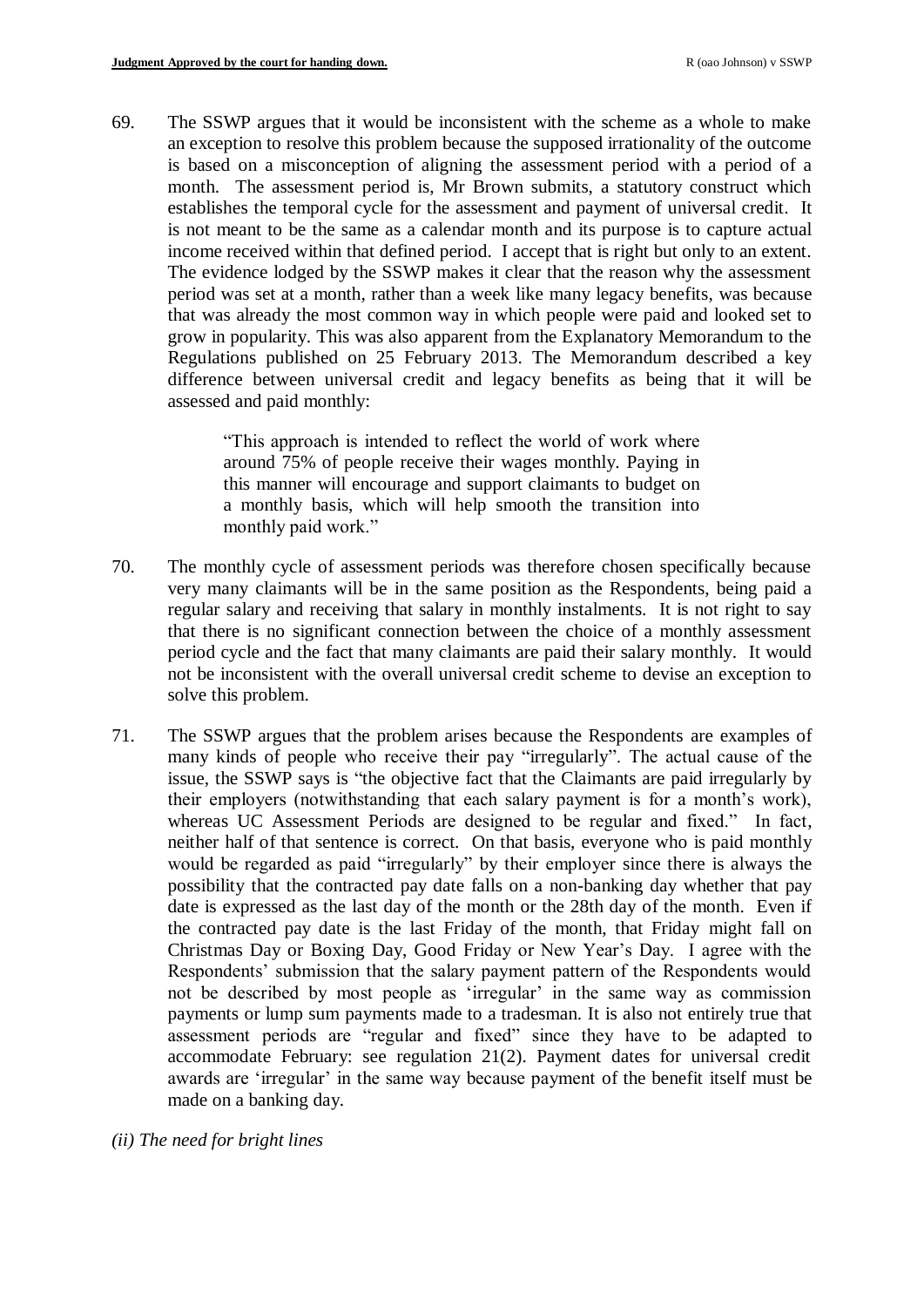- 72. Mr Brown submitted that a complex system like this is not going to work in an optimal way for everyone. It was always appreciated that there would be people better off under the old system or under different versions of this system. The system will only work if it has clearly defined inputs which are simple to understand and to administer. The nature of the potential claimant cohort is such that they are more likely to be moving in and out of work or working in the 'gig economy' so that their monthly income will vary greatly with the consequent effect on their universal credit award. It is an inevitable consequence of such a system that there are hard cases and the Respondents' position is simply a manifestation of that. The SSWP refers again to examples of people who may receive two payments in one assessment period if they are paid a bonus or commission as well as their basic salary and to people who regularly receive lump sum payments for work carried out over a number of assessment periods. Those in the latter category would also 'lose' a work allowance entitlement in the months when they are working but not receiving an instalment for the job done as compared with their entitlement if they were paid in a number of instalments.
- 73. In my judgment that argument was a strong point when construing the wording of the general principle in regulation 54 but has less merit when considering the rationality of failing to make an exception for this particular group of people. In fact, there are already several exceptions to the bright lines set out in the Regulations where it is clear that a policy imperative has overridden the need for simplicity. Regulation 76 provides that where a person receives a payment from an approved scheme providing compensation or support such as that given to people diagnosed with variant Creutzfeldt-Jacob disease or who suffered forced labour during the Second World War or who were victims of the Manchester bombing on 22 May 2017, such payment whether it is capital or income is to be disregarded when calculating unearned income.
- 74. The Respondents point out that the system appears to be capable of flexibility where this is in SSWP's interests. The Regulations depart from a focus on actual amounts received in an assessment period by creating a category of notional unearned income, providing that if unearned income such as a state pension would be available to a person upon the making of an application for it, the person is to be treated as having that unearned income (regulation 74). Similarly, the Regulations provide that it is to be assumed that there is a yield from capital above a certain level so that, even though no such income is actually received, it is treated as part of the person's capital from the date it is due to be paid to the person: (regulation 72). The Respondents point to a different kind of exception in regulation 21A where the duration of the assessment period is adapted to create what was described as a 'mini assessment period'. Regulation 21A applies when the first date of entitlement has been determined but it is subsequently determined that it should have fallen on a different start date. If the Secretary of State considers that changing the start date would cause unnecessary disruption to the administration of the claim she can activate regulation 21A, with the effect that the first assessment period is to be a short period beginning with the start date and the amount payable for that shorter first assessment period is the appropriate proportion of the monthly award. Ms Parker explains in her witness statement that this regulation was introduced in 2018 to deal with a specific problem where someone had an established assessment period, lost their entitlement to universal credit and then made a new claim establishing a different assessment period cycle. If they successfully appealed against the original loss of entitlement, they should in principle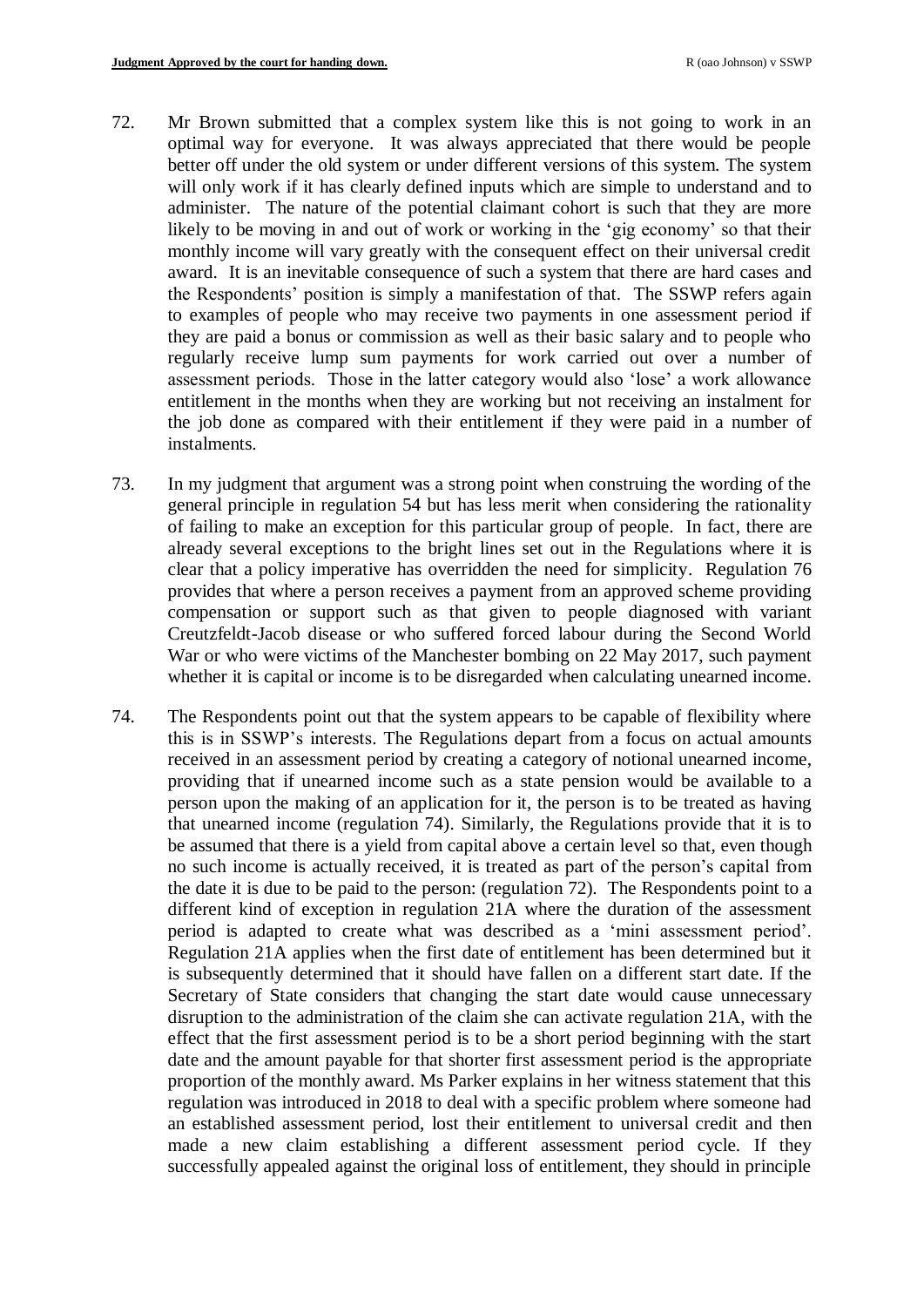go back to their original cycle. This was considered to be administratively too complicated so the regulation provides for a mini assessment period to bridge the gap between the two cycles so that the established second cycle remains in place and the payment for the gap period can be quickly and easily made.

- 75. It is inevitable that in any scheme designed to simplify and reduce the cost of delivering benefits there will need to be bright lines. I agree that there will often be hard cases with people falling just on the wrong side of the line where their needs and circumstances are otherwise indistinguishable from those falling just on the right side – the requirement that the claimant be 18 years old is an obvious example. It may well be rational to introduce such a requirement on the ground that the benefits outweigh the disadvantages arising from those bright lines. In my judgment, however, those situations are readily distinguishable from the significant, predictable but arbitrary effects on benefit of a regular monthly salary which frequently falls into different assessment periods because of the non-banking day salary shift.
- 76. I have described a number of instances in the Regulations where careful and detailed drafting has been adopted to address a specific issue. It cannot be impossible to draft an exception to cover the particular problem highlighted in this case. On this point I agree with Ms Richards' submission that the SSWP must not allow the best to be the enemy of the good. It is irrational to refuse to sort out this problem because there are other groups of claimants for whom it is too difficult to fashion an exception to the general rule. It does not strike me as "odd in the extreme" that claimants whose income is truly irregular can only take advantage of the one work allowance in assessment periods when they receive that income. That does not justify refusing to put right the problem that has arisen for the Respondents. A properly drafted, narrow exception or amendment would not in my judgment generate legitimate calls from those in quite different circumstances for an exception to be made in their case also.

## *(iii) The automated calculation of the amount of the monthly award*

- 77. The witnesses on behalf of the SSWP emphasise the importance of the fact that benefit awards made each month are not calculated manually by DWP officers but are generated by a computer programmed to take the many and varied inputs about the claimant's family and financial circumstances and work out the award each month. The automation of the process is an important advantage of the universal credit regime over the legacy benefits system for a number of reasons. First, it generates substantial savings in the costs of administration thereby releasing more money to be paid out in benefits. Secondly, it enables the amount awarded to respond immediately to changes in circumstances; a payment made seven days after the end of the assessment period can take into account any changes reported by the claimant during that assessment period. Thirdly, the overall move to digitisation prompts claimants to develop skills which enable them to access other online services which they might previously have been reluctant to use. This may itself be a way of reducing poverty, for example enabling access to cheaper online services offered by utilities. In order to achieve that objective it requires simple and automatic processes.
- 78. The computer system has been the subject of large financial investment. Mr Couling's evidence is that as at the date of his statement in September 2018 the universal credit IT system had cost £1.3 billion to build and the estimate was it would need another £1 billion to finish the task. Any additional adjustments would increase this cost.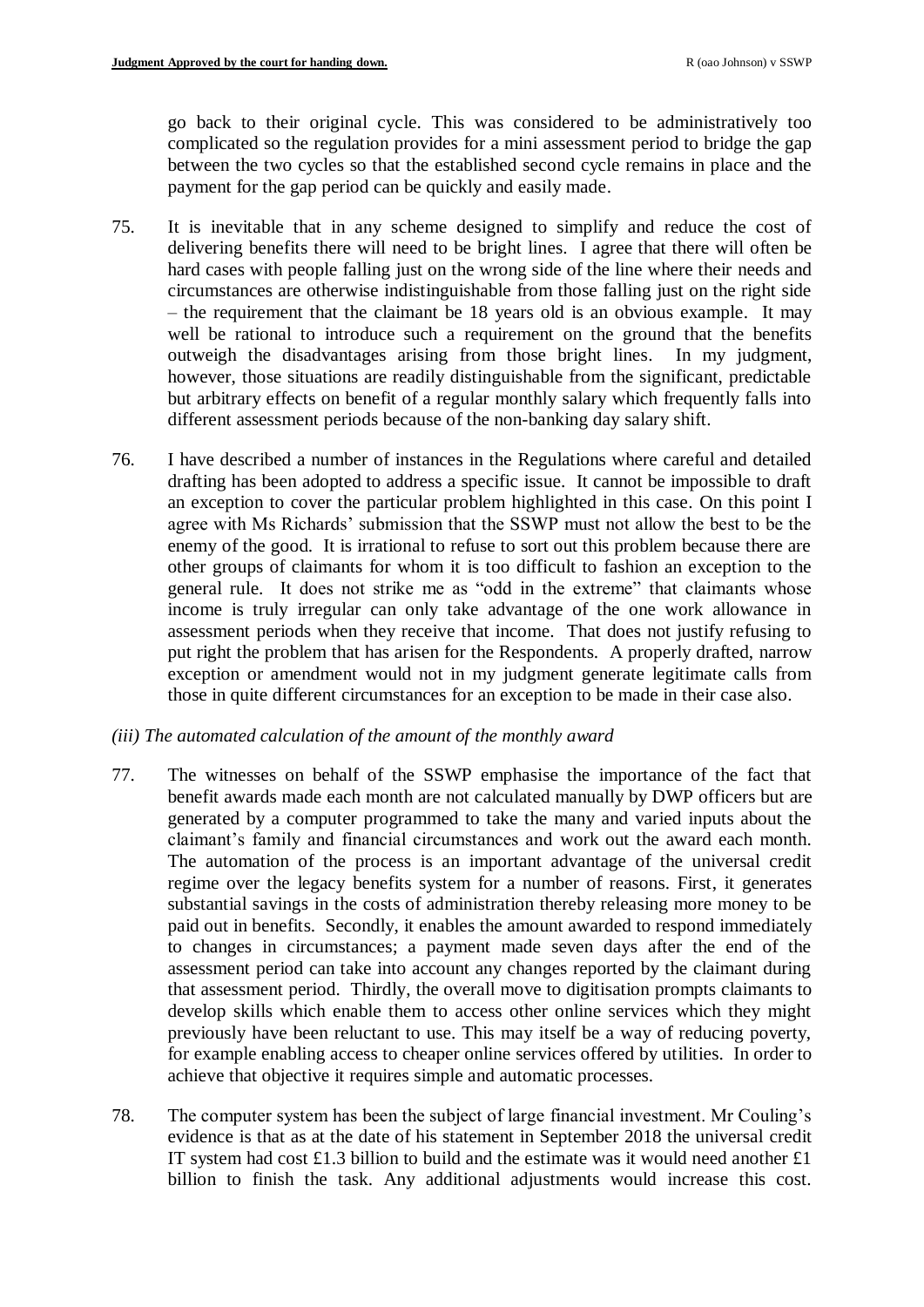Building another calculator to allow the amendment of assessment periods would, he says, require a complete rebuild, therefore substantially increasing the cost to the taxpayer by at least many hundreds of millions of pounds. It would also result in a delay to the rollout of universal credit nationwide, undermining the social policy goals that underpin the reform. Ms McMahon says that it is not possible for there to be an automated change to address this particular issue; the changes needed to solve this problem would "require a new version of the calculator to be essentially rebuilt from scratch". This would be hugely demanding in terms of resources and cost. The lowest amount this would cost she estimates would be about £7.35 million without taking into account lost savings arising from the delayed implementation of universal credit. An alternative to completely rebuilding the calculator would be for there to be a manual intervention to resolve the problem for each claimant affected. A single manual intervention of this type would take about 1.5 hours of agent time and given the complexity of the exercise would have a higher risk of error. The intervention would only work for as long as the claimant stayed in that particular job with that particular payment cycle. Changing job or employer could create further problems.

- 79. The evidence provided by both sides discussed in detail proposed ways that the problem could be avoided by adjusting the length of the first assessment period, or the start and end date of the assessment periods affected by the non-banking day salary shift; allowing income to be averaged over multiple assessment periods; permitting work allowances to be carried over from month to month; making provision for amounts received to be treated as received on the dates they would have been received but for that date being a non-banking date. Ms McMahon criticised each of these in her witness statement explaining why an exception along the lines of an existing provision could not be transposed to deal with this problem or explaining that an existing provision that seemed to require a manual intervention was acceptable because it related to only a few claimants rather than the many thousands in the same position as the Respondents.
- 80. More ways of working round the problem were considered during the hearing. Mr Brown warned of the danger that an apparently sensible solution might have some hidden defect which he and those instructing him could not immediately identify but which would in fact make it unworkable. The Court should not, he submitted, make a finding that the decision not to incorporate somewhere an exception to regulation 54 to solve this problem was irrational, if that finding was based on an assumption that there must be a satisfactory way of resolving it that has not yet been found. Ms McMahon said in her witness statement:

"There is no predictable way of identifying when a person is in receipt of monthly, weekly, biweekly or four weekly payments. This would rely entirely upon self-reporting, which would provide scope for fraud, and those with fluctuating income only reporting a double payment when it would advantage them. This could also create scope for people to manipulate their payments so that they use an averaging system overall. The use of RTI is, in part, designed to prevent this kind of abuse and improve faith in the system."

81. With all due respect to Ms McMahon's expertise I find this comment hard to understand. We are not concerned here with making an exception for people who are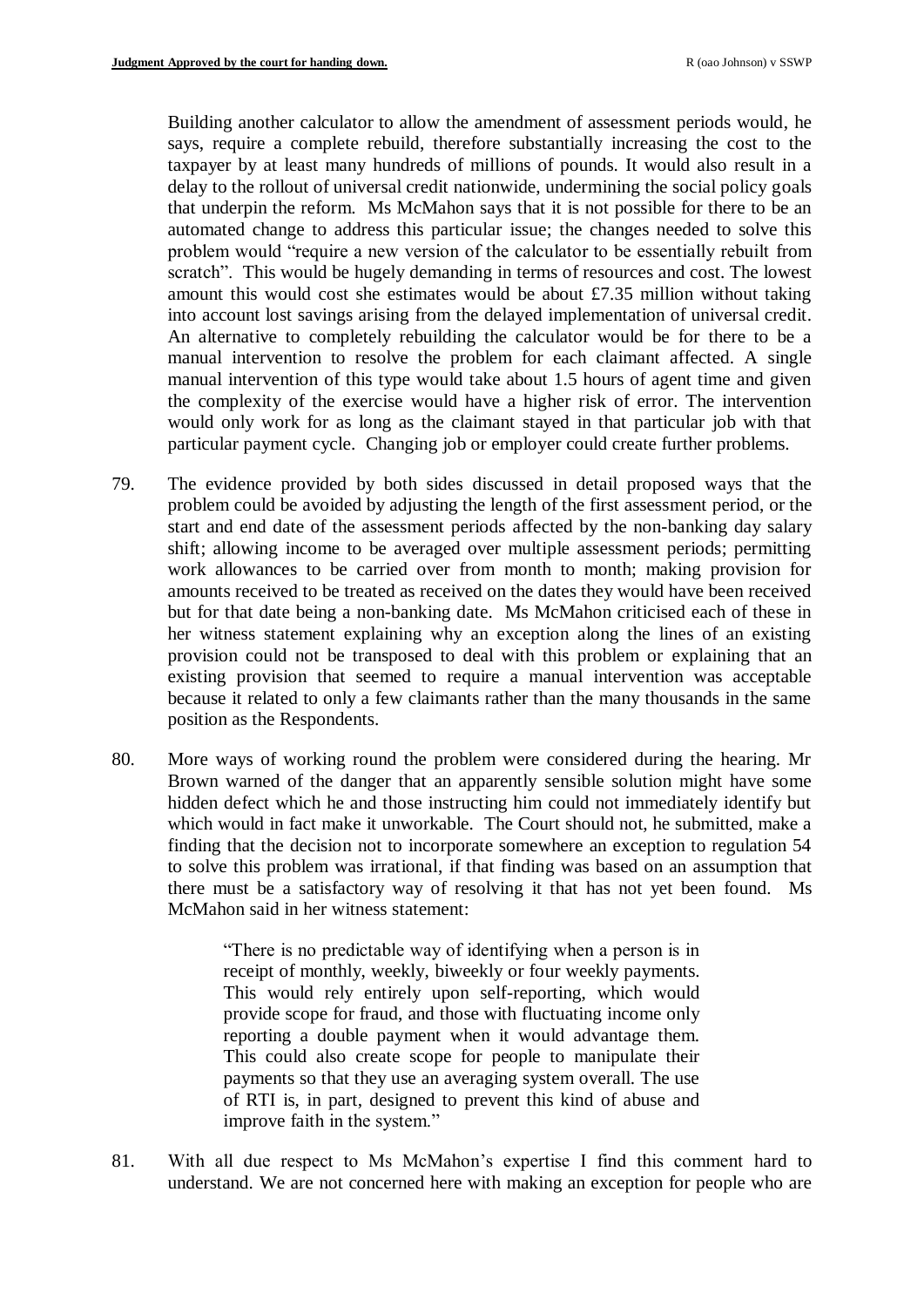paid at frequencies other than monthly. Much of the evidence lodged by the SSWP assumes that what would be needed would be a wholesale move away from automation and a return to the former method of manual calculation by DWP officers. I do not see that that is inevitable. There is no difficulty in identifying a person who is in receipt of monthly salary payments on a date which coincides with the end of their assessment period. The occurrence of the non-banking day salary shift is entirely predictable because we know for the foreseeable future when the last day of the month will fall on a weekend or on a bank holiday. Even Easter, the most moveable feast, can be calculated for decades ahead. There may be occasional changes such as occurred this year when the early May Bank Holiday was moved from 4 May to 8 May 2020. If the only time that the Respondents encountered this problem was when such a shift coincided with the end of their assessment period I doubt they would have been prompted to litigate the matter. If the claimant is not employed by an RTI employer then regulation 61(1) in any event contemplates selfreporting in response to requests for information from the SSWP. There must be ways of verifying the information that is already reported by all those falling within regulation 61(1). As for creating scope for people to manipulate their payments, the Respondents have given realistic counter examples of ways in which people could manipulate their payments taking advantage of the existing system to increase their universal credit entitlement during months when they appear to have no salary.

- 82. Devising a computer programme capable of recognising and responding to the huge number of factors covering every aspect of a claimant's family and financial circumstances – their earned and unearned income, their receipt of other state benefits or compensation payments that may need to be taken into account or disregarded, their responsibility for children or other caring responsibilities, their own disability or that of a household member, their housing situation and so forth must be an exercise of mind-boggling complexity. Taking full account of all the SSWP's evidence and bearing in mind Mr Brown's warning, I cannot accept that the programme cannot be modified to ensure that the computer can recognise that the end date of a particular claimant's assessment period coincides with their salary pay date so that if the latter date falls on a non-banking day the receipt of two roughly equal payments is likely to be the result of a salary payment being made a day early and the second payment should be moved into the next assessment period. It may not solve the problem in every instance but it would go a long way towards doing so.
- 83. Regulation 21A, which I described earlier, is one of many provisions of the Regulations that has "A" added to the regulation or paragraph number, denoting that it has been inserted at a later stage. Each of these reflects a refinement of the system in response either to a problem that became apparent or to an amendment to another enactment which affected the operation of the universal credit scheme. All these changes seem to have been accommodated without fatally upsetting the computer. Further, as has been discussed in other cases in this Court, the roll out of universal credit involves the implementation of a managed migration pilot now provided for in the Universal Credit (Managed Migration Pilot and Miscellaneous Amendments) Regulations 2019 (SI 2019/1152). It is in the nature of a pilot scheme that it is intended to throw up problems so that they can be sorted out before the new scheme is implemented across the whole of the country. It must be the case that the computer programme is sophisticated enough to enable that to happen. If this problem had emerged for the first time as a result of the experience of some of the first migrated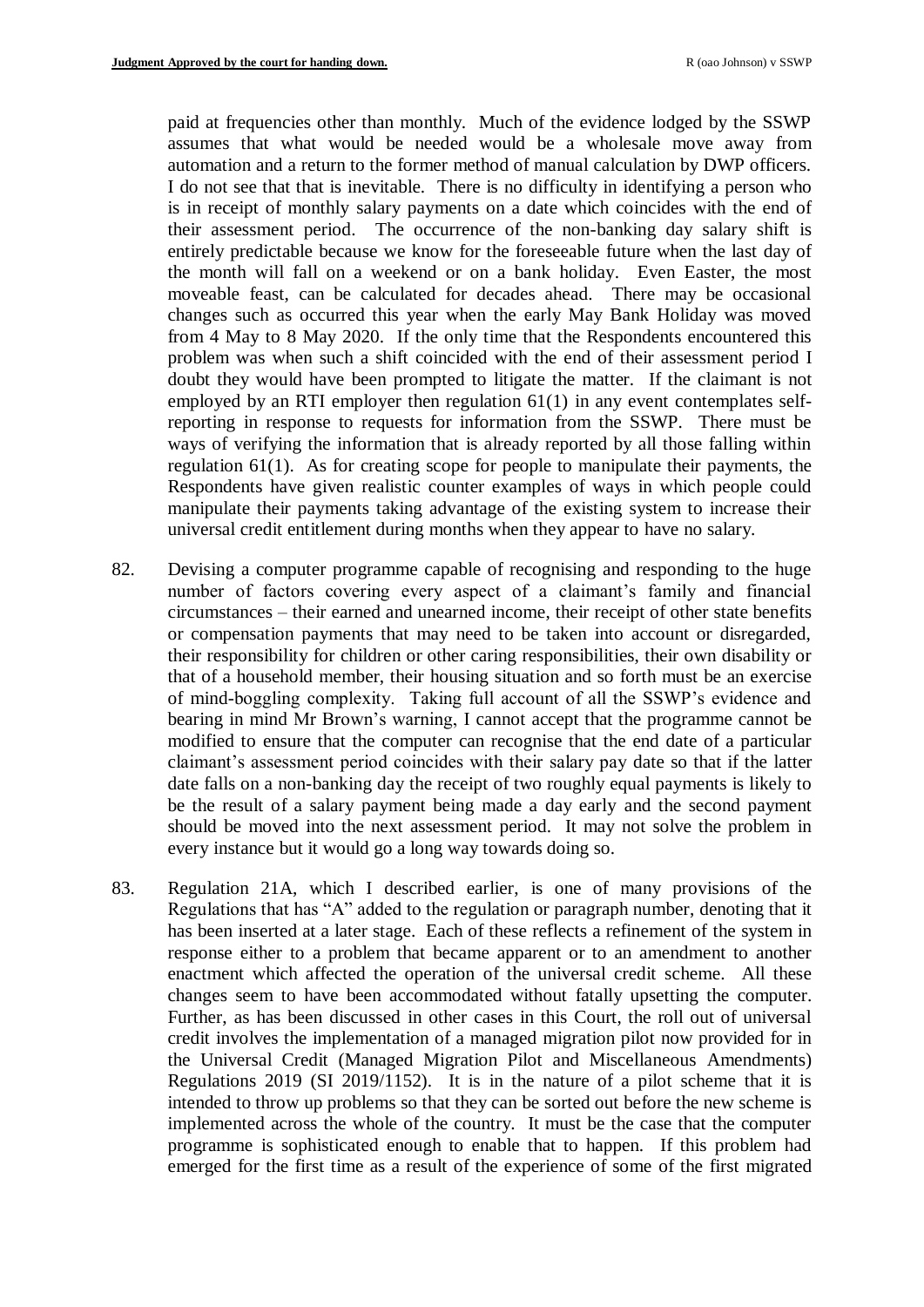cohort of 10,000, I cannot accept that the Department would have responded by saying that it was now too late to modify the scheme and that nothing could be done to resolve it without throwing away all the money so far spent.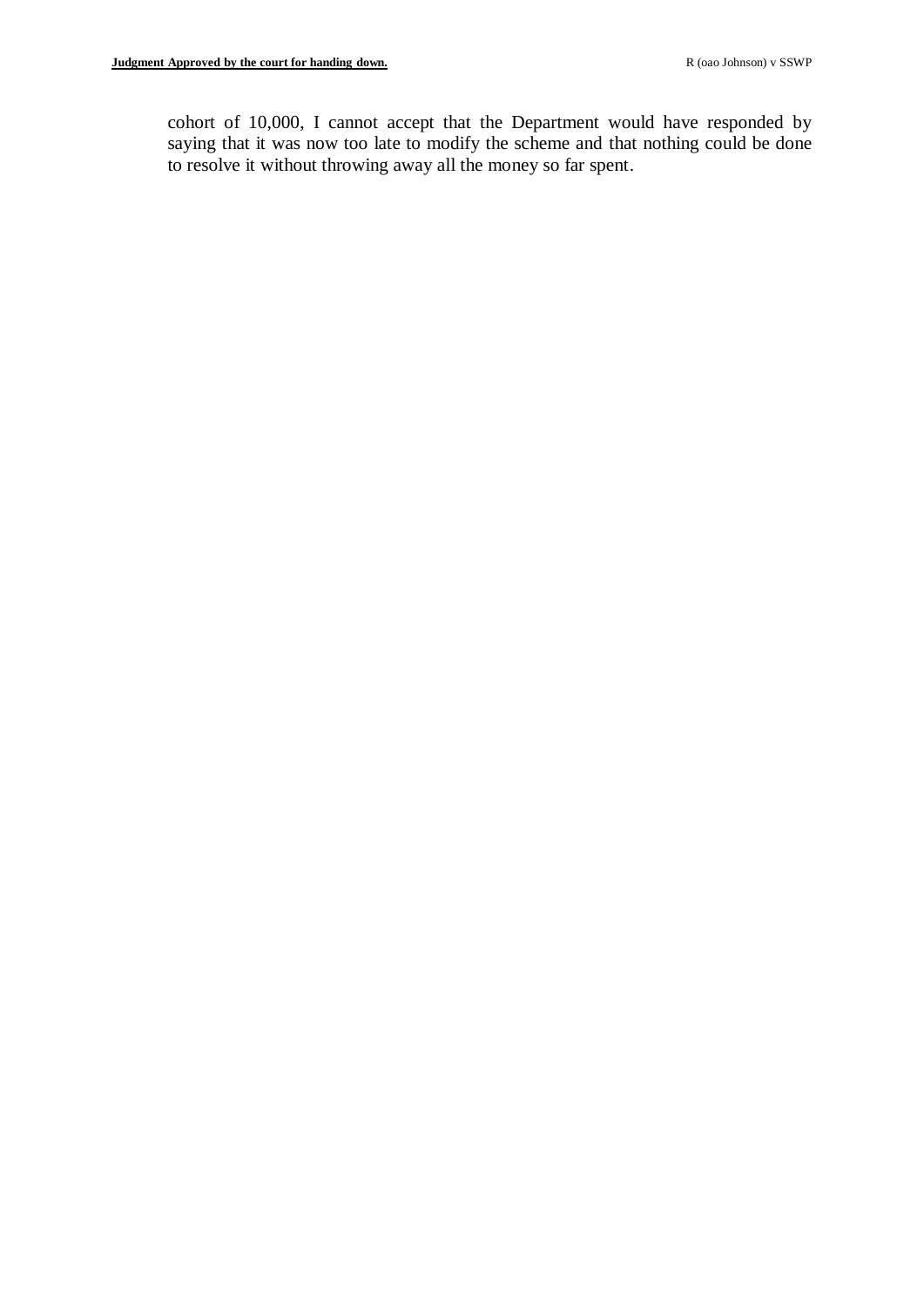### **(c) Is it irrational for the SSWP not to enact a solution to this problem?**

*(i) Was the possibility of solving the problem considered and rejected when the Regulations were adopted?* 

- 84. Before considering any further factors that the SSWP should take into account when deciding whether to solve the problem, beyond those already discussed, it is useful to address the question whether Ministers did in fact consider this potential problem when the policy decisions about universal credit were being made and if so, what were the reasons they chose not to resolve it. The Detailed Grounds of Resistance refer to deliberate choices and system design decisions that have been made by the SSWP. Much of that discussion focuses on different issues such as the choice of a monthly rather than weekly length of assessment period, the decision to disengage the assessment period from the calendar month so that it runs for a month from the date of claim rather than corresponding to the calendar month and the decision that earnings are not averaged.
- 85. There is very little evidence as to whether this particular problem arising from the non-banking day salary shift was recognised at the time. Ms Parker comes closest to addressing this problem when she deals with common patterns of salary payment. Her evidence is that about 17% of employers pay their staff on the last day of the month and a further 14% pay either on fixed pay dates or on 29th/30th of the month except in February when they pay on the last day of the month. She says:

"In these cases pay cannot move between assessment periods due to the pay date timing, provided that the employer reports the correct contracted pay date where it falls on a non-banking day".

- 86. This appears to assume that the RTI feed will report payment on the contracted, nonbanking day even if the payment was actually made a day or two earlier. According to the Respondents, this assumption is understandable because the guidance issued by HMRC tells RTI employers to do just that. The most up-to-date version of the guidance deals specifically with Easter 2019 when there were four consecutive nonbanking days between 19 April and 22 April 2019. The guidance states that "a payment reporting easement applies to ensure that this payment is treated correctly for tax purposes." Employers are instructed that if they pay employees early they should still report the contracted salary pay date in the RTI feed. This guidance has, according to the Respondents, been in place more generally since at least 2018. If this guidance had been followed by the Respondents' employers, the problem which has prompted these proceedings would not have arisen for those whose contracted salary date is the last day of the month although it might still have arisen for those whose contracted salary date is the last *working* day of the month.
- 87. Ms Parker exhibits a number of contemporaneous documents to her witness statement. These include documents relating to a workshop held on 24 January 2012 to consider assessment periods. The slide presentation given at the workshop does not refer to the problem now identified. One slide does refer to the payment of the benefit award being delayed or advanced by weekends and bank holidays and it was estimated that this would affect 30 million payments per year to be paid up to 3 calendar days early. The recommendation was that all claimants have a set benefit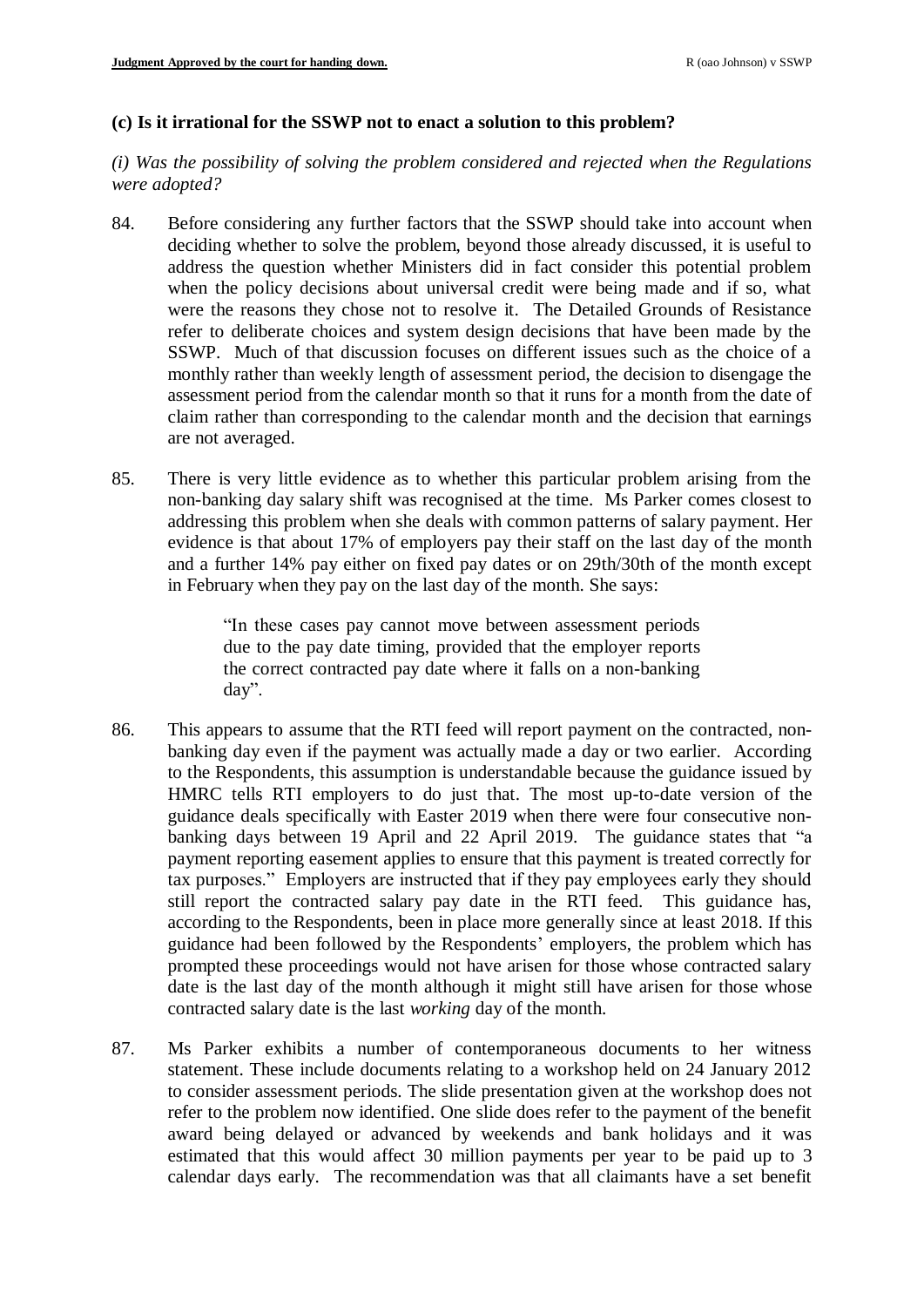payday seven days after the assessment period ends and that "the payday will be advanced to the nearest working day (much like in work)".

- 88. Ms Parker exhibits a response from the Minister for Welfare Reform by email dated 31 January 2012 to policy officials summarising the conclusions of the meeting. This email does not indicate to me that the Minister was, at that stage at least, committed to an immutable system for assessments periods. On the contrary the email records the outcome of the meeting as being that although "As a general rule" assessment periods should start on the date of entitlement, claimants paid monthly should be given the choice to have the assessment period running until for example the 1st or 15th of the month "to align the assessment period with the RTI feed, i.e. their pay day." It follows from this, the Minister went on, that at the outset of a claim by someone in work, there would be one assessment period that is shorter or longer than one month. There is also a rather gnomic comment "We need to establish the impact of bunching pay days for in-work claimants operations and agree mitigations". It is not entirely clear what that means, though it may be a reference to this problem. Ms Parker's evidence is that the possibility of offering claimants the choice of an initial assessment period that was shorter or longer than the calendar month was rejected after further work.
- 89. An earlier workshop was held on 24 November 2011 to discuss the options of taking into account the actual amount of earnings received in the assessment period as against averaging or attributing earnings and the effect of this on people who are paid weekly. Again the workshop was supported by a slide presentation on the treatment of earnings from employment covering the treatment of benefits in kind and the possible averaging of earnings for those paid weekly. The recommendations referred to consideration of incorporating a trigger in the system to prompt an inquiry where there is a sudden drop in the level of earnings. A submission dated 26 January 2012 following up on that meeting asked the Minister to agree that as a general principle in straightforward cases there would be no averaging or attribution rules applied to the calculation of earnings. The focus on taking actual receipts into account was intended to "reflect the cash flow into the household". The Minister is recorded as having expressed a concern that the system could be manipulated by claimants opting to receive large bonuses with lower salary in order to maximise their entitlement. The response to this in the submission was:

"We are working with design colleagues to establish safeguards and options, including a system of thresholds which would act as a prompt to investigate any changes outside a set amount. This would enable us to treat the majority of earnings with modest increases or fluctuations in the most straightforward way, whilst preventing exploitation by those seeking to maximise their Universal Credit entitlement."

- 90. At that stage therefore it was regarded as possible for to programme the computer to notice substantial changes in the amounts received. The Minister was asked to confirm that he was content that there would be no averaging or attribution to earnings received in the assessment period "if they are within an agreed tolerance threshold".
- 91. Having read carefully the documents exhibited to Ms Parker's witness statement I draw the following conclusions. First they contain nothing to show that the problem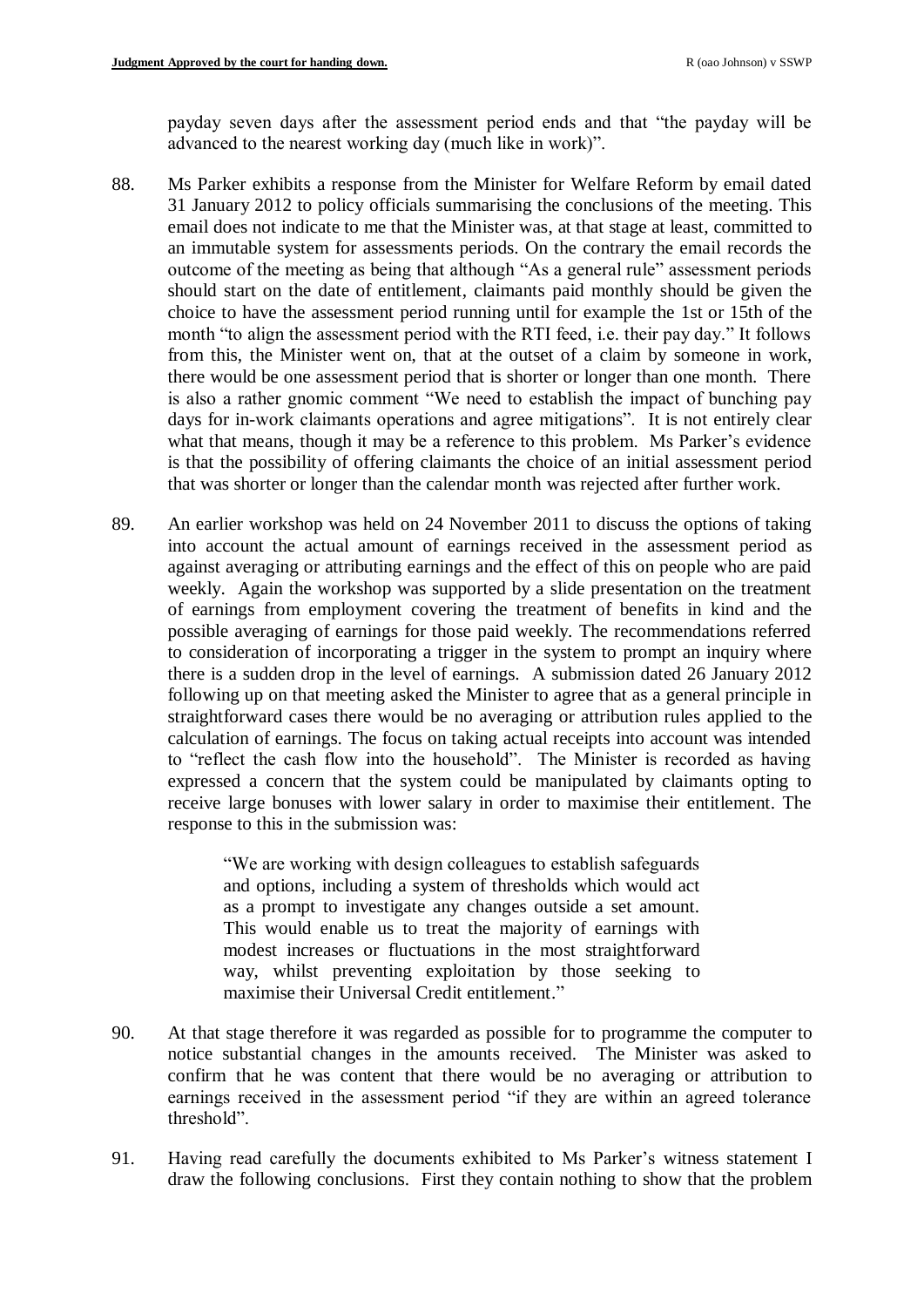of advance payment of salary was highlighted to the Minister and a decision taken to do nothing about it. Secondly, they show that where the Minister had concerns that manipulation of the system might lead to much higher income in some assessment periods and low or zero income in other assessment periods he was assured that the computer might be programmed to recognise unexpected and significant fluctuations so that they could be investigated. I recognise that ultimately that was not incorporated in the scheme but the Minister was not told that there was nothing that could be done about such issues without compromising the automated nature of the calculation process.

### *(ii) Other factors*

- 92. Other factors I consider relevant to the rationality of the ongoing decision not to create an exception to allow for the non-banking day salary shift are (a) the size of the cohort affected; (b) the duration of the impact on them; (c) the arbitrary occurrence of the effect and (d) the inconsistency between the effect of the problem and the aims of the universal credit regime.
- 93. **The size of the cohort affected:** Various statistics were put forward by the parties as to the number of claimants likely to be affected by this problem though without coming to any very definite conclusion. It is clear that the numbers may be very substantial, possibly 85,000 claimants. The SSWP states in her Detailed Grounds of Resistance that when fully introduced universal credit will be available to around 6.5 million households, about half of whom will be in work. Mr Couling's evidence is that in the economy as a whole around 75% of working people are paid monthly, a proportion that has been growing steadily over time as the economy shifts away from manual labour typically paid weekly or fortnightly. Ms Hargreaves' evidence is that since 2008, the Institute where she works has carried out an annual survey asking its members questions about payroll operation. Since 2008 there has been a steady decline in weekly payroll. Monthly payroll has been the most common frequency throughout the 10 years between 2008 and 2018. Almost all employers surveyed ran a monthly payroll although some also ran other frequencies in addition. Further, the survey shows that by far the most common payday for monthly payrolls is the last working day of the month. That has remained consistent throughout every year the research has been conducted with other popular dates being the 25th and 28th of the month. Although this point is not covered by the survey results, Ms Hargreaves' evidence based on her own experience is that the great majority of employers will make payment on the last working day before the contractual payment date if the latter date is a non-banking day. Ms Clarke's evidence based on the experience of the CPAG in the welfare field is that a large number of benefit claims are made towards the end of a month as that is often when people leave jobs, receive final pay even when they have left a job earlier or when contracts come to an end.
- 94. All this points to the fact that many tens of thousands of people are likely to experience the same problem as these Respondents. The total number of people affected by the loss of benefit and the difficulty of budgeting for the fluctuations in income is even larger since it must usually include everyone in the claimant's household.
- 95. **The duration of the impact on the Respondents:** At present there is no way for the Respondents themselves to put matters right once the start and end dates of their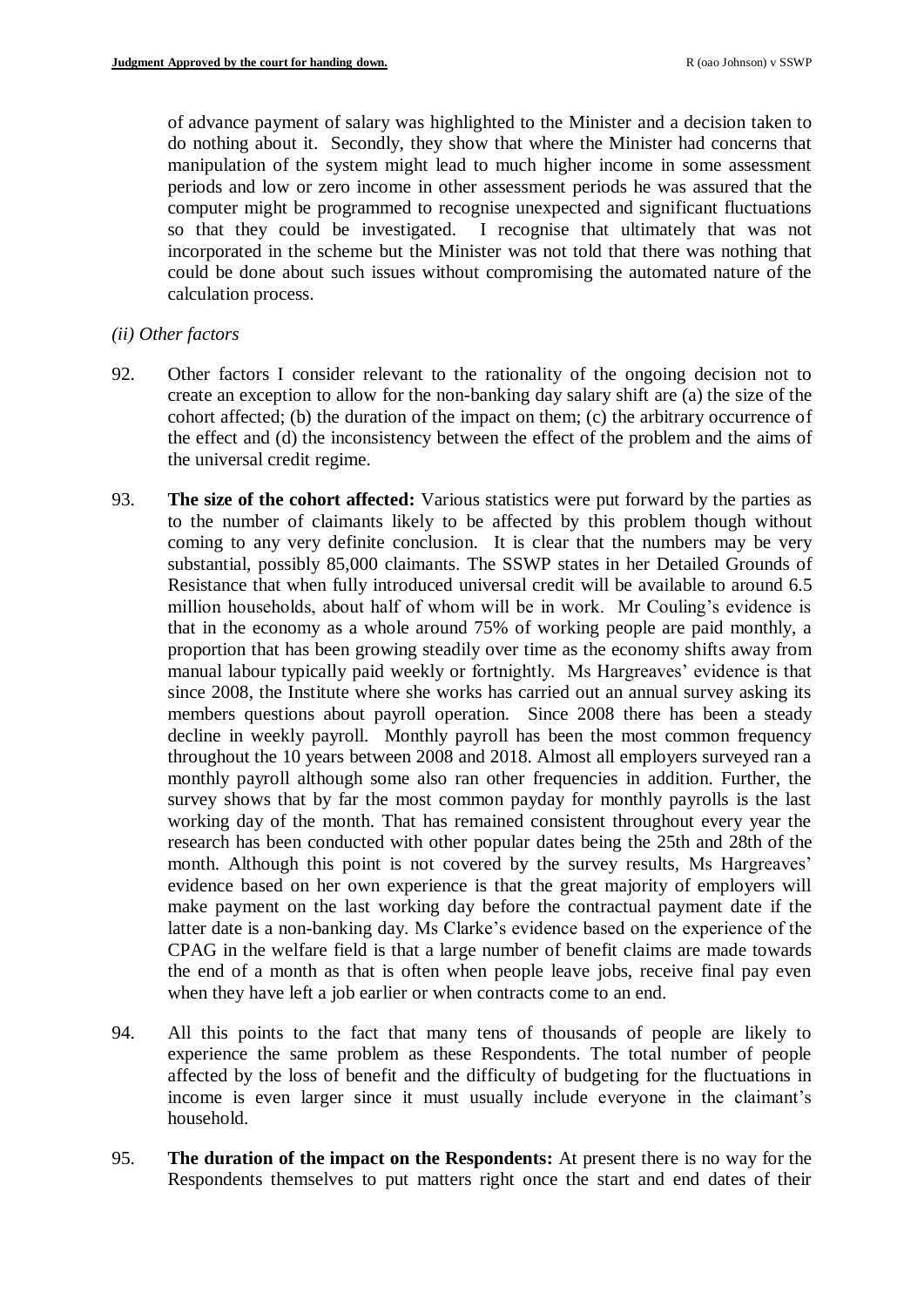assessment periods are fixed by the date on which they submit their claim. As the table in para [60](#page-22-0) above shows, the problem arises in several months each year and will last throughout the years of the claimant's period of entitlement. The problem cannot be solved by a claimant stopping and restarting their claim because of regulation 21(3C). That provides that where a new claim is made within six months of the closure of an earlier claim, then if the claimant continued to meet the basic conditions for universal credit throughout those six months, the assessment period for the new claim begins on the same day as the assessment period of the old claim. Ms Woods discovered this when she closed her universal credit claim with a view to starting a new one with an assessment period which would avoid the problem. She found that she retained her assessment period because her new claim was treated as linked with the old claim. The only way to start a new claim with a fresh assessment period is to stop claiming benefits for more than six months, something which is not possible for these Respondents.

- 96. The SSWP has suggested that the Respondents should speak to their employers to ask for their salary pay date to be changed. Ms Hargreaves' evidence is that it is not usual for a worker to be able to choose the date or frequency of wage payment as it is commonly included as part of the employer's standard terms and conditions in the contract of employment. Ms Stewart and Ms Barrett both say in their evidence that they approached their employers to ask but were told, unsurprisingly, that the employer was not prepared to set up and run a different monthly payroll just for a few employees. I regard it as unrealistic to expect employees in low paid jobs to have the bargaining power to convince their employers make an exception to their automated payroll for them.
- 97. **The arbitrary nature of the occurrence:** The SSWP does not suggest that the Respondents ought to have predicted and avoided the problem by ensuring that they submitted their benefit claims in the middle of the month. All the Respondents state, and this is not disputed, that they were not alerted by the staff at the Jobcentre from which they made their claim for universal credit to the problems that would arise for them if the end date of their assessment period coincided with the day of the month on which their salary is paid. Ms Johnson's evidence is that when she attended at the Jobcentre she was told that she should complete the application there and then since her legacy benefits had been stopped and there would be a six-week wait for the first universal credit award. She says that no one warned her that the date she made the claim might affect how much money she received and no one suggested she should wait.
- 98. It is clear from the evidence before us that the arbitrary nature of the problem increases the stress felt by the Respondents because of the perceived unfairness of the position they find themselves in. Ms Johnson's evidence is:

"I have never been this financially unstable before, to the point of being unable to afford my rent and having to go into my overdraft when buying food. UC is supposed to be simpler and fairer, but my experience of it is the opposite. Nobody from the Jobcentre told me how the AP worked or that if I applied for UC on a different day I would be treated differently and would not lose out on my benefits entitlement.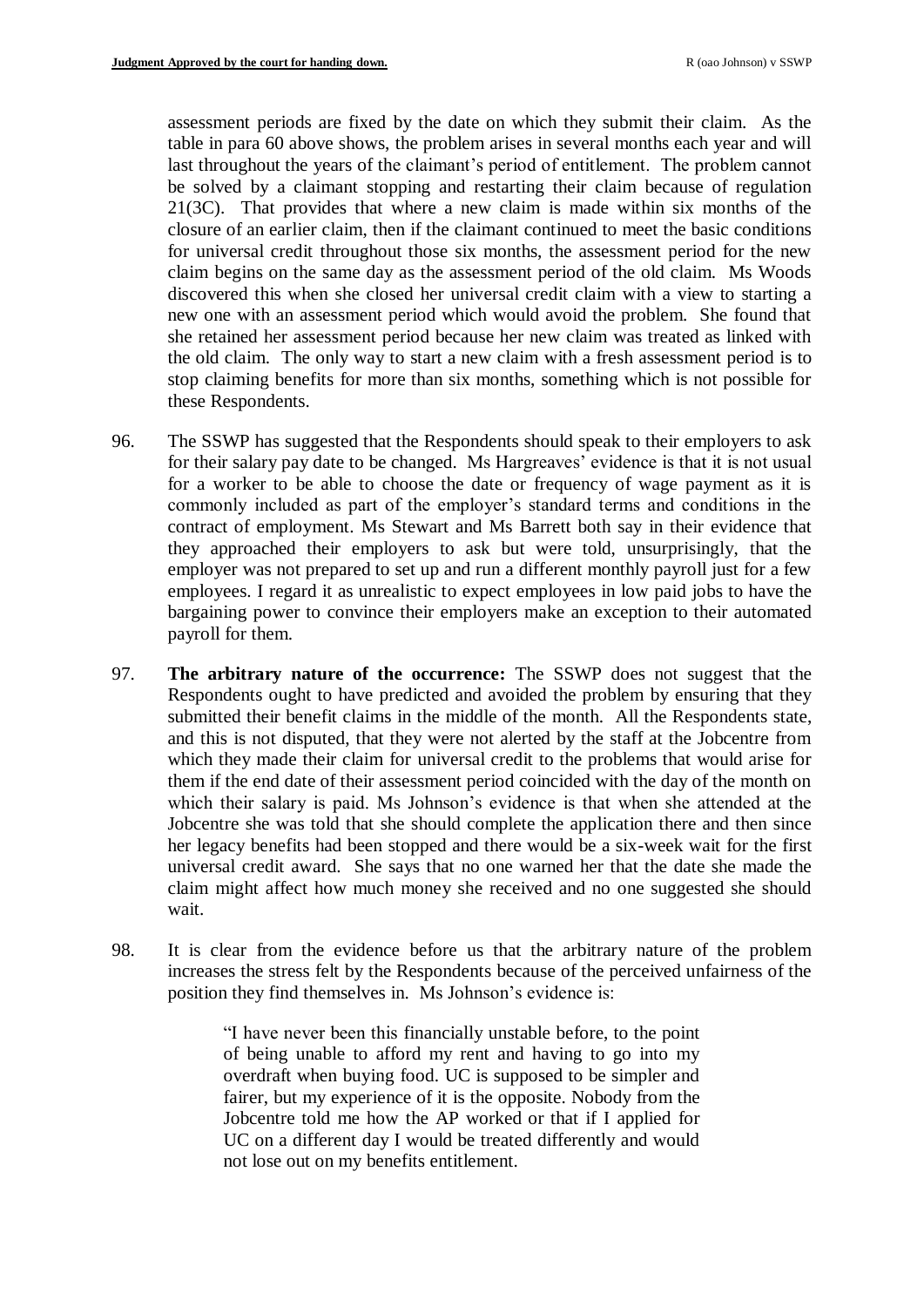I don't understand how I can receive so much less money than someone else in exactly the same position who applied for UC on a different day."

- 99. Ms Woods says that she has a sister who claims universal credit and has an assessment period from the 15th of one month to the 14th of the next so that she does not encounter the problem that Ms Woods is facing. Nothing was said to her at the interview she had at the job centre to explain the interaction between assessment periods and salary pay dates.
- 100. **Disincentivising work:** It is common ground that the legislative policy behind universal credit in general and section 8(3) of the WRA and regulation 22 in particular is to encourage work by being responsive to changes in earned income and making work pay to the fullest possible extent. There have been many Ministerial statements to that effect in policy documents and orally to Parliament. The Respondents cite a speech delivered by the Minister for Welfare Reform in September 2011, discussing how people with children and disabled people will be allowed to keep more of the money they earn before applying the taper which reduces their benefit award when their earnings rise. The Minister said that the system will provide people claiming benefits and those on low incomes with some certainty around what they are entitled to and how much they will receive. It means, he said, "families can budget on the basis of a guaranteed minimum income". The evidence of Mr Couling on behalf of the SSWP also stresses that the objective of incentivising work, both as a way of alleviating poverty and as an outcome in itself, was a fundamental tenet of the new system.
- 101. I described earlier how the non-banking day salary shift has led Ms Woods to refuse a promotion at work and to seek less rewarding employment where the salary pay date does not clash with the end of her assessment period. She comments in her witness statement:

"27 … If I am completely honest though, my maximum UC award of around £1200 if I was not working is manageable financially and would enable me to avoid all the stress of fluctuating monthly income levels. However, I will find a job once my present contract comes to an end as I have always worked or been studying and it is not in my nature just to sit around. That though is me pushing myself to fulfil my potential. As far as I am concerned, the current situation I find myself in with my UC assessment periods is a disincentive to finding work"

102. Ms Stewart and Ms Barrett also give evidence that their lives would be more manageable if they were not working as that would mean they would have a stable universal credit award to budget around. Ms Johnson concludes her second witness statement saying:

> "13. … I am trying to make the best of myself, despite the difficulties caused by being on UC but sometimes I feel like it would be easier if I was unemployed because at least then I would have a steady and predictable income. When I didn't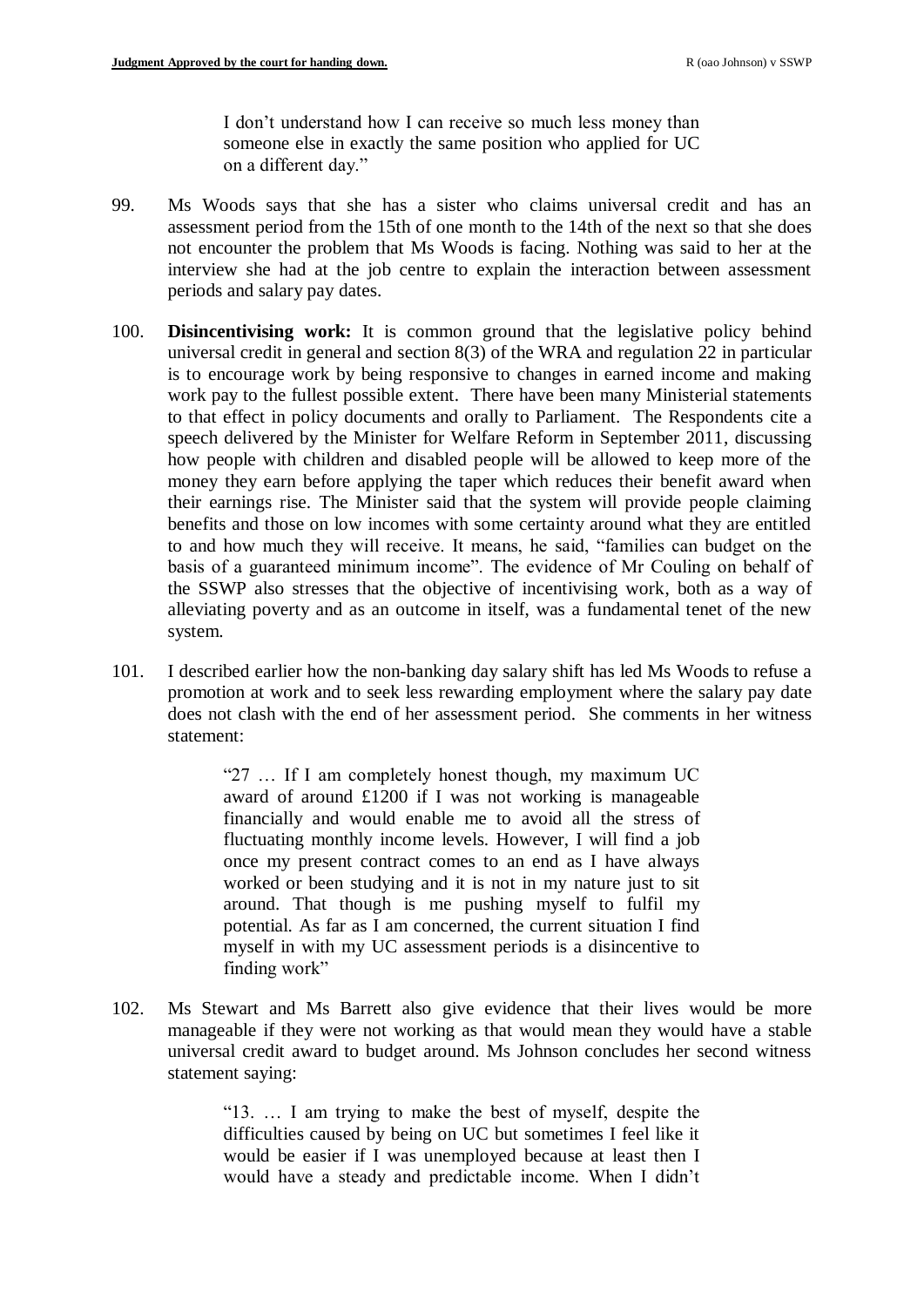work I was a lot more financially stable than I am now. It is maddening. I can't say the amount of times I have broken down in tears because I don't know how I'm going to get through the month. It shouldn't be like this."

103. Ms Woods included in her judicial review claim form a ground of challenge described as breach of the *Padfield* principle, as recently delineated by the Court of Appeal in *R (Rights of Women) v Lord Chancellor* [2016] EWCA Civ 91, [2016] 1 WLR 2543. That case concerned a judicial review of secondary legislation concerning access to legal aid for victims of domestic violence. The challenge was to the requirement that in order for a victim of domestic violence to be eligible for legal aid, the evidence of such violence must be less than 24 months old. Longmore LJ (which whom Kitchin and Macur LJJ agreed) identified the purpose of the reforms read as a whole as being partly to withdraw civil legal aid services from certain categories of case in order to save money, but also to make such services available perhaps not to the entire membership of most deserving categories of case (such as victims of domestic violence) but at any rate to the great majority of persons in the most deserving categories: para 41. Longmore LJ rejected the submission on behalf of the Lord Chancellor that this was in effect a rationality challenge, stating that that would be to confuse the *Wednesbury* jurisdiction with the *Padfield* jurisdiction of the court when they are separate concepts. The *Padfield* jurisdiction was concerned with whether the Lord Chancellor had exercised the discretion conferred on him by his wide regulationmaking powers in a way which promoted the policy and objects of the statute. Longmore LJ cited Lord Kerr of Tonaghmore JSC in *R (GC) v Commissioner of Police of the Metropolis* [2011] 1 WLR 1230, [83] who said that:

> "a discretion conferred with the intention it should be used to promote the policy and objects of an Act can only be validly exercised in a manner that will advance that policy and those objects. More pertinently, the discretion may not be exercised in a way that would frustrate the legislation's objectives."

- 104. Longmore LJ held that the claimants in that case had put forward a formidable catalogue of areas of domestic violence not reached by the statute whose purpose was to reach just such cases. A rule which excluded so many of them and operated in a completely arbitrary manner frustrated the purposes of the legislation.
- 105. The arguments accepted by the Court in *Rights of Women* have some echoes in the present case where the complaint is in part that the large cohort of claimants affected by the non-banking day salary shift are unable to benefit from the work allowance to which they are supposed to be entitled. However, my view is that this case is more properly characterised as a *Wednesbury* unreasonableness challenge than as a breach of the *Padfield* principle. The latter principle is more appropriate where a specific exercise of a statutory power such as a rule-making power is challenged because it fails to promote the purpose for which the power was conferred. There is no specific exercise of the regulation-making powers which is alleged to breach the *Padfield*  principle here. The challenge is to the combined effect of the Regulations as currently enacted and their failure to include an exception to the general principle in regulation 54.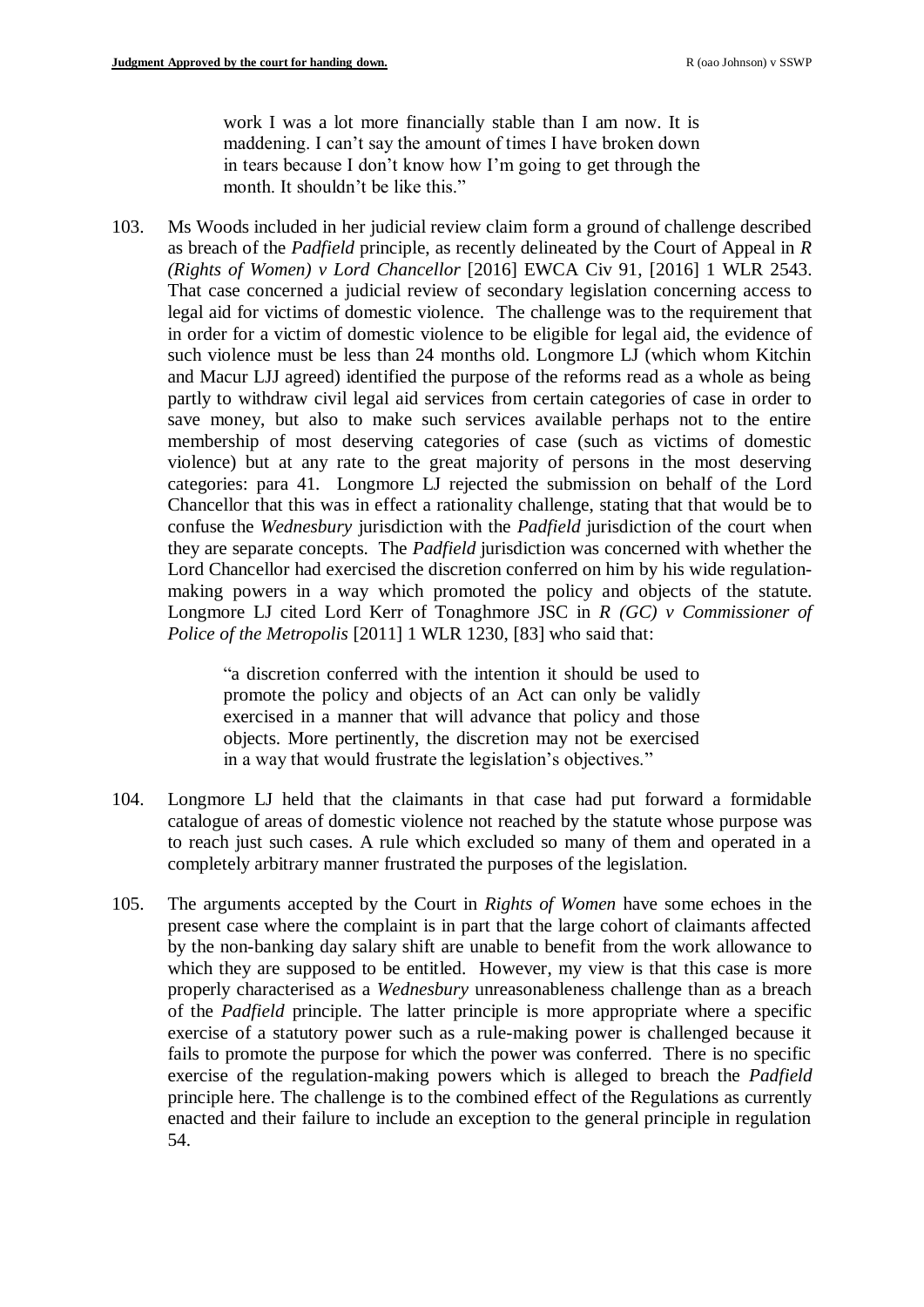- 106. Although I do not consider this to be a case within the *Padfield* jurisdiction of the court to which Longmore LJ referred, the fact that the absence of an exception to regulation 54 operates in so many cases and in a way which is antithetical to one of the underlying principles of the overall scheme, is an important factor when considering the rationality of the SSWP's choices. The evidence establishes in this case that there is a very substantial number of claimants who are likely to come to the same conclusion as the Respondents have arrived at, namely, that it is preferable in many ways not to work because they would then receive a stable, maximum amount of universal credit every month making budgeting much easier and avoiding debt; that the benefits of working longer hours or progressing to higher paid work may be outweighed by the increased fluctuations in benefit award, particularly if the benefit cap exception is lost; and that looking for a job where the salary pay date does not coincide with the end of the assessment period may take priority over accepting a job which makes use of the claimant's skills and educational achievements or which builds on her previous work experience.
- 107. The threshold for establishing irrationality is very high, but it is not insuperable. This case is, in my judgment, one of the rare instances where the SSWP's refusal to put in place a solution to this very specific problem is so irrational that I have concluded that the threshold is met because no reasonable SSWP would have struck the balance in that way.

# **3. DISCRIMINATION**

- 108. Since I understand that my Lords agree that the irrationality ground raised by the Respondents' Notice should succeed, the alternative ground relied on that the Regulations discriminate against them contrary to Article 14 ECHR in conjunction with A1P1 does not arise for consideration. The SSWP accepted that this case fell within the ambit of A1P1 so that Article 14 was engaged. There was no agreement between the parties as to whether the Respondents had a relevant "other status" for the purposes of Article 14. The SSWP recognised that being a woman and being a parent were each a relevant status but denied that there was any discrimination against people with those characteristics, given that it could not be said that more women than men or more parents than non-parents were likely to find themselves in the Respondents' predicament of having an assessment period end date that coincided with their salary pay date. The Respondents put forward a more specific status which they defined as "being a person paid monthly wages on a non-fixed monthly date". The SSWP denied that this was a valid status for consideration of discrimination, submitting that it was simply a comparison made by reference to the differential treatment complained of.
- 109. There have been recent appeals concerning other aspects of the implementation of the universal credit regime where status has been a determining factor and where the jurisprudence of the Supreme Court and of the European Court of Human Rights on this difficult topic has been the subject of detailed analysis: see *R (oao TP, AR and SXC) v SSWP* [2020] EWCA Civ 37 and *R (oao TD, AD and Reynolds) v SSWP*  [2020] EWCA Civ 618. I do not propose to add to that debate here since it is not necessary to do so.
- 110. I would therefore dismiss the appeal on the basis that the Respondents' challenge should succeed on the grounds of irrationality. I would set aside the declaration made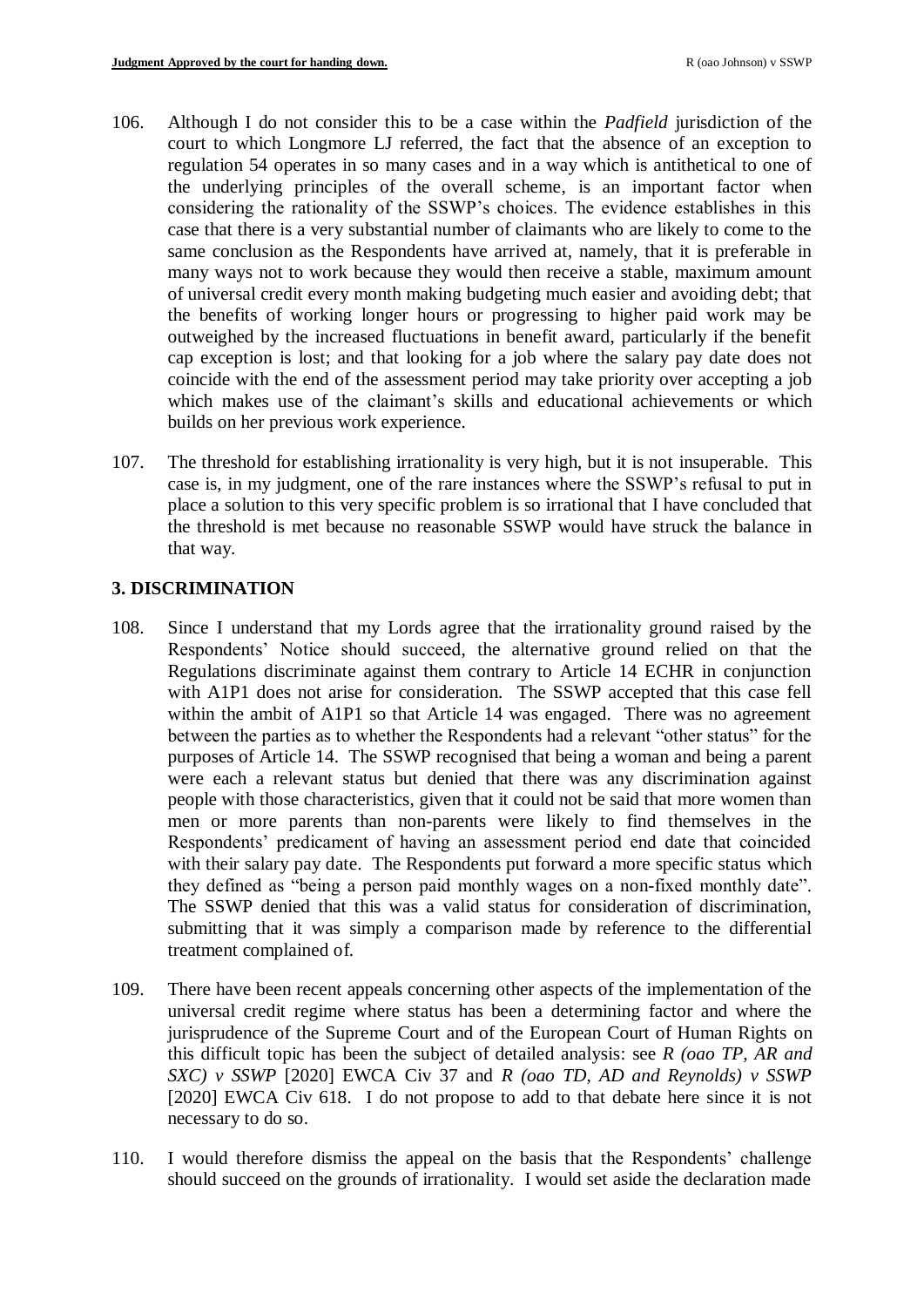by the Divisional Court and replace it with a declaration focusing more specifically on the problem identified by these Respondents. That would leave it to the SSWP and those advising her to consider the best way to solve the problem. I would invite counsel to agree the terms of such a declaration in the light of this judgment.

## **Lord Justice Irwin:**

## 111. I agree.

## **Lord Justice Underhill:**

- 112. I too agree with Rose LJ's comprehensive and careful judgment, but I will very shortly summarise in my own words my reasons for holding that the failure of the Secretary of State to ensure that the Regulations cater for the phenomenon of "nonbanking day salary shift" is unlawful.
- 113. I start by saying that I recognise, as does Rose LJ, the extraordinary complexity of designing a system such as universal credit, and that it necessarily involves a range of practical and political assessments of a kind which the Court is not equipped to judge. I also accept that in order to be workable any such system may have to incorporate bright-line rules and criteria which do not discriminate fully between the circumstances of different individuals. (In that connection the Secretary of State's evidence, and Mr Brown in his submissions, placed great weight on the objective of having as fully automated a system as possible, but the point would be valid even in the case of administrative systems that are not computerised.) For those reasons I fully accept that a Court should avoid the temptation to find that some particular feature of such a system is "irrational" merely because it produces hard, even very hard, results in some individual cases.
- 114. However, for the reasons which Rose LJ gives, that is not a sufficient answer in this case. Non-banking day salary shift is common and entirely predictable, and its arbitrary effect on entitlement to universal credit is now well-recognised, whether or not it was actually predicted when the scheme was being designed. That effect has a severely harmful impact, which they can do nothing to avoid, on very large numbers of vulnerable claimants. It is not simply a matter of uneven cash-flow (though the impact of that can be serious in itself, as the evidence illustrates): more fundamentally, the affected claimants will receive substantially lower payments in absolute terms because of the loss of the work allowance for "double-payment months" (and potentially also by reason of the operation of the benefit cap). That impact is not the inevitable consequence of the application of some fundamental principle of the legislation. I of course understand that it is a fundamental principle that entitlement should be based on monthly receipts, however much a claimant's income may vary from month to month. But an adjustment specifically to address the non-banking day salary problem would not in any real sense undermine that principle: indeed it could be said to vindicate it, since the receipt of salary in the "wrong" month because of the mechanics of bank payment is purely factitious (unlike other kinds of irregular payment discussed in argument). That is indeed clearly recognised in the HMRC guidance to RTI employers to which Rose LJ refers at para. 86 of her judgment, which asks them to record payments as having been made on the day on which they would have been made but for the contractual date being a non-banking day. If anything, the present operation of the scheme runs positively counter to its